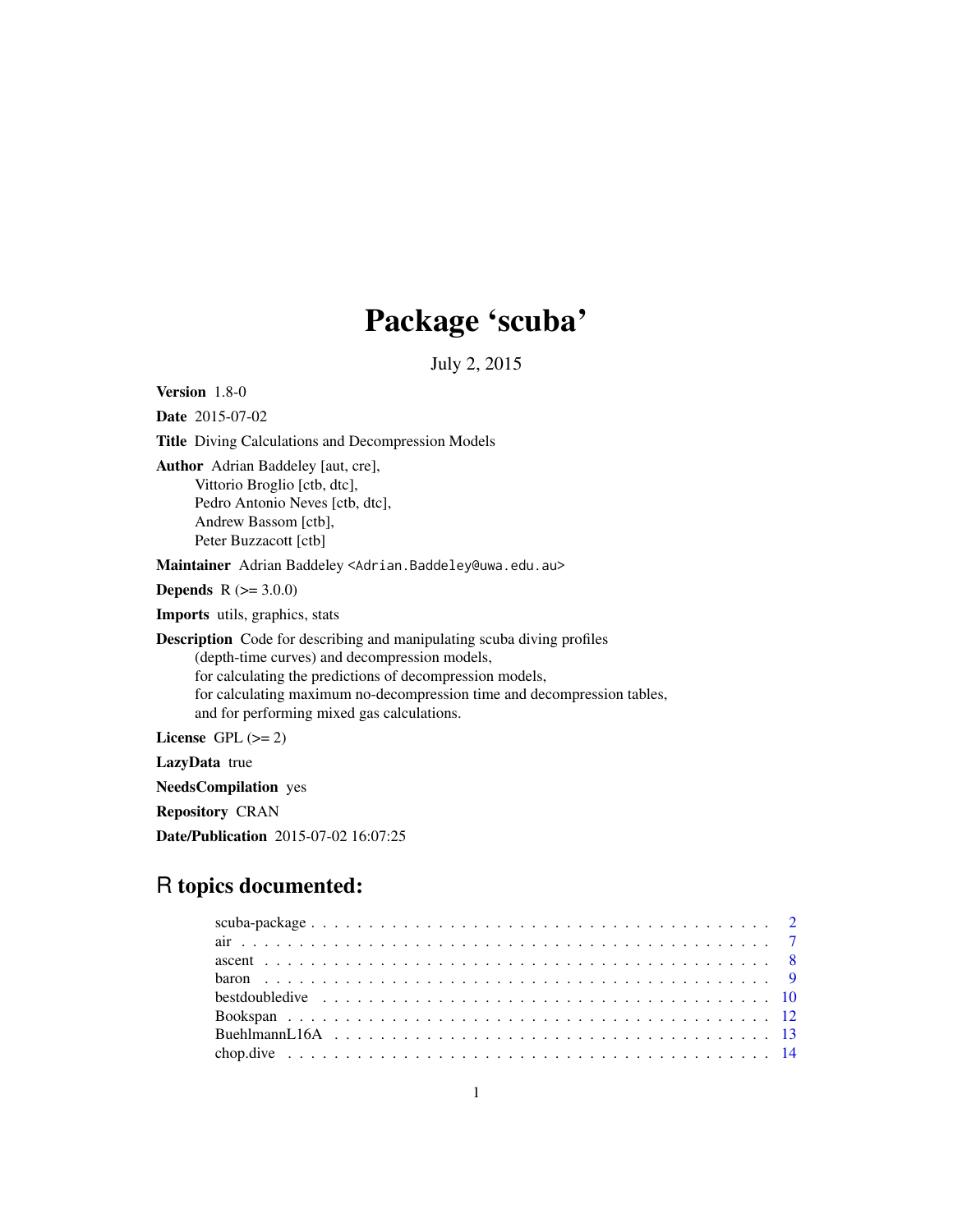<span id="page-1-0"></span>

| descent<br>dive<br>haldane $\ldots$ | 15<br>17<br>18<br>19<br>20<br>23<br>24<br>25<br>26 |
|-------------------------------------|----------------------------------------------------|
|                                     | 30                                                 |
|                                     | 32                                                 |
|                                     | 33                                                 |
|                                     | 34                                                 |
|                                     | 36                                                 |
|                                     | 37                                                 |
| nitrox                              | 38                                                 |
|                                     | 39                                                 |
| $\alpha$ xtox                       |                                                    |
|                                     | 41                                                 |
| pedro                               | 42                                                 |
|                                     | 43                                                 |
|                                     | 44                                                 |
| ppO <sub>2</sub>                    | 46                                                 |
| print.dive                          | 47                                                 |
|                                     | 48                                                 |
|                                     | 49                                                 |
|                                     | 49                                                 |
|                                     | 50                                                 |
| $tanklist \ldots \ldots$            | 51                                                 |
|                                     | 52                                                 |
| trimix                              | 53                                                 |
|                                     | 54                                                 |
|                                     | 56                                                 |
|                                     | 58                                                 |

## **Index**

scuba-package

The Scuba Package

## $\begin{minipage}{.4\linewidth} \textbf{Description} \end{minipage} \vspace{-0.5em}$

This is a summary of the features of scuba, a package in R that performs theoretical calculations about scuba diving — dive profiles, decompression models, gas toxicity and so on.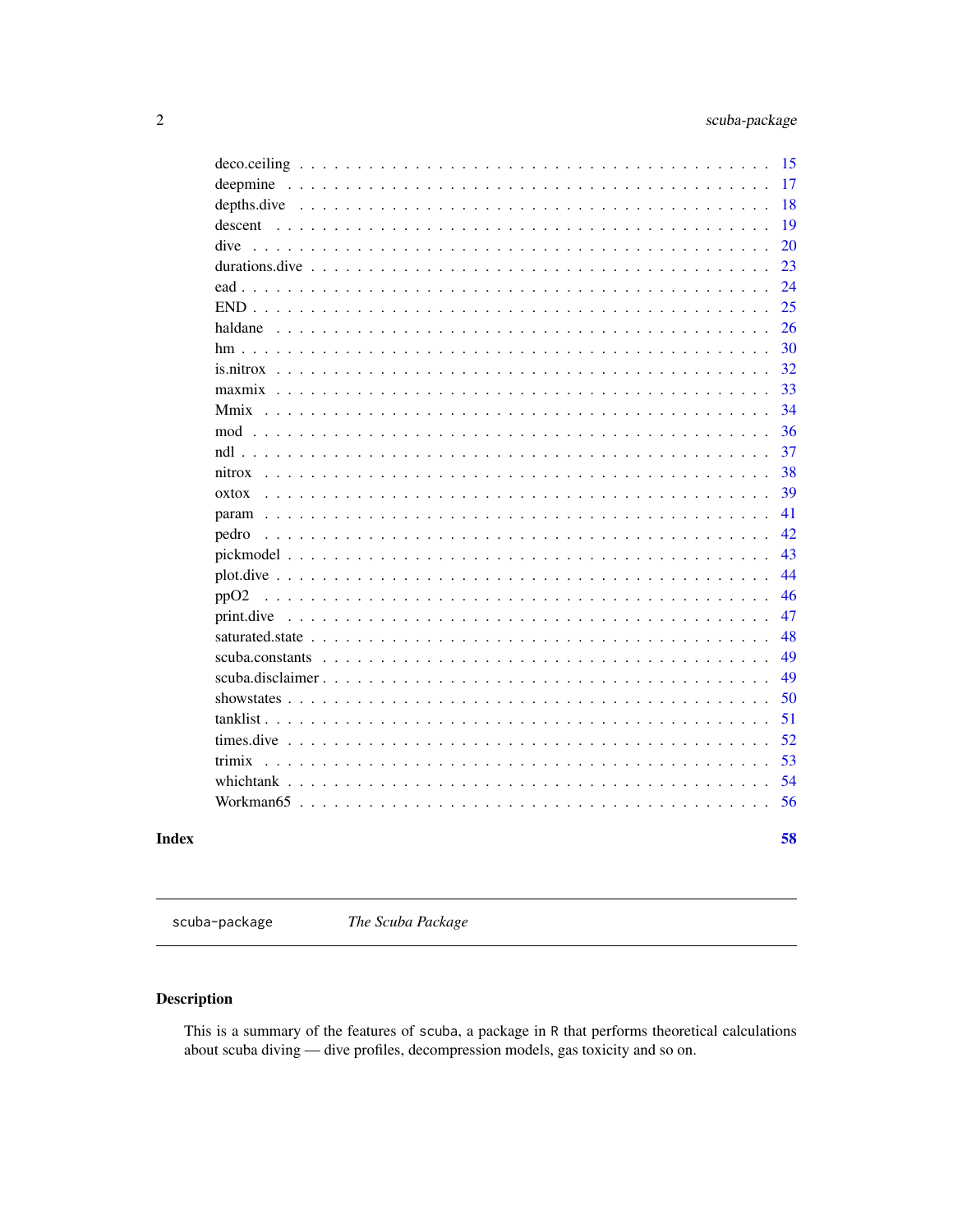## <span id="page-2-0"></span>scuba-package 3

#### Details

scuba is a package for performing calculations in the theory of scuba diving. The package supports

- creation, manipulation and plotting of dive profiles
- gas diffusion models
- decompression calculations
- gas toxicity calculations.

The scuba package is intended only for use in research and education about the mathematical and statistical basis of decompression theory. It is emphatically not designed for actual use in scuba diving and related activities. See the detailed disclaimer in [scuba.disclaimer](#page-48-1).

Following is a summary of the main features of the package. For a more detailed explanation, with illustrations, see the vignette *Introduction to the Scuba package* which accompanies the package.

#### Dive profiles

A *dive profile* gives the diver's depth as a function of elapsed time during a scuba dive. The command [dive](#page-19-1) creates an object representing a dive profile.

A dive profile is piecewise linear: it is a series of *stages* that join successive *waypoints*. Each waypoint is specified by the depth and elapsed time when it is reached. The stage between two waypoints is either a sojourn at a fixed depth, or an ascent or descent at a constant rate.

The function [dive](#page-19-1) interprets its arguments as a sequence of actions or events occurring during the dive. If an argument is a vector of length 2, it is interpreted as  $c$  (depth, time) specifying the depth and duration of a stage of the dive. If the argument is a single number, it is interpreted as a depth, meaning that the diver ascends or descends to this depth.

For example, the command  $d \leq$  dive $(c(18, 45))$  specifies a dive to 18 metres for 45 minutes. The command d  $\leq$  dive(c(18, 45), c(5,3)) specifies a dive to 18 metres for 45 minutes followed by a safety stop at 5 metres for 3 minutes. Multilevel dives with any number of stages are specified in the same way. A dive object may include periods spent at the surface (depth zero) and may therefore represent a succession of dives separated by surface intervals. For example, d  $\leq$  dive(c(30,15),c(9,1),c(5,5),c(0,60),c(12,60),c(5,5)) represents two dives (with safety stops) separated by a one-hour surface interval.

The resulting object d is an object of class "dive". It can be plotted as a conventional dive profile graph by executing the command  $plot(d)$ . It can be printed as a table of depths and times by typing its name d, or by executing print(d, seconds=FALSE) to print times to the nearest minute. A summary of the dive (with such information as the average depth, maximum depth and the main stages of the dive) can be printed by typing summary(d).

By default, the function [dive](#page-19-1) fills in some details about the dive. It assumes that the diver breathes compressed air; the dive starts and ends at the surface (depth zero); the diver descends at the default descent rate of 30 metres per minute; and the diver ascends at the default ascent rate of 18 metres per minute. These defaults can be changed by giving extra arguments to the function [dive](#page-19-1).

Dive profiles can also be modified after they are created: see below.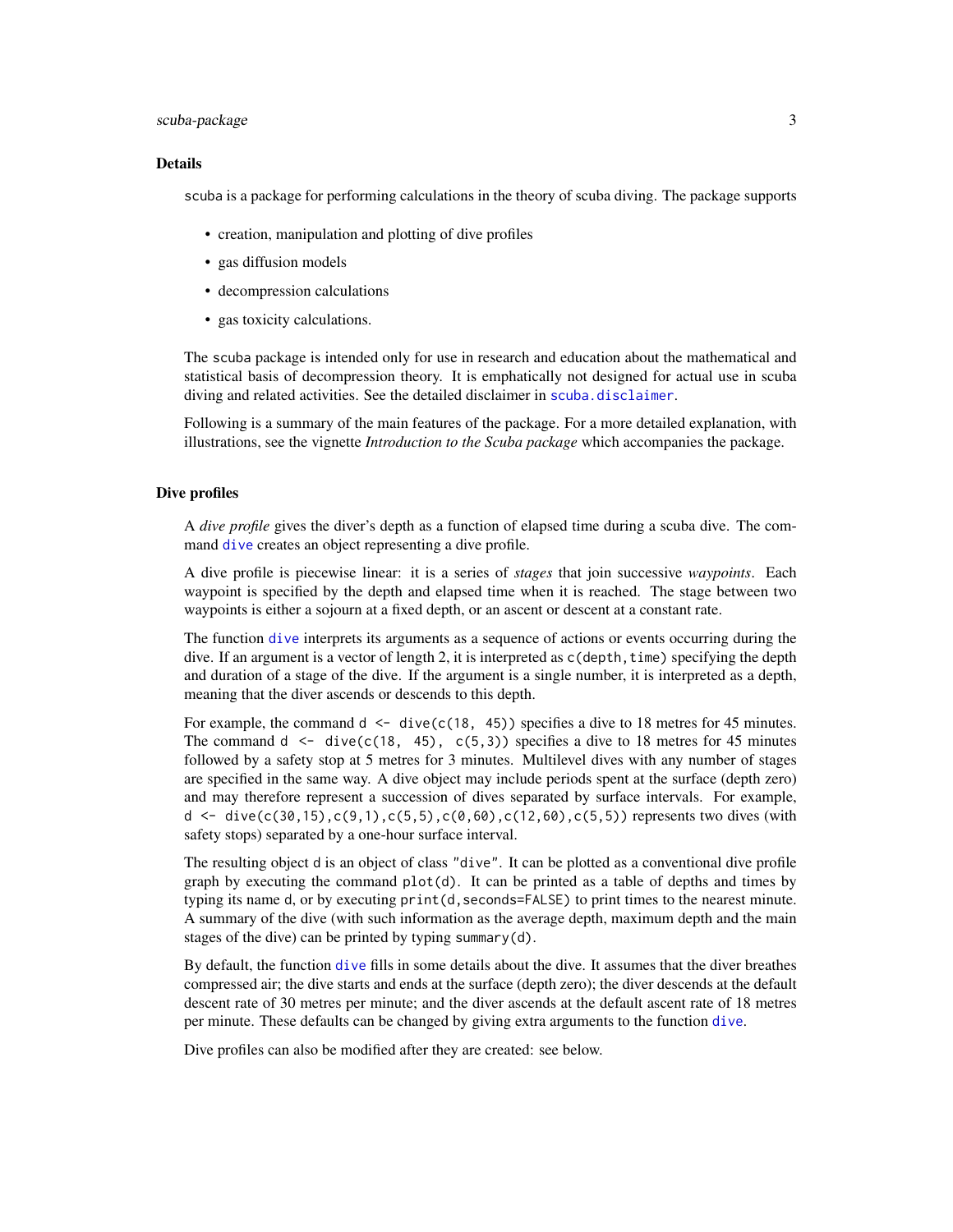#### <span id="page-3-0"></span>Real Dive Profiles

Dive profiles may also be uploaded from your dive computer and studied in the **scuba** package. First convert the uploaded profile data to a data.frame with two columns, the first column containing the elapsed time and the second column containing the depth (in metres) recorded at each time. The elapsed times can be either a vector of character strings in minutes-and-seconds format mm:ss or hours-minutes seconds hh:mm:ss, or a vector of integer times measured in *seconds* of elapsed time, or an object of class [difftime](#page-0-0) containing the elapsed times in any time unit. Then pass this data frame as an argument to the function [dive](#page-19-1).

An example of such a data frame, uploaded from a dive computer, is provided in the [baron](#page-8-1) dataset supplied with the package. See the help file for [baron](#page-8-1) for an example of how to convert a data frame to a "dive" object.

The package also provides 12 real dive profiles that have already been converted to "dive" objects. See the help files for [pedro](#page-41-1) and [deepmine](#page-16-1).

#### Decompression Calculations

The scuba package performs the mathematical calculations of decompression theory:

- the theoretical No Decompression Limit (maximum duration of a no-decompression dive to a specified depth) can be computed by ndl (depth)
- the quantity of nitrogen dissolved in the diver's body after a dive d can be computed by [haldane\(](#page-25-1)d)
- the quantity of nitrogen dissolved in the diver's body at each instant **during** a dive d can be computed by [haldane\(](#page-25-1)d, progressive=TRUE) or plotted interactively by [showstates\(](#page-49-1)d).

These calculations are based on the classical theory of decompression originated by Haldane (Boycott et al, 1908). The diver's body is idealised as a set of independent compartments, each connected directly to the breathing gas, and governed by classical (exponential) diffusion.

The model parameters (the number of compartments, their diffusion rates, and the maximum tolerated nitrogen tension in each compartment) may be chosen by the user. By default, the model parameters are taken from the DSAT model which is the basis of the PADI Recreational Dive Planner. Alternatively, the user can choose from a variety of standard compartment models using the command [pickmodel](#page-42-1), or construct a new model using [hm](#page-29-1).

No-decompression limits (the maximum duration of a no-decompression dive to a given depth) can be calculated using the function [ndl](#page-36-1). For example ndl(30) gives the theoretical NDL for a dive to 30 metres, predicted by the DSAT model. To use the classical US Navy model instead, type ndl(30, model="USN") or ndl(30, model=pickmodel("USN")).

The 'best' double no-decompression dive to given depths d1 and d2 can be calculated by [bestdoubledive](#page-9-1) according to the algorithm of Baddeley and Bassom (2012).

The nitrogen tension (the quantity of dissolved nitrogen, in atmospheres absolute) in the diver's body after a dive, can be calculated using the function [haldane](#page-25-1). If d is a dive object then haldane(d) returns a data frame containing the nitrogen tissue tensions (ata) at the end of the dive, in each of the 8 tissue compartments of the DSAT model. To use the US Navy model instead, type haldane(d, "USN") or haldane(d, pickmodel("USN")).

To compute the nitrogen tissue tensions at each waypoint during the dive, use [haldane\(](#page-25-1)d, progressive=TRUE).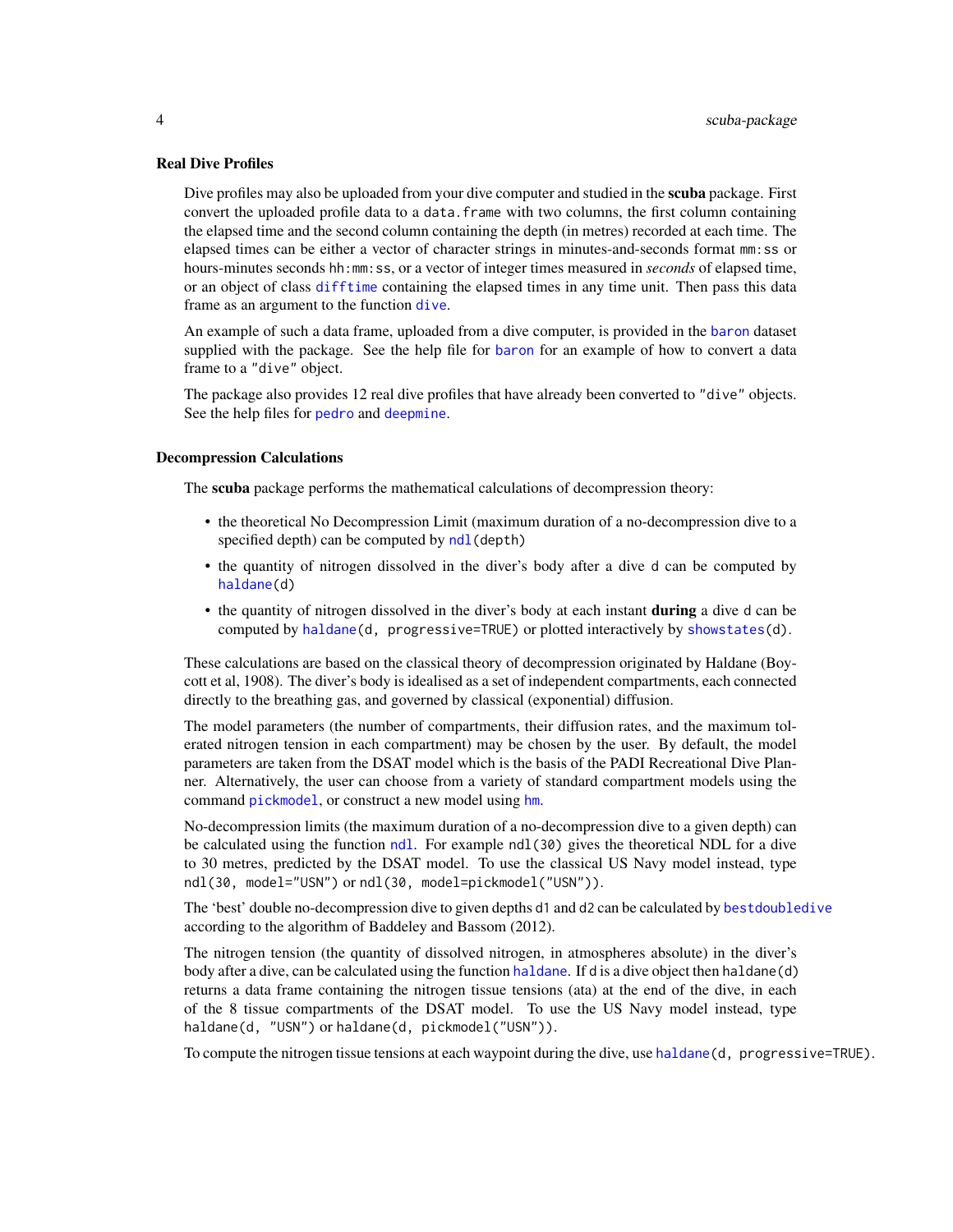## <span id="page-4-0"></span>scuba-package 5

To visualise the nitrogen tissue tensions during the dive, use the interactive function [showstates](#page-49-1). This plots the dive and waits for you to click on a position in the graph. The tissue tensions at that instant are displayed as a bar plot.

The total oxygen toxicity incurred during a dive can be computed by [oxtox](#page-38-1).

Oxygen partial pressure at each stage of a dive is computed by [ppO2](#page-45-1).

Bubble theory calculations are not yet implemented.

#### Nitrox and trimix

A **breathing gas** is represented by an object of class "gas". The object air is a representation of compressed air (21% oxygen, 79% nitrogen) as an object of this class. (Don't reassign another value to this object!!!)

Nitrox mixtures (mixtures of oxygen and nitrogen) can be represented using the function [nitrox](#page-37-1). For example, EAN 32 is represented by nitrox(0.32).

Trimix (a mixture of oxygen, nitrogen and helium) can also be represented, using the command [trimix](#page-52-1). For example, Trimix 15/50 (containing 15% oxygen, 50% helium and 35% nitrogen) is represented by trimix(0.15, 0.5).

There are methods for print and summary for gas objects.

Decompression calculations ([haldane](#page-25-1), [ndl](#page-36-1), [showstates](#page-49-1)) also work with nitrox and trimix.

Decompression calculations with trimix require a Haldane model that includes parameters for Helium diffusion. Use pickmodel("Z") to select the Buehlmann ZH-L16A model, or [hm](#page-29-1) to create a new model that includes Helium diffusion.

Standard nitrox calculations are also available, for example

| ead | equivalent air depth                        |
|-----|---------------------------------------------|
| mod | maximum operating depth                     |
|     | maxmix richest nitrox mix for a given depth |

The total oxygen toxicity incurred during a nitrox or trimix dive can be computed by [oxtox](#page-38-1). Oxygen partial pressure at each stage of a dive is computed by pp02.

#### Diving on different gases

Every "dive" object contains information about the breathing gas or gases used in the dive. This information is determined when the "dive" object is created (by the function [dive](#page-19-1)). The default breathing gas is air.

The function [dive](#page-19-1) interprets its arguments as a sequence of actions or events occurring during the dive. If an argument is a vector of length 2, it is interpreted as  $c$  (depth, time) specifying the depth and duration of a stage of the dive. If the argument is a single number, it is interpreted as a depth, meaning that the diver ascends or descends to this depth.

Each argument to [dive](#page-19-1) may also be a "gas" object, like  $n$ itrox(0.32), which means that the diver switches to this gas.

So, for example, dive(nitrox(0.32), c(30,20)) means a dive to 30 metres for 20 minutes conducted on EAN 32 (Nitrox 0.32) from start to finish. The command dive( $c(30,20)$ , 5, nitrox(0.36),  $c(5,3)$ )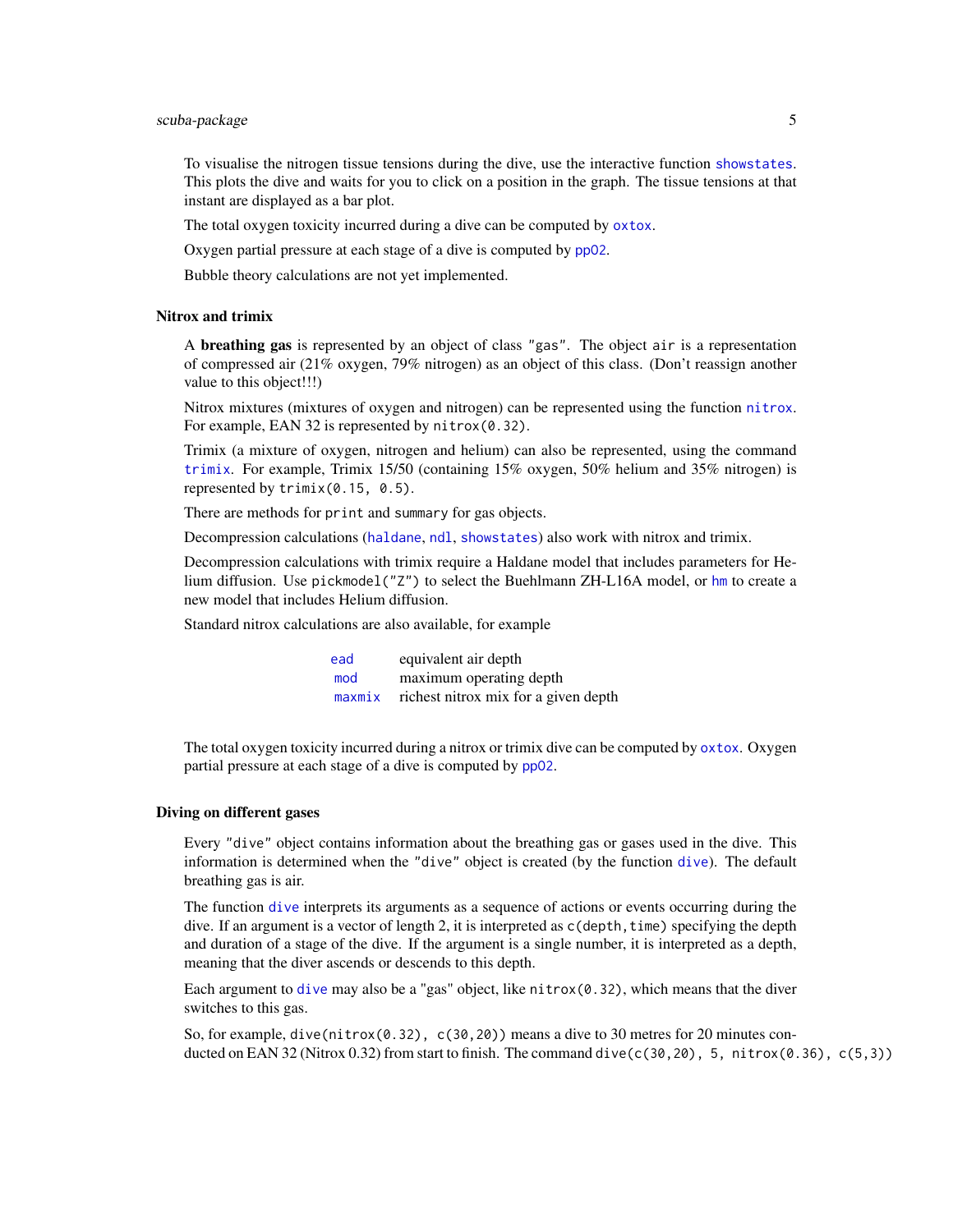means a dive on air to 30 metres for 20 minutes, ascending to 5 metres while breathing air, then switching to EAN 36 for a safety stop at 5 metres for 3 minutes.

Alternatively you can use the argument tanklist to specify a list of tanks of breathing gas (with optional names like "travel" and "deco") and change between tanks at different stages of the dive using an argument of the form tank=number or tank=name. The tank list of a dive object can be extracted using [tanklist](#page-50-1) and modified using [tanklist<](#page-50-1)-.

#### Manipulating dive profiles

Dive profiles can also be manipulated after they are created. This allows you, for example, to modify the deepest portion of a dive (diving to a deeper depth or for a longer duration), to abort a dive prematurely, to cut-and-paste several dives together, or to consider the tissue saturation incurred by a particular segment of a dive.

The commands [depths.dive](#page-17-1) and [times.dive](#page-51-1) extract the depths and elapsed times at each waypoint during the dive. The depths can be modified using depths,  $\text{div}e\langle -\text{For example } d \langle -\text{div}e(c(30, 20)) \rangle$ creates a dive to 30 metres for 20 minutes, starting and finishing at the surface; to change the depth to 35 metres, type depths.dive(d)[2:3]  $\le$  35. Similarly the elapsed times can be modified using [times.dive<-](#page-51-2). It may be more convenient to use the functions [durations.dive](#page-22-1) and durations. dive<- which give the duration of each stage (the time between two successive waypoints). For example durations.dive(d)[2]  $\le$  25 would mean that the diver now spends 25 minutes at the bottom instead of 20 minutes.

To extract only part of a dive profile, use [chop.dive](#page-13-1).

To paste together two dive profiles or fragments of dive profiles, simply give them as arguments to [dive](#page-19-1).

#### Changing the breathing gases

A dive object has a *tank list* which is a list of the tanks of breathing gas that were used (or were available to be used) during the dive. The function [tanklist](#page-50-1) returns this list, and the function [tanklist<](#page-50-1)- changes the list.

For example,  $d \leq$  dive(c(30,20), c(5,5)) is a dive conducted using air. To modify it to a dive that used nitrox EANx 32, simply type  $tanhList(d) < - list(introx(0.32))$ . Again  $d \leq -$  dive(air,  $c(30, 40)$ , 6, nitrox(0.5),  $c(6, 3)$ ,  $c(3, 3)$ ) is a dive conducted using air (tank 1) for the deep section and EANx 50 (tank 2) for the decompression stops at 6 metres and 3 metres. To change the contents of tank 1 to EANx 32, type  $t$ anklist(d) <- list(nitrox(0.32), nitrox(0.5)) or just tanklist(d) $[[1]] \le -n$  itrox(0.32). To associate a name which each tank, give names to the entries in the tank list, for example  $tanhlist(d) < -list(deep=nitrox(0.32)$ , deco=nitrox(0.5)) or just assign names(tanklist(d)) <-  $c("deep", "deco").$ 

The *selection* of tanks, i.e. which tank is actually used at each stage of the dive, is specified by the function [whichtank](#page-53-1). The command whichtank(d) returns a vector of integers or character strings, identifying which tank in the tank list is in use at each waypoint during the dive. That is, whichtank(d)[i] is the tank in use at the ith waypoint during the dive. The vector whichtank(d) has the same length as the vectors depths.dive(d) and times.dive(d).

To change the selection of tanks at each stage during the dive, use the function [whichtank<](#page-53-1)-. For example,  $d \leq$  dive(air, c(30,40), 6, nitrox(0.5), c(6,3), c(3,3)) is a dive conducted using air (tank 1) for the deep section and EANx 50 (tank 2) for the decompression stops at 6 metres and 3 metres. To change this so that the deco gas is only used at the 3-metre stop, type

<span id="page-5-0"></span>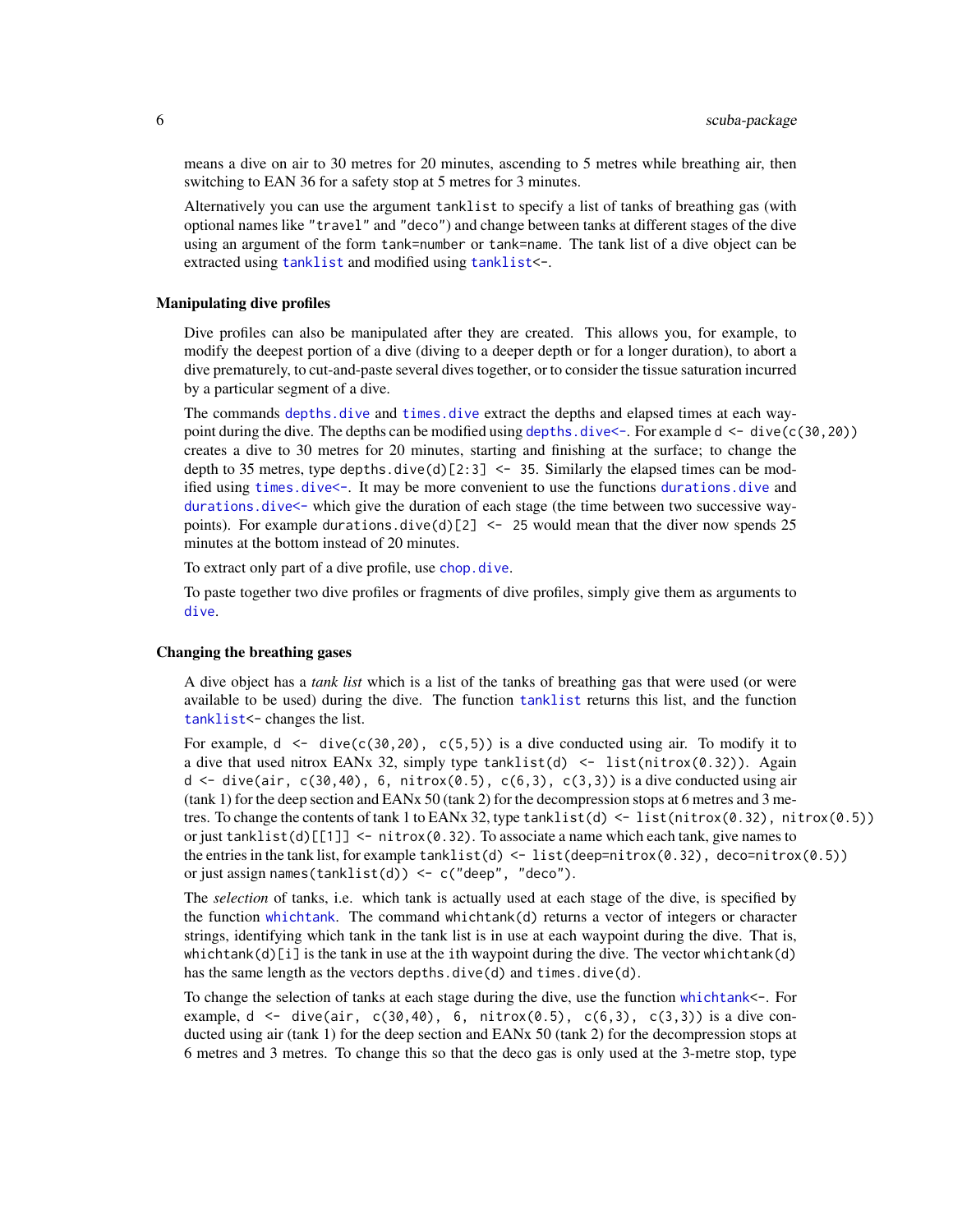<span id="page-6-0"></span>whichtank(d)  $\le$  ifelse(depths.dive(d)  $\le$  3, 1, 2). Alternatively whichtank(d)[depths.dive(d)  $>$  3]  $\le$  1 would select tank 1 for all parts of the dive deeper than 3 metres. These manipulations are usually easier to understand if the tanks have names. For example typing names ( $tanhlist(d)$ )  $\leq c$  ("deep", "deco") we could then type whichtank(d) <- ifelse(depths.dive(d) < 3, "deep", "deco") or whichtank(d)[depths.dive(d) > 3] <- "deep".

#### Licence

This library and its documentation are usable under the terms of the "GNU General Public License", a copy of which is distributed with the package.

#### Author(s)

Adrian Baddeley <Adrian.Baddeley@uwa.edu.au> <http://www.maths.uwa.edu.au/~adrian/> with contributions from Vittorio Broglio and Pedro Antonio Neves.

## References

Baddeley, A. (2013) *Introduction to the scuba package*. Vignette accompanying this package.

Baddeley, A. and Bassom, A.P. (2011) Classical theory of decompression and the design of scuba diving tables. *The Mathematical Scientist* 36, 75-88.

Bookspan, J. (1995) Diving physiology in plain English. Undersea and Hyperbaric Medicine Society, Kensington, Maryland (USA). ISBN 0-930406-13-3.

Boycott, A.E. Damant, G.C.C. and Haldane, J.S. (1908) The prevention of compressed air illness. *Journal of Hygiene* (London) 8, 342–443.

Brubakk, A.O. and Neuman, T.S. (eds.) (2003) Bennett and Elliott's Physiology and Medicine of Diving. 5th Edition. Saunders. ISBN 0-7020-2571-2

Buehlmann, A.A. (1983) *Dekompression - Dekompressionskrankheit*. Springer-Verlag.

Buehlmann, A.A., Voellm, E.B. and Nussberger, P. (2002) *Tauchmedizin*. 5e Auflage. Springer-Verlag.

Tikvisis, P. and Gerth, W.A. (2003) Decompression Theory. In Brubakk and Neuman (2003), Chapter 10.1, pages 419-454.

Wienke, B.R. (1994) *Basic diving physics and applications*. Best Publishing Co.

Workman, R.D. (1965) Calculation of decompression schedules for nitrogen-oxygen and heliumoxygen dives. Research Report 6-65. US Navy Experimental Diving Unit. Washington DC.

<span id="page-6-1"></span>air *Air*

## **Description**

A dataset representing air as a breathing gas, and a function which tests whether a gas is air.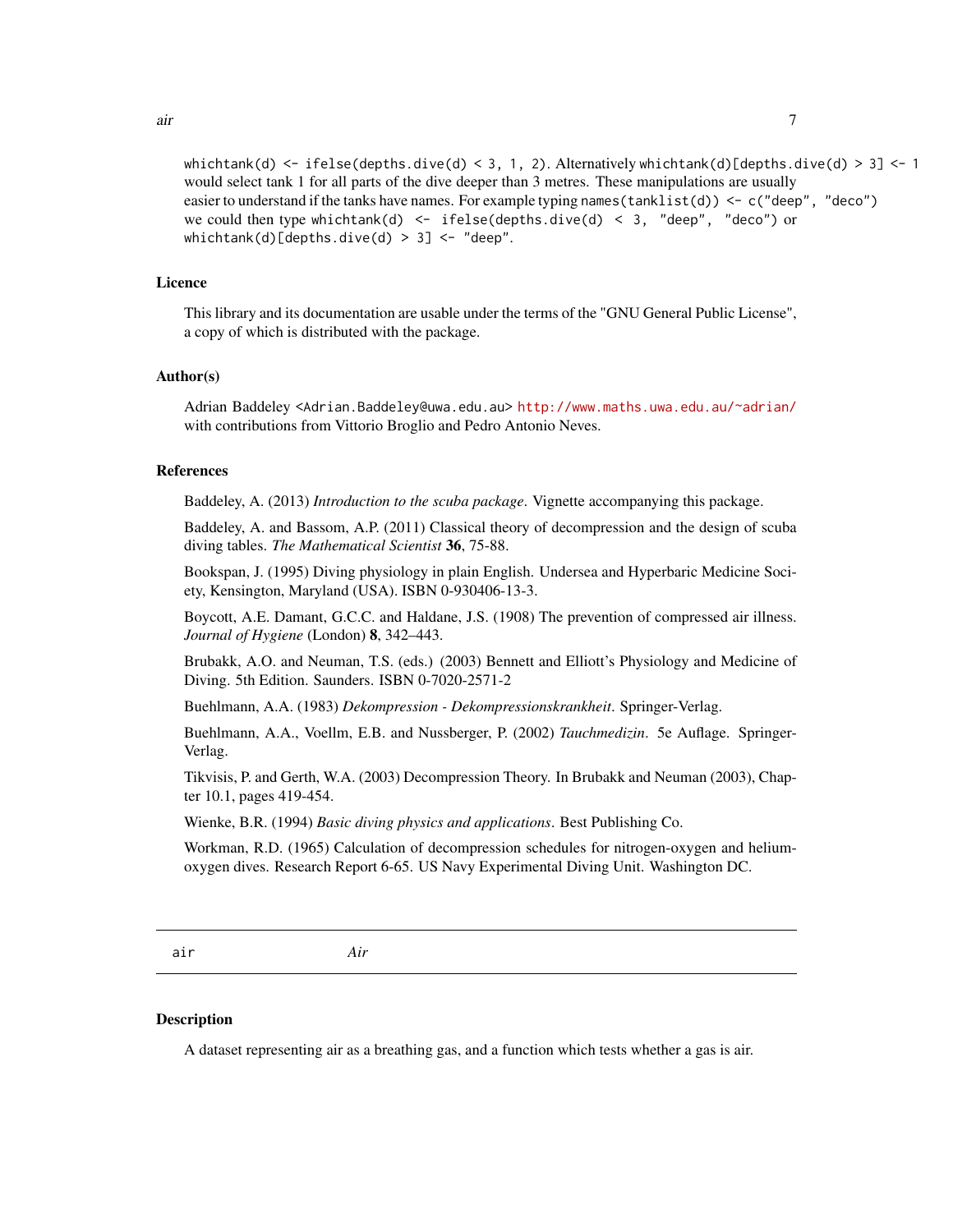8 ascenting the state of the state of the state of the state of the state of the state of the state of the state of the state of the state of the state of the state of the state of the state of the state of the state of th

## Usage

air is.air(g)

## Arguments

g An object of class "gas".

## Details

An object of class "gas" represents a breathing gas. Such objects are required for various calculations in the scuba library.

The dataset air represents compressed air (21% oxygen, 79% nitrogen) as a breathing gas. It is equivalent to nitrox(0.21).

The function is.air expects its argument g to be a gas object. It returns TRUE if g is equivalent to air, and FALSE otherwise.

## Author(s)

Adrian Baddeley <Adrian.Baddeley@uwa.edu.au> <http://www.maths.uwa.edu.au/~adrian/>

## See Also

[nitrox](#page-37-1)

## Examples

```
v <- air
is.air(v)
v <- nitrox(0.21)
is.air(v)
# both are TRUE
```
<span id="page-7-1"></span>ascent *Ascent Rate or Time*

## Description

Specify an Ascent Rate or Ascent Time.

## Usage

ascent(speed=NULL, time=NULL)

| speed | Ascent rate in metres per minute. Incompatible with time. |
|-------|-----------------------------------------------------------|
| time  | Total ascent time in minutes. Incompatible with speed.    |

<span id="page-7-0"></span>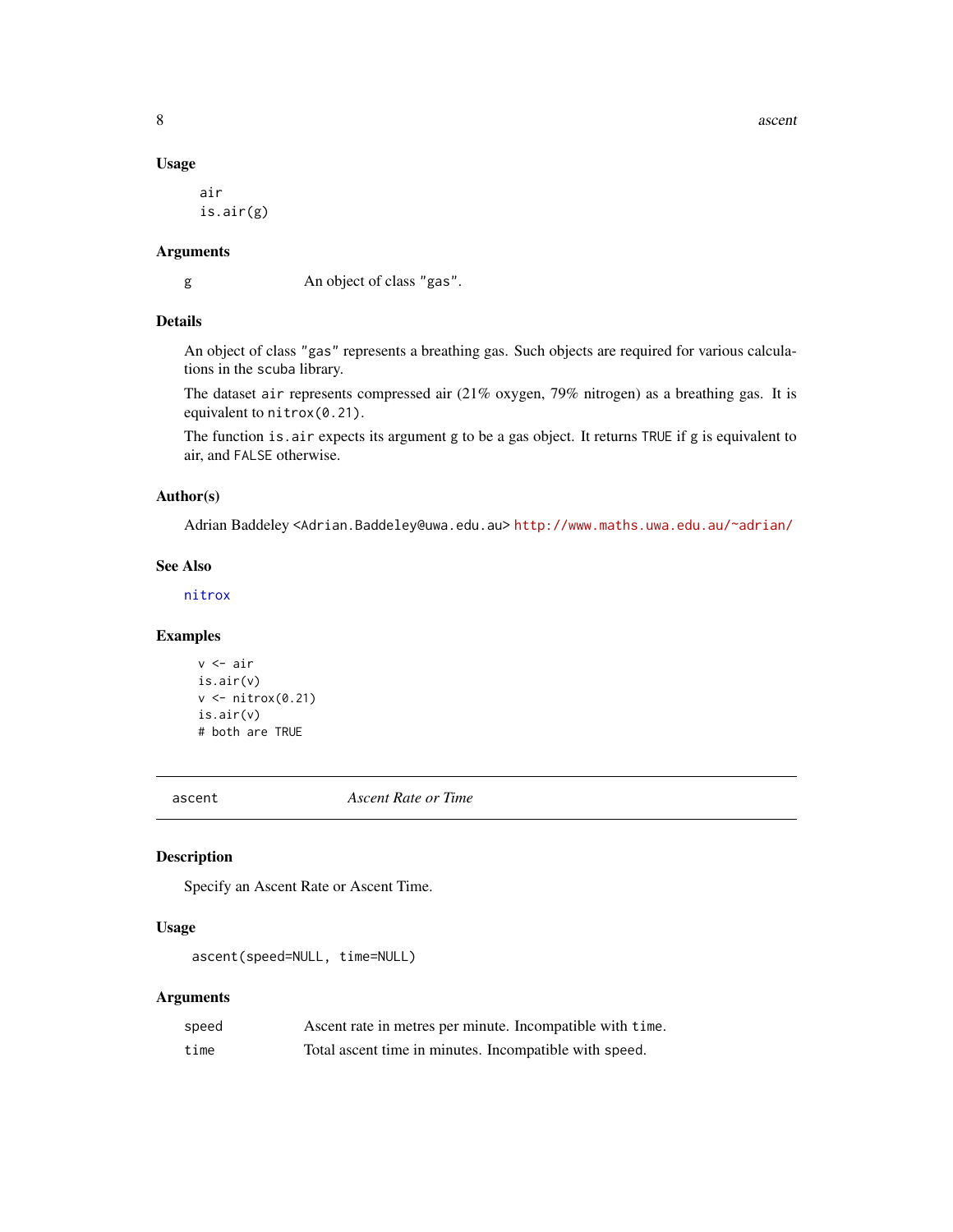#### <span id="page-8-0"></span>baron 99 and 2008 and 2008 and 2008 and 2008 and 2008 and 2008 and 2008 and 2008 and 2008 and 2008 and 2008 and 2008 and 2008 and 2008 and 2008 and 2008 and 2008 and 2008 and 2008 and 2008 and 2008 and 2008 and 2008 and 20

## Details

An object of class "rate" represents a diver's rate of ascent or descent, or the total time taken to ascend or descend. Such objects are useful in describing dives, especially in the function [dive](#page-19-1).

The value returned by ascent represents an ascent rate or ascent time. Exactly one of the arguments speed and time should be given. If speed is given, this specifies a fixed rate of ascent, in metres per minute. If time is given, this specifies a fixed total time of ascent, in minutes.

## Value

An object of class "rate" representing the ascent rate or ascent time.

#### Author(s)

Adrian Baddeley <Adrian.Baddeley@uwa.edu.au> <http://www.maths.uwa.edu.au/~adrian/>

## See Also

[dive](#page-19-1), [descent](#page-18-1)

## Examples

```
# Ascend at 18 metres/minute
ascent(18)
# Ascend in exactly 3 minutes
ascent(time=3)
```
<span id="page-8-1"></span>baron *Real Scuba Dive Profile*

#### Description

Contains the dive profile data for a scuba dive on the *Baron Gautsch* wreck, uploaded from a dive computer.

## Format

A data frame with the following columns:

| time       | character | elapsed time (minutes: seconds) |
|------------|-----------|---------------------------------|
| depth      | numeric   | depth (metres)                  |
| temp       | numeric   | temperature $(C)$               |
| bar        | numeric   | breathing gas pressure (bar)    |
| <b>RBT</b> | integer   | residual bottom time (min)      |
| WI         | integer   | workload                        |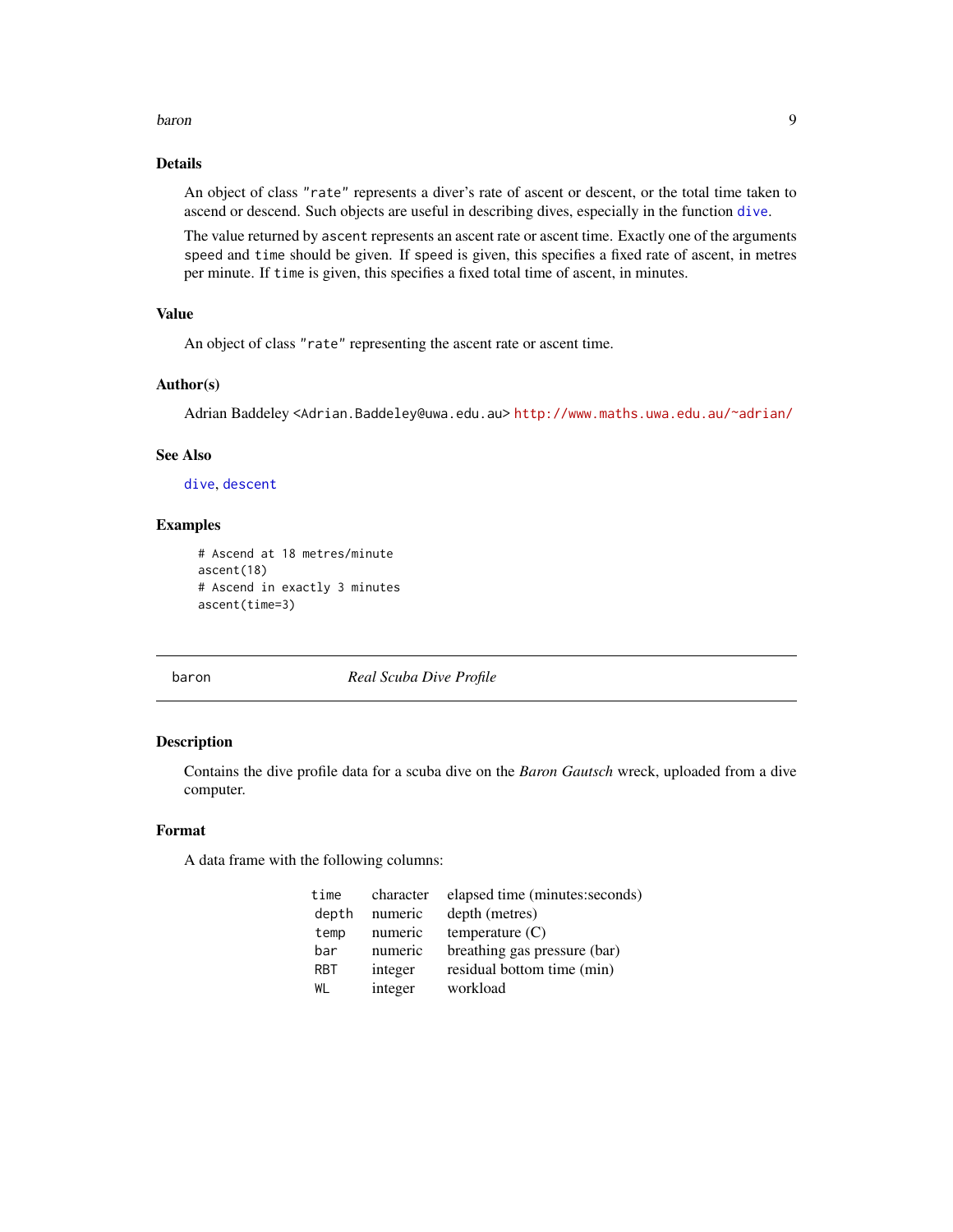## Details

This dataset contains the dive profile data for a real scuba dive uploaded from a dive computer. It gives the depth, water temperature, breathing gas cylinder pressure, calculated residual bottom time, and calculated workload, recorded every 4 seconds throughout the dive.

The dive site was the wreck of the vessel *Baron Gautsch* in Croatia. The dive, to a maximum depth of 40 metres, with total dive time of 40 minutes, was conducted on nitrox (EAN 30) by Vittorio Broglio.

The examples show how to convert the depth-time data to a [dive](#page-19-1) object.

#### Source

Vittorio Broglio

#### Examples

data(baron) b <- dive(nitrox(0.30), baron[,1:2])

<span id="page-9-1"></span>bestdoubledive *Find the Best Double Dive To Given Depths*

## Description

For two no-decompression dives, to depths d1 and d2 metres respectively, separated by a given time interval, find the optimal durations of the two dives.

#### Usage

bestdoubledive(d1, d2, surface = 30, verbose = FALSE, model = "D", asdive=TRUE)

| d1      | Depth of first dive in metres.                                                                                                                                                                                                                |
|---------|-----------------------------------------------------------------------------------------------------------------------------------------------------------------------------------------------------------------------------------------------|
| d2      | Depth of second dive in metres.                                                                                                                                                                                                               |
| surface | Length of surface interval between dives, in minutes.                                                                                                                                                                                         |
| verbose | Logical. If TRUE, print lots of extra information, and return extra information. If<br>FALSE (the default), just return the optimal dive.                                                                                                     |
| mode1   | The decompression model. Either a character string, containing the name of<br>a decompression model recognised by pickmodel, or an object of class "hm"<br>(created by hm) representing a decompression model. Defaults to the DSAT<br>model. |
| asdive  | Logical. If TRUE (the default), the data for the optimal dive are converted into<br>a dive object (object of class "dive"). If FALSE, the data are returned as a data<br>frame.                                                               |

<span id="page-9-0"></span>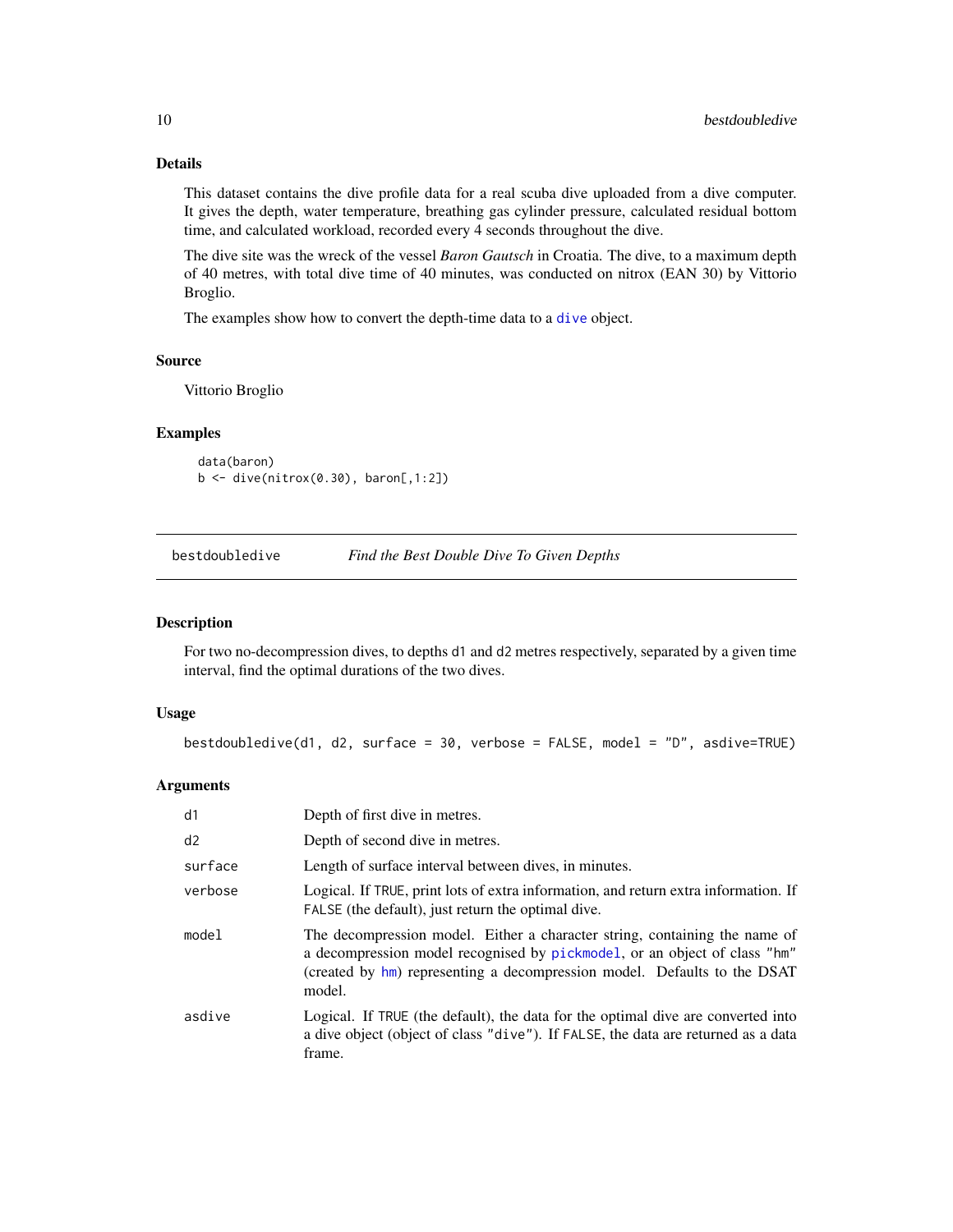## <span id="page-10-0"></span>bestdoubledive 11

#### Details

This command implements the algorithm described by Baddeley and Bassom (2012) which calculates the 'best' double dive to two given depths separated by a given surface interval, without exceeding the no-decompression limits.

Consider a no-decompression dive to depth  $d_1$  metres for  $t_1$  minutes, followed by a surface interval of s minutes, followed by a no-decompression dive to depth  $d_2$  for  $t_2$  minutes. The 'best' double dive is defined by Baddeley and Bassom (2012) as the one which maximises the integral of depth  $\Phi = t_1d_1 + t_2d_2.$ 

## Value

By default (when verbose=FALSE and asdive=TRUE) the result is a dive object (object of class "dive").

Otherwise, the result is a data frame with columns t1 and t2 containing the dive durations in minutes, phi containing the value of  $\Phi$ , and case specifying which of the cases specified in Baddeley and Bassom (2012) provided the optimum. If verbose=FALSE this data frame has only one row, giving the best double dive. If verbose=TRUE then the data frame has several rows giving the candidates for optimal dive in each case of the algorithm.

#### Author(s)

Adrian Baddeley <Adrian.Baddeley@uwa.edu.au> <http://www.maths.uwa.edu.au/~adrian/>

#### References

Baddeley, A. and Bassom, A.P. (2011) Classical theory of decompression and the design of scuba diving tables. *The Mathematical Scientist* 36, 75-88.

## See Also

[pickmodel](#page-42-1), [hm](#page-29-1), [ndl](#page-36-1), [haldane](#page-25-1)

```
d <- bestdoubledive(40, 12, 15)
plot(d)
# Table 3 in Baddeley and Bassom (2012)
bestdoubledive(40, 12, 15, verbose=TRUE)
# Brief description of optimal dive
summary(bestdoubledive(40, 12, 15))
# Data for optimal dive
bestdoubledive(40, 12, 15, asdive=FALSE)
```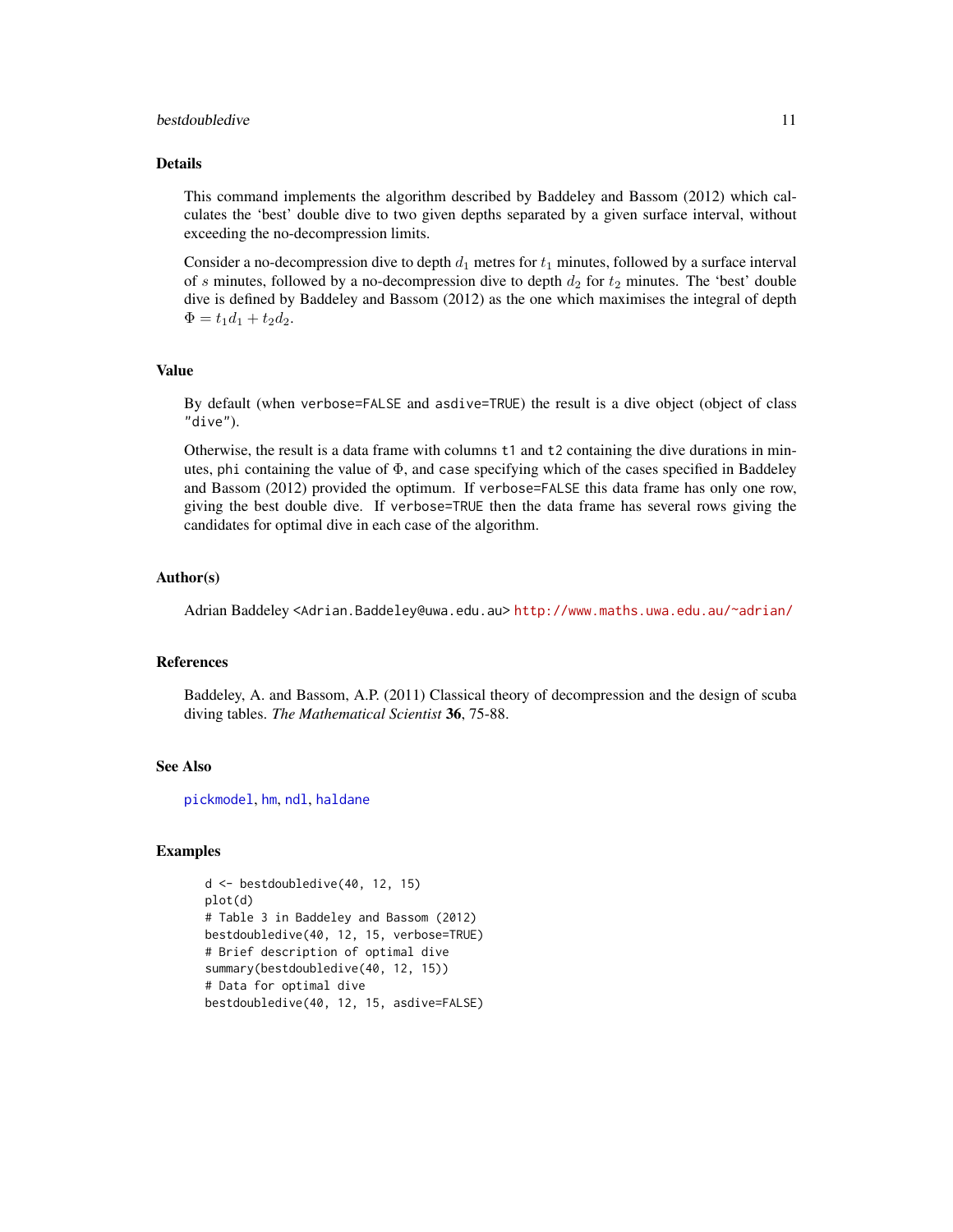<span id="page-11-0"></span>

#### Description

Data for several decompression models of Haldane type, giving the tissue halftimes for Nitrogen and the M-values (maximum tolerated partial pressure of Nitrogen for surfacing).

#### Format

The dataset Bookspan is a list with the following entries:

Halftimes Halftimes data. A list with entries

| Haldane     | halftimes for Haldane's original model |
|-------------|----------------------------------------|
| <b>USN</b>  | halftimes for US Navy original model   |
| <b>DSAT</b> | halftimes for DSAT model               |
| OrcaEdge    | halftimes for OrcaEdge computer        |
| MicroBrain  | halftimes for MicroBrain computer      |
| 7HI 12      | halftimes for ZH-L12 model             |

Mvalues.ata surfacing M-values in ata (atmospheres absolute). A list with entries

| Haldane    | M-values for Haldane's original model |
|------------|---------------------------------------|
| <b>USN</b> | M-values for US Navy original model   |
| DSAT       | M-values for DSAT model               |

Mvalues.fsw surfacing M-values in fsw (feet of seawater). A list with the same structure as Mvalues.fsw.

#### Details

Bookspan (1995) tabulates the parameters of several different decompression models of the classical Haldane type. The basic parameters for such a model are

halftimes: the Nitrogen diffusion halftime (in minutes) for each tissue in the model

M-values: the maximum partial pressure of Nitrogen in each tissue which would be tolerated without symptoms at an ambient pressure of 1 atmosphere (the "surfacing M-value").

The data tabulated in Bookspan (1995, page 16) purportedly give the halftimes for Haldane's original model, the original US Navy model, the DSAT model (basis of PADI repetitive dive planner), the OrcaEdge, MicroBrain and Aladin dive computers, and the Buehlmann ZH-L12 model.

The data tabulated in Bookspan (1995, page 23) give the corresponding M-values (in fsw) for the US Navy and DSAT models only.

These parameters are all contained in the dataset Bookspan.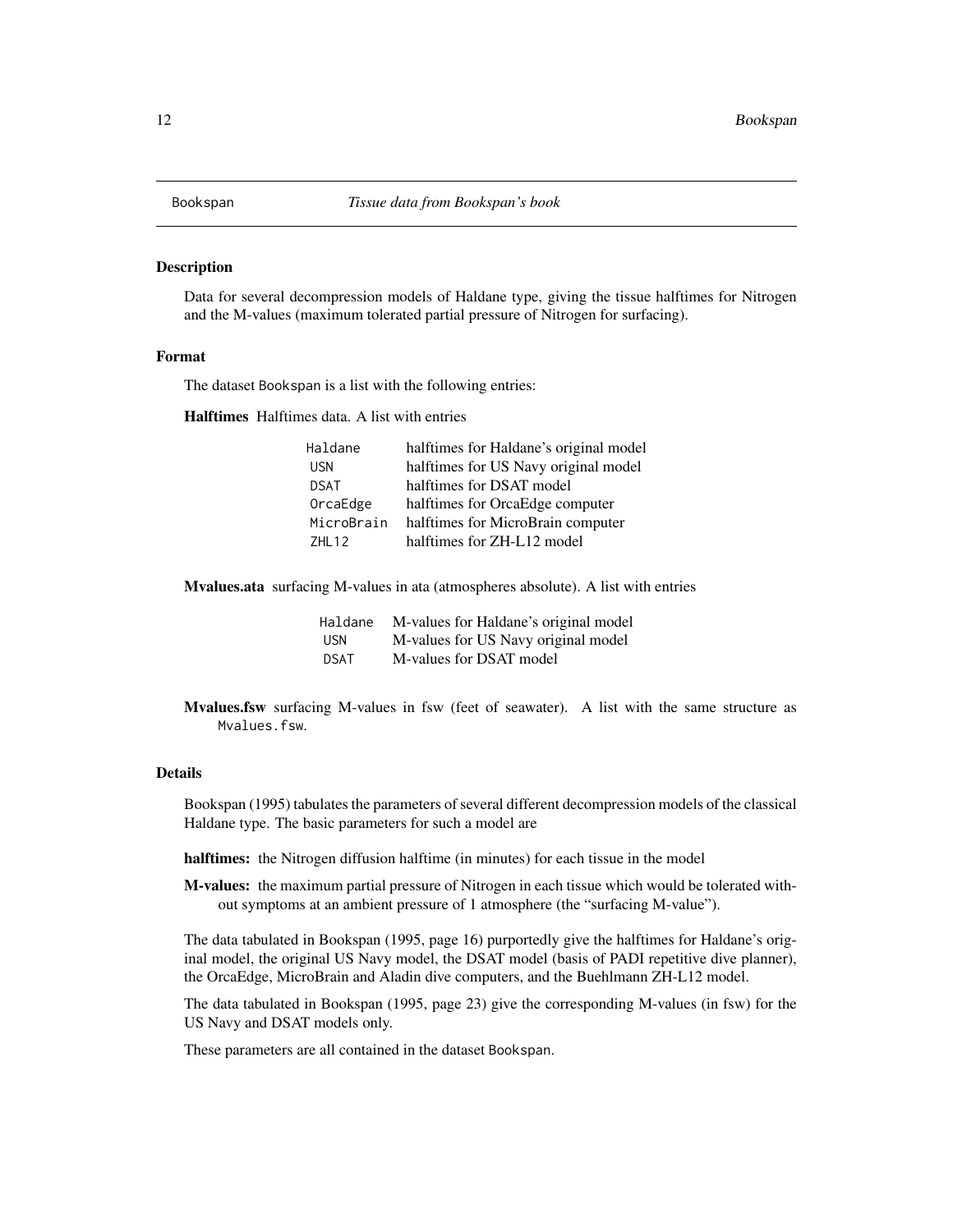#### <span id="page-12-0"></span>Author(s)

Adrian Baddeley <Adrian.Baddeley@uwa.edu.au> <http://www.maths.uwa.edu.au/~adrian/>

#### Source

Bookspan (1995), page 16 (halftime data) and page 23 (M-values).

## References

Bookspan, J. (1995) Diving physiology in plain English. Undersea and Hyperbaric Medicine Society, Kensington, Maryland (USA). ISBN 0-930406-13-3.

#### Examples

data(Bookspan) Bookspan\$Halftimes\$DSAT

<span id="page-12-1"></span>BuehlmannL16A *Decompression model ZH-L16A*

#### Description

The parameters of the decompression model ZH-L16A developed by Buehlmann.

#### Format

A data frame giving the following parameters for each compartment:

| id       | compartment name $(1, 1b, 2, \ldots, 16)$    |
|----------|----------------------------------------------|
| halftime | Nitrogen halftime (minutes)                  |
| a        | parameter $a$ in at a (atmospheres absolute) |
| b        | parameter $b$ (dimensionless)                |

#### Details

This dataset contains the *tissue parameters* of the decompression model ZH-L16A.

Buehlmann's decompression model ZH-L16A is a pure diffusion (Haldane-type) model consisting of 17 tissue compartments. Nitrogen in the breathing gas diffuses in and out of each compartment at a rate governed by the halftime for that compartment. The maximum tolerable nitrogen tension in a compartment, when the ambient pressure is  $P$  atmospheres absolute, is

$$
P_{\text{tol}} = a + \frac{P}{b}
$$

where a and b are values intrinsic to the tissue. Thus, for a no-decompression dive at sea level, the nitrogen tension in each compartment must not exceed the value  $a + 1/b$  for that compartment. The dataset BuehlmannL16A is a table giving the values of  $a$  and  $b$  for each of the 17 tissue compartments.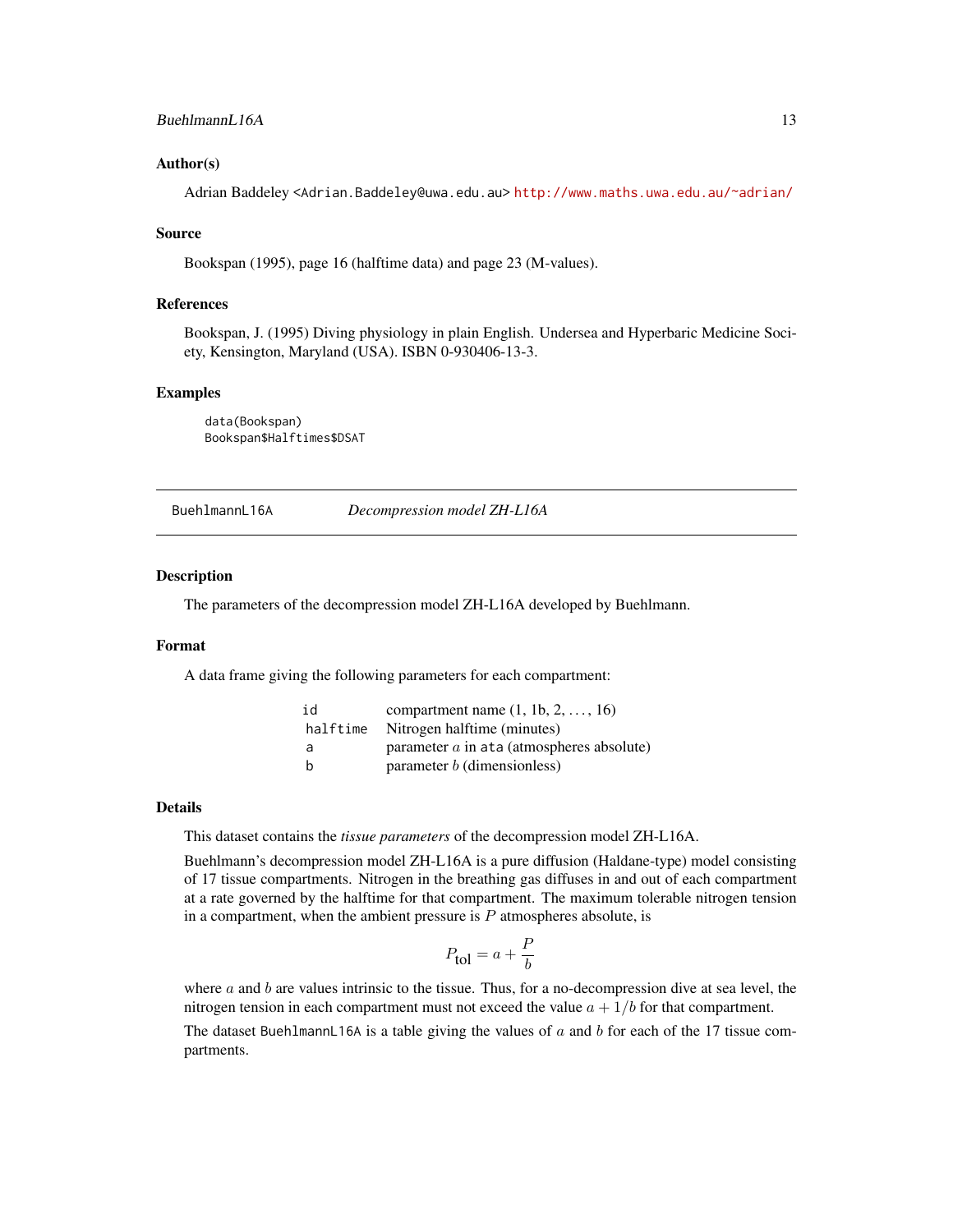#### <span id="page-13-0"></span>Decompression calculations

The dataset BuehlmannL16A is just a table of numbers. It cannot be used directly for decompression calculations, because the scuba package does not recognise it as a decompression model (object of class "hm").

To perform decompression calculations with the ZH-L16A model, use the functions [haldane](#page-25-1) or [showstates](#page-49-1) with the argument model="ZH-L16A" (or just model="Z").

To convert a table of  $a$  and  $b$  values, such as the table above, into an object of class "hm" representing a decompression model, first calculate the M-values  $M0 = a + 1/b$  and d $M = 1/b$ , and then pass the values M0, dM to the function [hm](#page-29-1).

#### Author(s)

Adrian Baddeley <Adrian.Baddeley@uwa.edu.au> <http://www.maths.uwa.edu.au/~adrian/>

#### Source

Buehlmann et al (2003), Table 25, page 158.

## References

Buehlmann, A.B., Voellm, E.B. and Nussberger, P. (2002) Tauchmedizin. 5th edition. Springer-Verlag, Berlin. ISBN 3-540-42979-4.

## See Also

[Workman65](#page-55-1)

<span id="page-13-1"></span>chop.dive *Extract Part of a Dive Profile*

#### Description

Extracts only part of a dive profile.

## Usage

chop.dive(d, t0=0, t1=max(times.dive(d)))

|        | The dive. An object of class "dive".                                                        |
|--------|---------------------------------------------------------------------------------------------|
| t0. t1 | Elapsed times (in minutes) of the start and end of the period which should be<br>extracted. |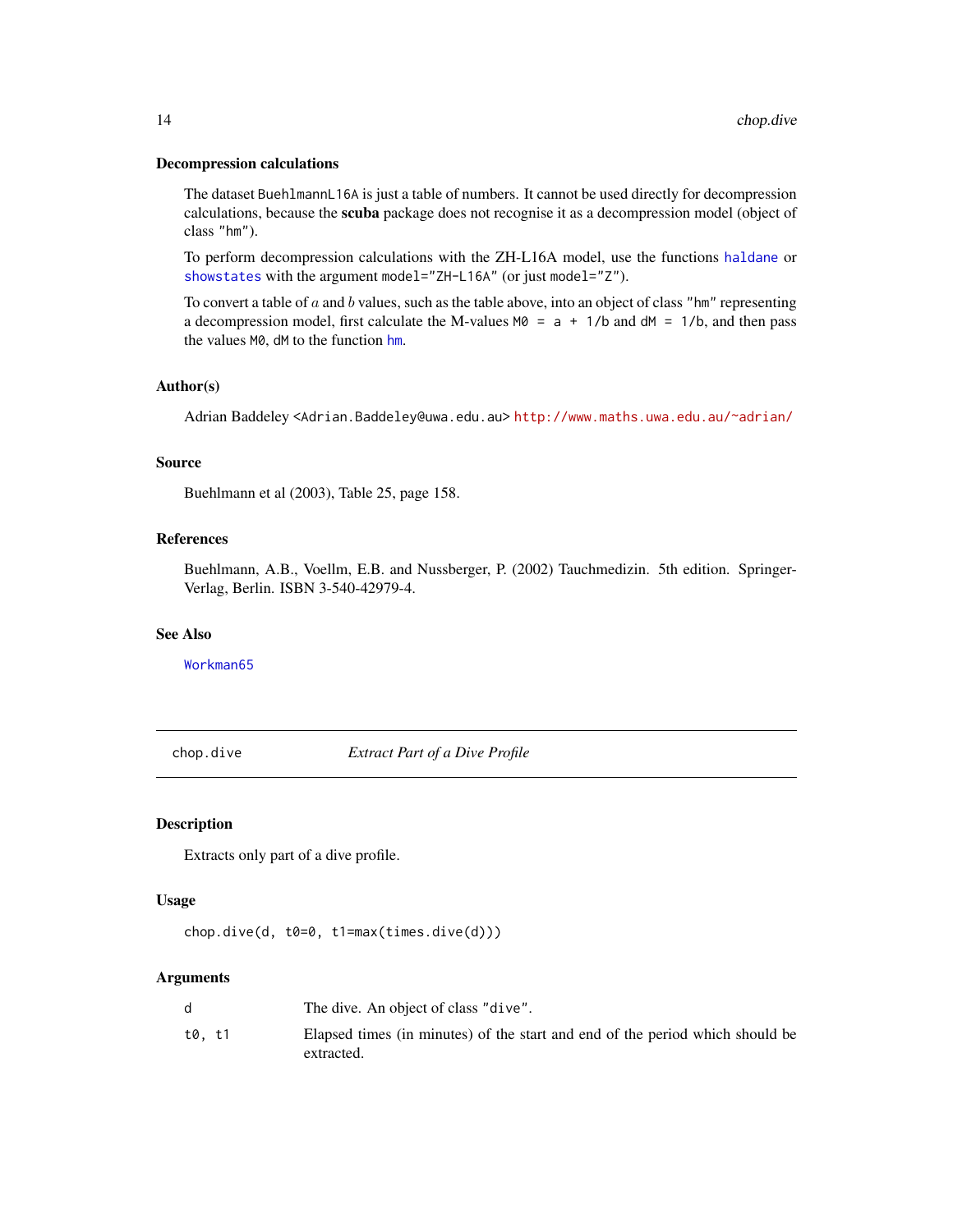## <span id="page-14-0"></span>deco.ceiling 15

## Details

The argument d should be an object of class "dive" representing a dive profile.

This command extracts the part of the dive profile that starts at time t0 minutes and ends at time t1 minutes, and returns it as an object of class "dive". The clock is adjusted so that the new dive profile starts at time 0 and ends at time t1-t0.

Note that the resulting dive profile does not start and end at the surface: the dive profile is simply chopped off at elapsed time t1. If you want the dive to start and end at the surface, execute dive(chop.dive(d, t0, t1)).

#### Value

An object of class "dive" starting at time 0 and ending at time t1-t0.

## Author(s)

Adrian Baddeley <Adrian.Baddeley@uwa.edu.au> <http://www.maths.uwa.edu.au/~adrian/>

## See Also

[dive](#page-19-1)

#### Examples

```
d \leq d ive(c(30, 20), c(5, 5))
# fragment of dive up to 10 minutes
chop.dive(d, 0, 10)
# dive aborted at 10 minutes
dive(chop.dive(d, 0, 10))
```
deco.ceiling *Decompression Ceiling for a Diver*

#### Description

Given the state of a diver's tissues, find the diver's decompression ceiling depth (minimum permissible depth) or decompression ceiling pressure (minimum permissible ambient pressure).

#### Usage

```
deco.ceiling(state, model, what = c("depth", "pressure"))
```

| state | Diver's tissue saturations. See Details.                                                                               |
|-------|------------------------------------------------------------------------------------------------------------------------|
| model | Haldane type decompression model (object of class "hm") or one of the standard<br>model names recognised by pickmodel. |
| what  | What to calculate. See Details.                                                                                        |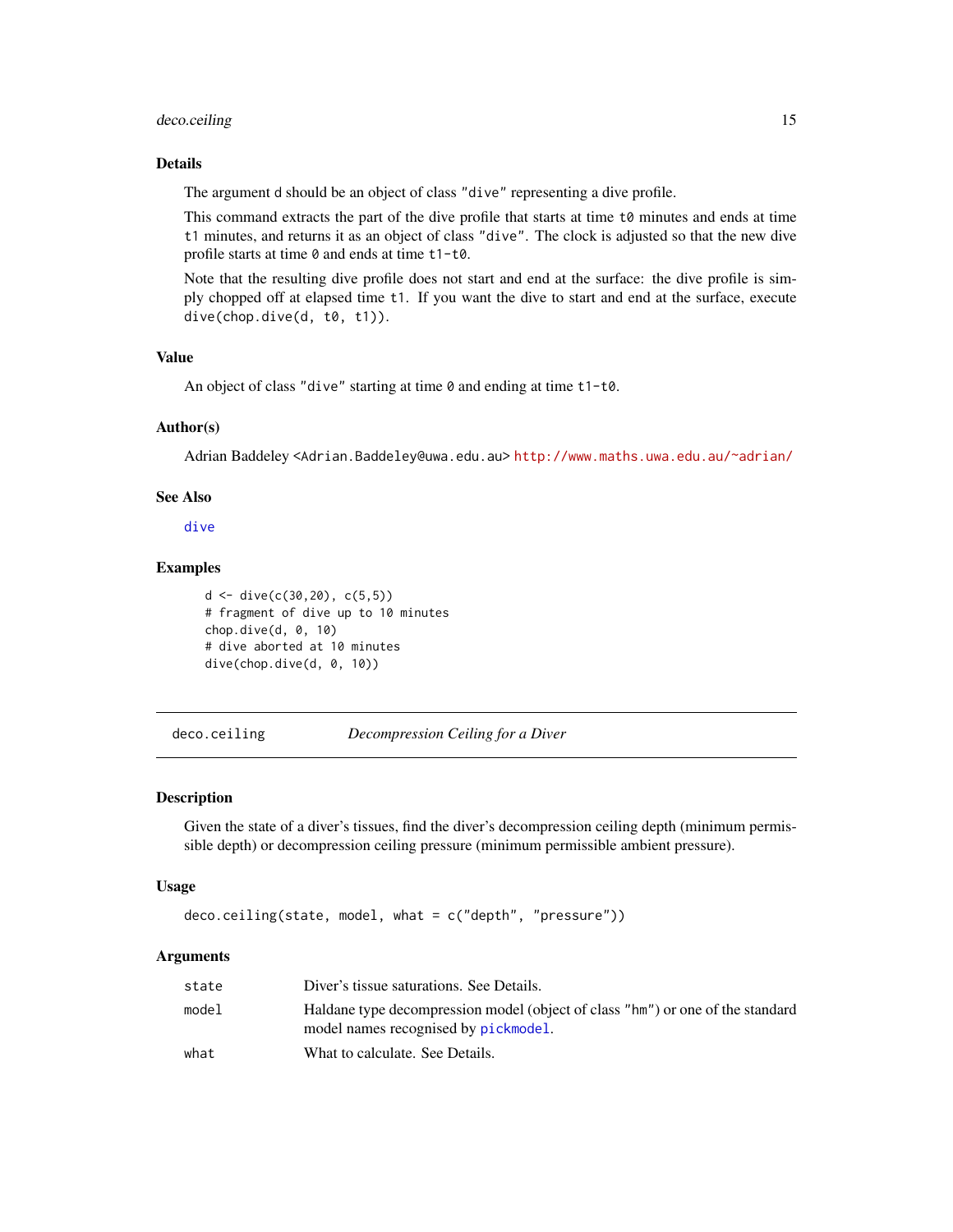## <span id="page-15-0"></span>Details

Given the current state of a diver's tissues, this command calculates the diver's decompression ceiling: the shallowest depth (or lowest ambient pressure) to which it is safe to ascend.

The argument state gives the diver's current state or the diver's progressive state during a dive. It has typically been calculated using [haldane](#page-25-1). It should be either:

- A numeric vector giving the diver's current nitrogen tensions for each tissue. The length of the vector matches the number of tissues in the model.
- A matrix giving the diver's current nitrogen and (if present) helium tensions for each tissue. The rows of the matrix correspond to tissues in the model. The first column (or the column labelled "N2") contains the nitrogen tensions, and if present, the second column (or column labelled "He") contains the helium tensions.
- A three-dimensional array giving the progressive states of the diver over time. The first index corresponds to time. The second index corresponds to tissues in the model. The third coordinate corresponds to inert gases "N2" and "He".

Entries in the vector, matrix or array state are pressures in atmospheres absolute (ata).

The minimum tolerated ambient pressure Pamb.tol is calculated using the equivalent of Buehlmann's formula (Buehlmann et al, 1995, section 6.5, page 117). If what="pressure", this minimum tolerated ambient pressure is returned (negative pressures are reset to zero). If what="depth" this pressure is converted to diving depth in metres assuming that the surface pressure is 1 ata (negative depths are reset to zero).

#### Value

A numeric vector, matrix or array of the same type as state and with the same dimensions as state, giving the decompression ceiling for each tissue, each inert gas, and each time point as given. If what="pressure" the entries in the result are pressures in ata. If what="depth" the entries are depths in metres.

## Author(s)

Adrian Baddeley <Adrian.Baddeley@uwa.edu.au> <http://www.maths.uwa.edu.au/~adrian/>

#### References

Buehlmann, A.B., Voellm, E.B. and Nussberger, P. (2002) Tauchmedizin. 5th edition. Springer-Verlag, Berlin. ISBN 3-540-42979-4.

#### See Also

[hm](#page-29-1) for decompression models.

[haldane](#page-25-1) to calculate tissue tensions during or after a dive.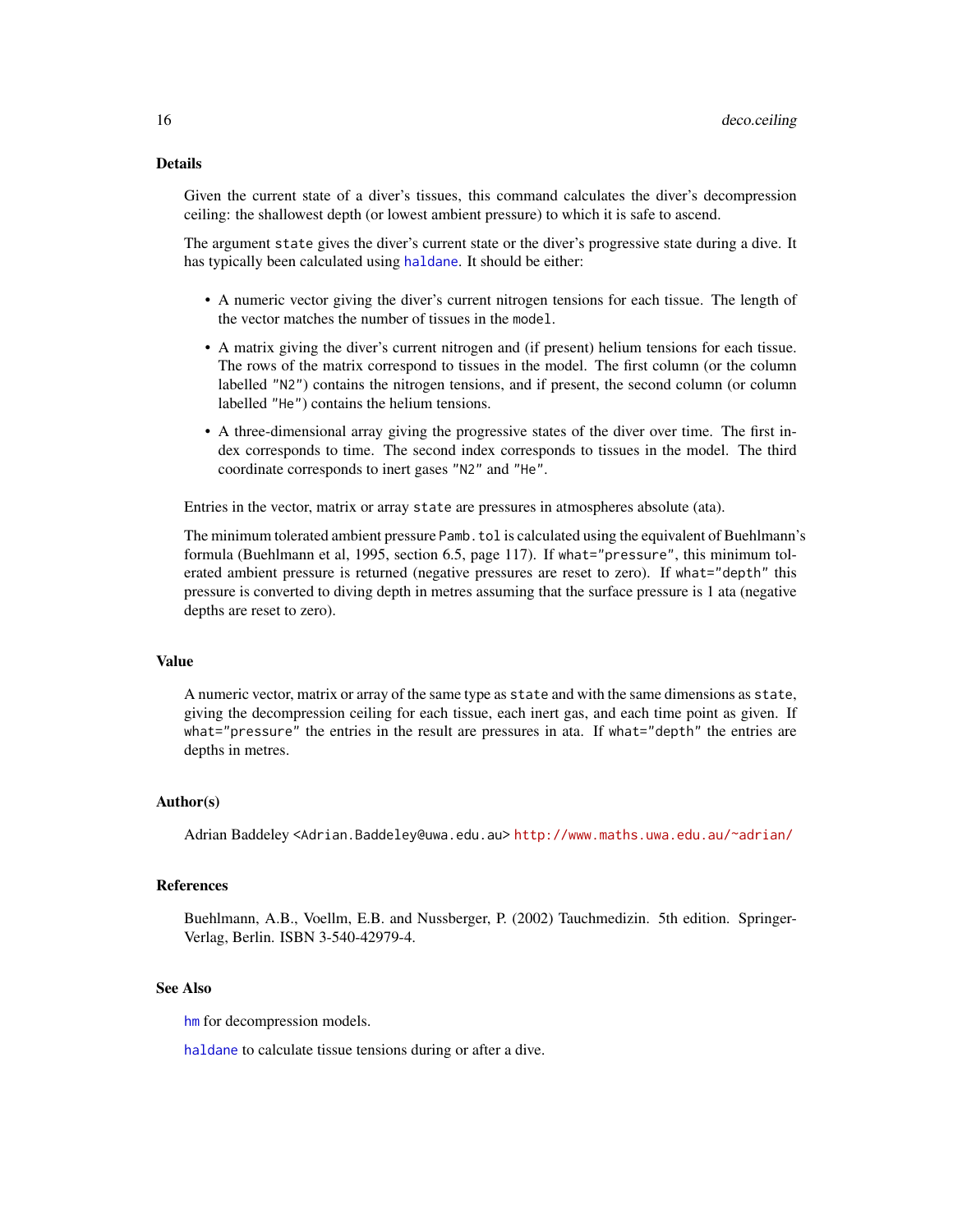#### <span id="page-16-0"></span>deepmine to the state of the state of the state of the state of the state of the state of the state of the state of the state of the state of the state of the state of the state of the state of the state of the state of th

#### Examples

```
# diver state after saturation diving on EANx30 at 20 metres
s <- saturated.state("Z", 20, nitrox(0.30))
# decompression ceiling for each compartment
depthceiling <- deco.ceiling(s, "Z")
round(depthceiling, 2)
round(max(depthceiling), 2)
# decompress at 8 metres or deeper
# flying-after-diving with cabin pressure 0.8 ata
pressureceiling <- deco.ceiling(s, "Z", "pressure")
round(pressureceiling, 2)
any(pressureceiling > 0.8)
# immediate flying-after-diving is not safe
```
<span id="page-16-1"></span>deepmine *Extremely Deep Decompression Dive*

## Description

Contains the dive profile for a long, extremely deep, decompression dive, using mixed gases, in a flooded mine.

#### Format

An object of class "dive".

## Details

This dataset contains the dive profile data for an extreme dive in a flooded mine.

This was a dive to 110 metres for 7 minutes, followed by 147 minutes of staged decompression, including 40 minutes in a dry habitat at 4 metres. Five different mixed gases (trimix and nitrox) were breathed.

The diver suffered decompression sickness after this dive. An analysis of the dive profile was presented by Buzzacott et al (2013).

The dataset is an object of class "dive" containing the dive profile. It can be plotted and printed (using [plot.dive](#page-43-1) and [print.dive](#page-46-1)). The nitrogen saturation can be computed using [haldane](#page-25-1) and the cumulative oxygen toxicity using [oxtox](#page-38-1).

#### Source

Peter Buzzacott.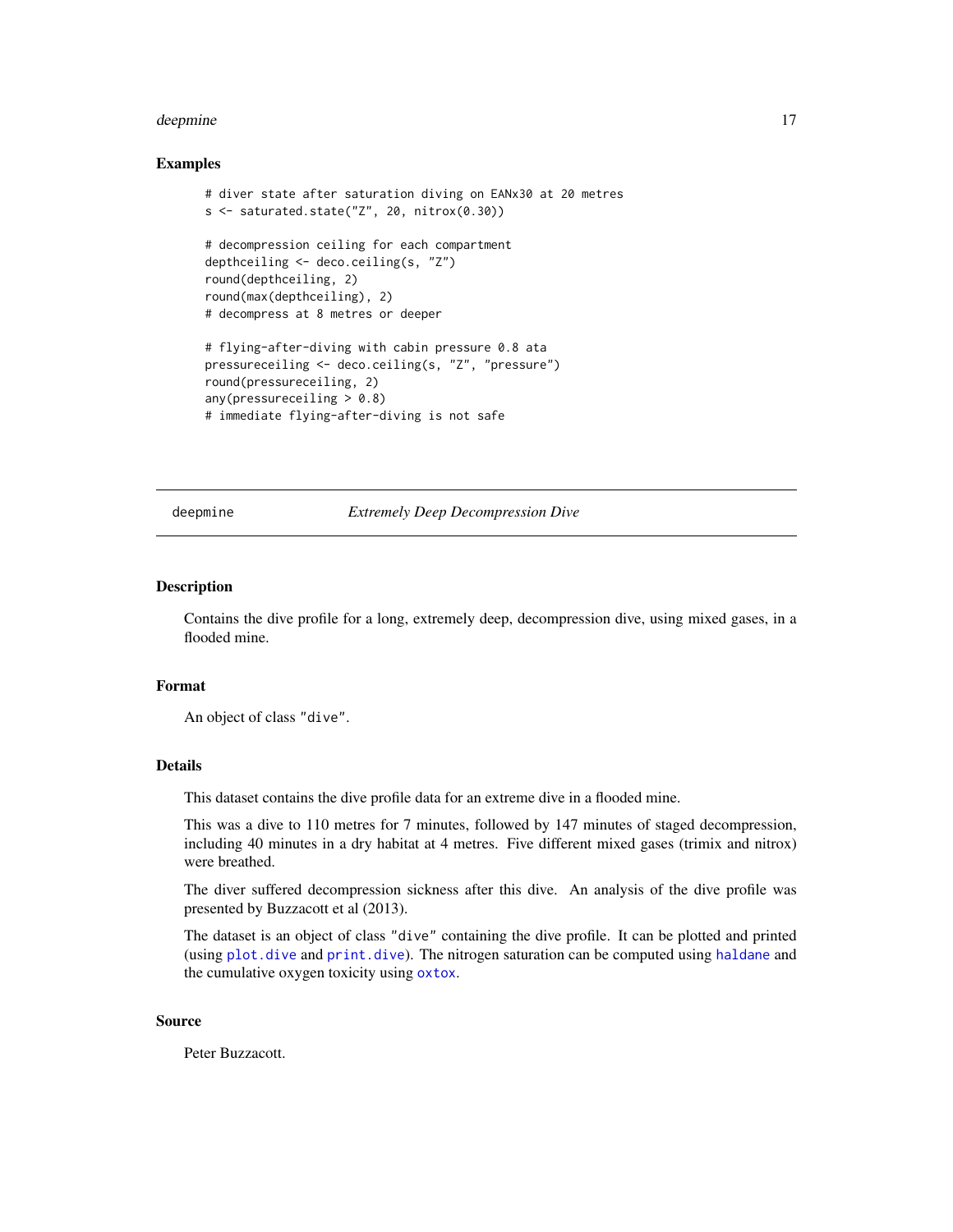#### References

Buzzacott, P., Papadopoulou, V., Baddeley, A., Petri, N. and Lind, F. (2013) Exceptional diving exposure with deep stops and DCS (case study). Conference Poster, European Underwater and Baromedical Society/ South Pacific Underwater Medicine Society/ Southern African Underwater and Hyperbaric Medicine Association, Tricontinental Scientific Meeting on Diving and Hyperbaric Medicine, La Reunion, September 23-28, 2013.

## Examples

```
data(deepmine)
plot(deepmine, legendpos="right")
```
<span id="page-17-1"></span>depths.dive *Depths at each waypoint of a dive*

### <span id="page-17-2"></span>Description

Extracts, or alters, the depth at each waypoint during a dive.

#### Usage

depths.dive(d) depths.dive(d) <- value

#### Arguments

|       | A dive (object of class "dive").              |
|-------|-----------------------------------------------|
| value | A numeric vector containing depths in metres. |

## Details

An object of class "dive" represents a scuba dive profile. It is created by the function [dive](#page-19-1). A dive is defined as a series of waypoints occurring at specified depths and times. The depth at each waypoint is returned by depths.dive. The assignment depths.dive(d)  $\le$  value alters these depths, provided the new vector value has the same length as the old one.

#### Value

depths.dive returns a numeric vector containing the depths at each waypoint, in metres.

#### Author(s)

Adrian Baddeley <Adrian.Baddeley@uwa.edu.au> <http://www.maths.uwa.edu.au/~adrian/>

#### See Also

[times.dive](#page-51-1), [durations.dive](#page-22-1), [dive](#page-19-1).

<span id="page-17-0"></span>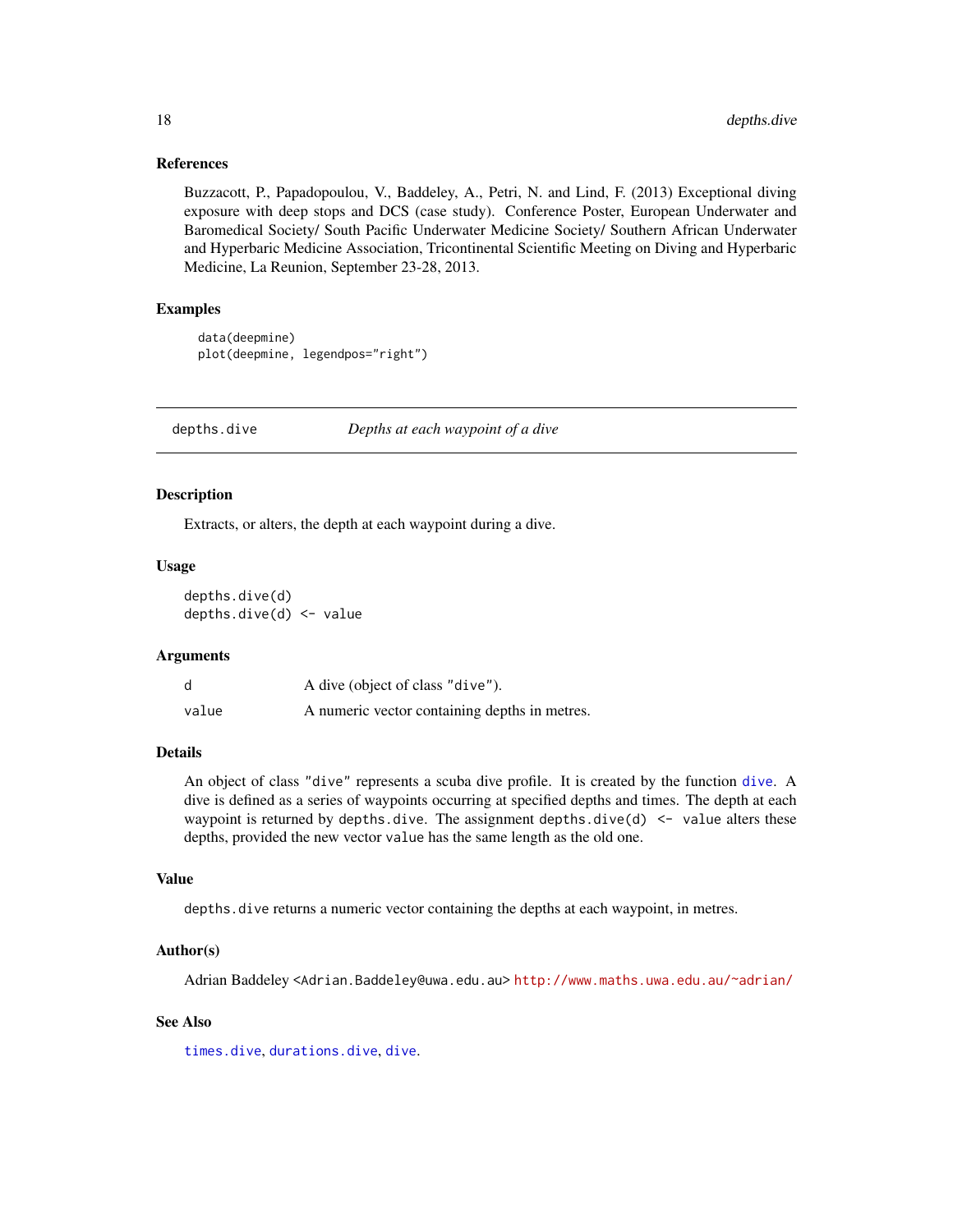#### <span id="page-18-0"></span>descent and the contract of the contract of the contract of the contract of the contract of the contract of the contract of the contract of the contract of the contract of the contract of the contract of the contract of th

#### Examples

```
d <- dive(c(30,20), c(5,5))
d
depths.dive(d)
# what if we had dived to 35 metres?
depths.dive(d)[2:3] <- 35
d
```
<span id="page-18-1"></span>descent *Descent Rate or Time*

## Description

Specify an Descent Rate or Descent Time.

## Usage

descent(speed=NULL, time=NULL)

## Arguments

| speed | Descent rate in metres per minute. Incompatible with time. |
|-------|------------------------------------------------------------|
| time  | Total descent time in minutes. Incompatible with speed.    |

## Details

An object of class "rate" represents a diver's rate of ascent or descent, or the total time taken to ascend or descend. Such objects are useful in describing dives, especially in the function [dive](#page-19-1).

The value returned by descent represents a descent rate or descent time. Exactly one of the arguments speed and time should be given. If speed is given, this specifies a fixed rate of descent, in metres per minute. If time is given, this specifies a fixed total time of descent, in minutes.

## Value

An object of class "rate" representing the descent rate or descent time.

## Author(s)

Adrian Baddeley <Adrian.Baddeley@uwa.edu.au> <http://www.maths.uwa.edu.au/~adrian/>

## See Also

[dive](#page-19-1), [descent](#page-18-1)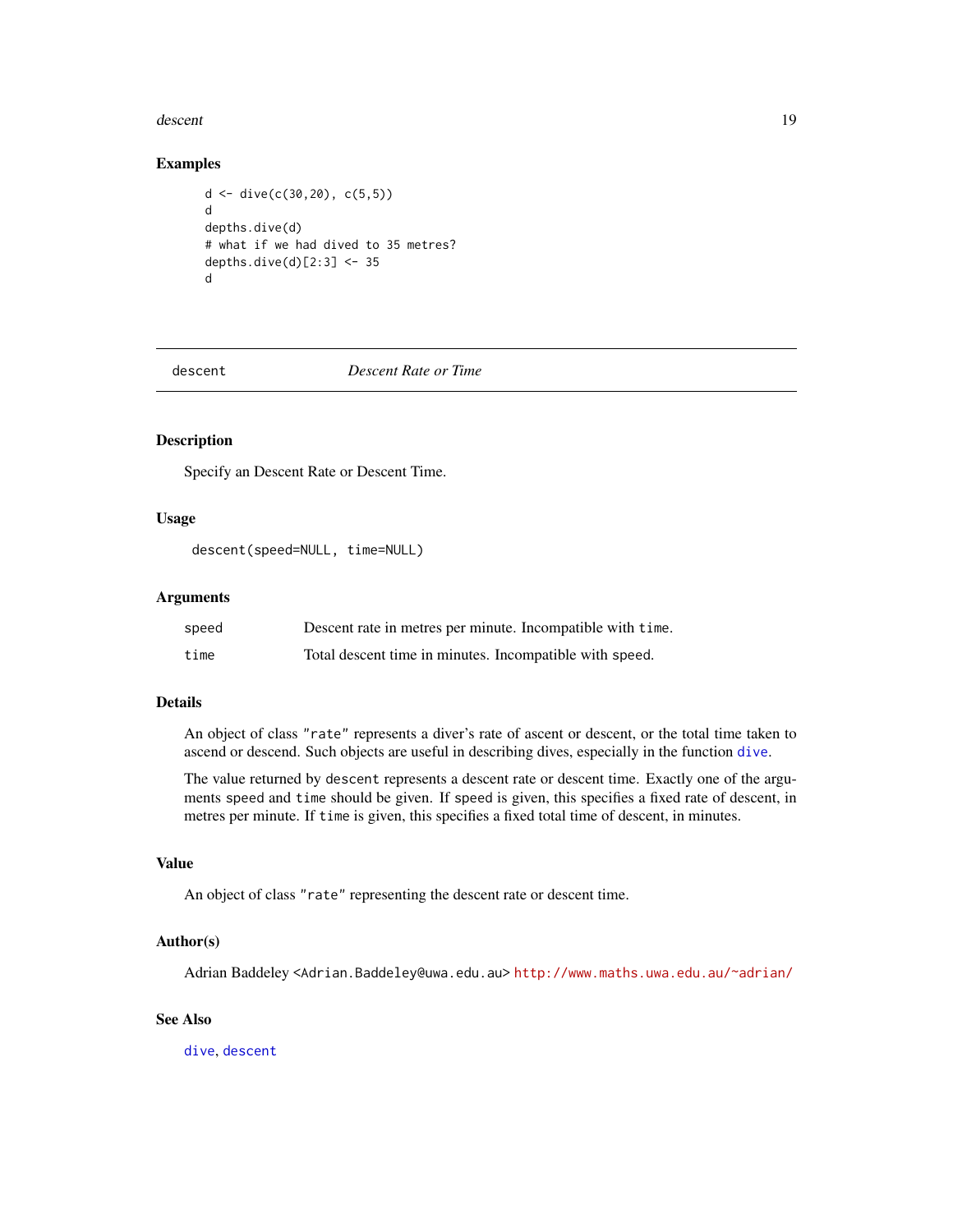## Examples

```
# Descend at 30 metres/minute
descent(30)
# Descend in exactly 3 minutes
descent(time=3)
```
<span id="page-19-1"></span>

## dive *Define a Dive Profile*

## Description

Define a dive profile.

#### Usage

```
dive(..., begin=0, end=0, tanklist=NULL)
```
#### Arguments

| .          | Any number of arguments, specifying a sequence of events that make up the<br>dive. The arguments may specify depths, time spent at each depth, ascent or<br>descent rates, and gas switches. See Details. |
|------------|-----------------------------------------------------------------------------------------------------------------------------------------------------------------------------------------------------------|
| begin, end | The depths at the start and finish of the dive (normally zero indicating that the<br>dive starts and finishes at the surface) or NA.                                                                      |
| tanklist   | Optional list of the gases contained in each tank, for a dive with multiple tanks.                                                                                                                        |
|            |                                                                                                                                                                                                           |

## Details

This function creates an object of class "dive" which represents a scuba dive. The dive profile is assumed to be piecewise linear, that is, the graph of depth against time is a broken straight line. Dives are assumed to start and finish at the surface.

The arguments ... specify a succession of events that make up the dive. Each argument can be

- a vector of length 2 interpreted as c(depth, duration) where depth gives the depth in metres and duration the length of stay at this depth, in minutes.
- **a single number** interpreted as a waypoint depth in metres. The diver will ascend or descend to this depth, at the current default rate of ascent or descent.
- an object of class "gas" specifying a breathing gas. Such objects are created by the functions [nitrox](#page-37-1) and [trimix](#page-52-1). The diver switches to this gas.
- an argument of the form tank=n specifying a switch to another tank or cylinder of breathing gas. This is available only when the tanks used in the dive have been specified by the argument tanklist. The value n should be a valid index for this list (either a serial number in the tank list or a character string matching one of the names in the tank list).
- an [ascent](#page-7-1)/[descent](#page-18-1) rate object created by the functions ascent or descent. This resets the default rate of ascent or descent.

<span id="page-19-0"></span>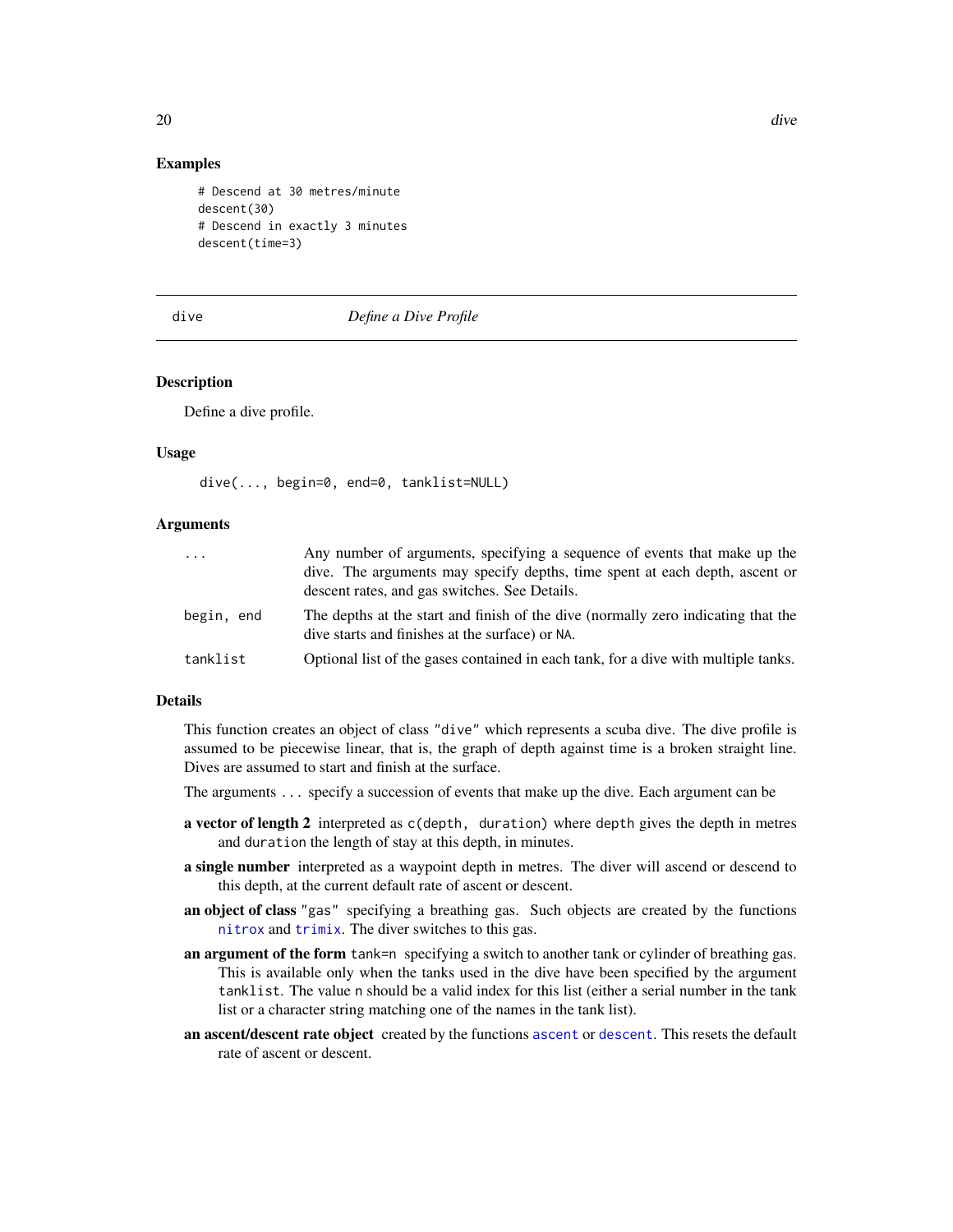- <span id="page-20-0"></span>a data frame with 2 columns containing a dive profile, usually uploaded from a dive computer. The first column should contain the *elapsed* times, and the second column contains the depths (in metres) measured at these times. The column of elapsed times can be either a character vector containing times in minutes-and-seconds format mm:ss, or an integer vector containing elapsed times in seconds, or a vector of class [difftime](#page-0-0) representing elapsed times in any time unit. In this case you probably want to set the arguments begin=NA and end=NA.
- an object of class "dive" representing a dive profile. This allows the user to paste dive profiles together.

Dives are assumed to start and finish at the surface. This can be changed by specifying values for begin and end. See the section on Start and End of Dive.

Initially the descent rate is set to 30 metres per minute, the ascent rate is 18 metres per minute, and the breathing gas is air. These settings may be changed during the dive by the  $\dots$  arguments.

A dive object may include periods spent at the surface (depth zero) and may therefore represent a succession of dives separated by surface intervals.

Once an object of class "dive" has been created, it can be plotted and printed (using [plot.dive](#page-43-1) and [print.dive](#page-46-1)). The nitrogen saturation can be computed using [haldane](#page-25-1) and the cumulative oxygen toxicity using [oxtox](#page-38-1).

#### Value

An object of class "dive" describing the dive profile and the breathing gases used.

#### Start and End of Dive

To make it easy to specify simple dive profiles, the algorithm fills in some information. If the diving depths specified in the arguments ... do not start at the surface (depth zero), then by default, the algorithm assumes that the dive did start at the surface, and it adds an extra dive segment at the beginning of the dive. The diver is assumed to descend from the surface, at the standard descent rate, to the first depth specified. Thus  $dive(c(10, 25))$  means that the diver will first descend from the surface to 10 metres at a rate of 30 metres per minute, remain there for 25 minutes, then ascend to the surface at a rate of 18 metres per minute.

To change this behaviour, set a different value for the argument begin. If the dive really started at a nonzero depth, e.g. a dry habitat at 3 metres, set begin=3. If one of the arguments ... is a data frame uploaded from a dive computer, then set begin=NA, so that that the dive will start at the first depth specified in this data frame.

Similarly, if the last depth specified by the arguments ... is a depth below the surface (depth greater than zero), then by default the diver is assumed to ascend from this last depth to the surface, at the standard ascent rate. To suppress this altogether, set end=NA. To specify a different final depth for the dive, set a different value for end.

#### Modifying a dive object

The depths and elapsed times at each waypoint during the dive can be extracted and changed using [depths.dive](#page-17-1) and [times.dive](#page-51-1).

Dives can be cut into pieces using [chop.dive](#page-13-1) and pasted together using dive.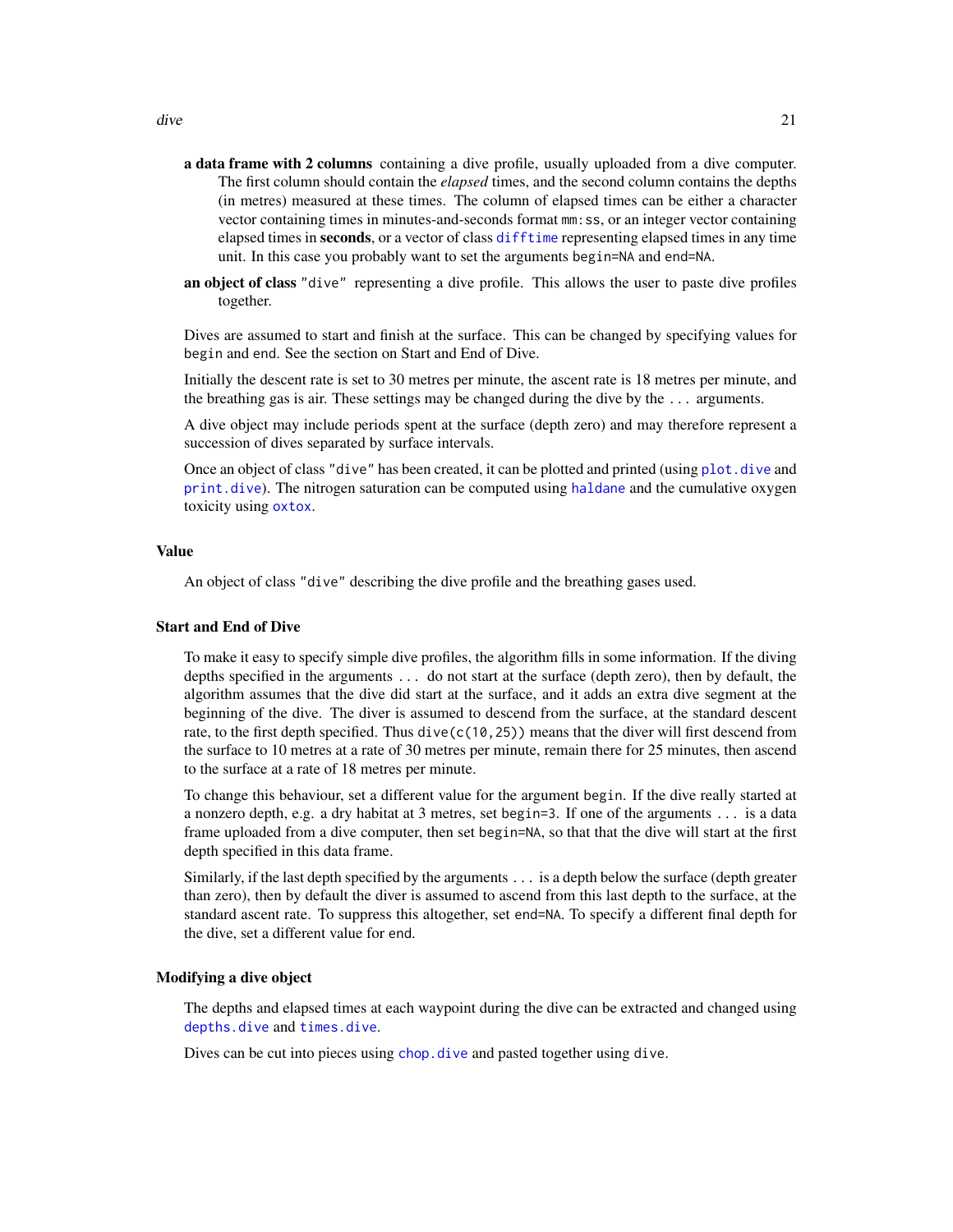<span id="page-21-0"></span>It is possible to alter the *breathing gases* used in a dive d, yielding a new dive object. This makes it possible to study the effect of conducting the same dive profile with different breathing gases. You can change the specification of the breathing gas (or gases) by  $tanhlist(d) < -$  value. In a multiple-tank dive you can change the periods when each tank was used, by [whichtank\(](#page-53-1)d)  $\le$  value.

#### Warnings

Not suitable for representing altitude dives.

#### Author(s)

Adrian Baddeley <Adrian.Baddeley@uwa.edu.au> <http://www.maths.uwa.edu.au/~adrian/>

#### See Also

[nitrox](#page-37-1), [ascent](#page-7-1), [descent](#page-18-1), [haldane](#page-25-1), [plot.dive](#page-43-1), [times.dive](#page-51-1), [durations.dive](#page-22-1), [depths.dive](#page-17-1), [chop.dive](#page-13-1), [tanklist](#page-50-1), [whichtank](#page-53-1).

```
# Dive to 25 m for 20 min followed by safety stop at 5 metres for 3 min
d <- dive(c(25, 20), c(5, 3))plot(d)
# Bounce dive to 20 metres
d \leftarrow \text{div}(20)# Two dives separated by a one-hour surface interval
d <- dive(c(30,15),c(9,2),c(5,5),c(0,60),c(12,60),c(5,5))
# ASCENT RATES
# Ascent rate 18 m/min below 9 metres, 6m/min above 9 metres
d \leq d ive(c(30, 12), ascent(18), 9, ascent(6), c(5,3))
# UPLOADED DIVE PROFILE
data(baron)
pro \leq - baron[, 1:2]
d <- dive(pro)
d <- dive(pro, begin=NA, end=NA)
plot(d)
# GAS USE
# 30-metre dive on Nitrox 32
d <- dive(nitrox(0.32), c(30,20), c(5,5))
# GAS SWITCHING
# Dive to 18 m for 30 min on air,
# switch to Nitrox 36, ascend to 5 metres, safety stop
d \le - dive(c(18, 30), nitrox(0.36), c(5,3))
# Same as above, but ascend to 5 m on air, then switch gas
d \le - dive(c(18, 30), 5, nitrox(0.36), c(5,3))
```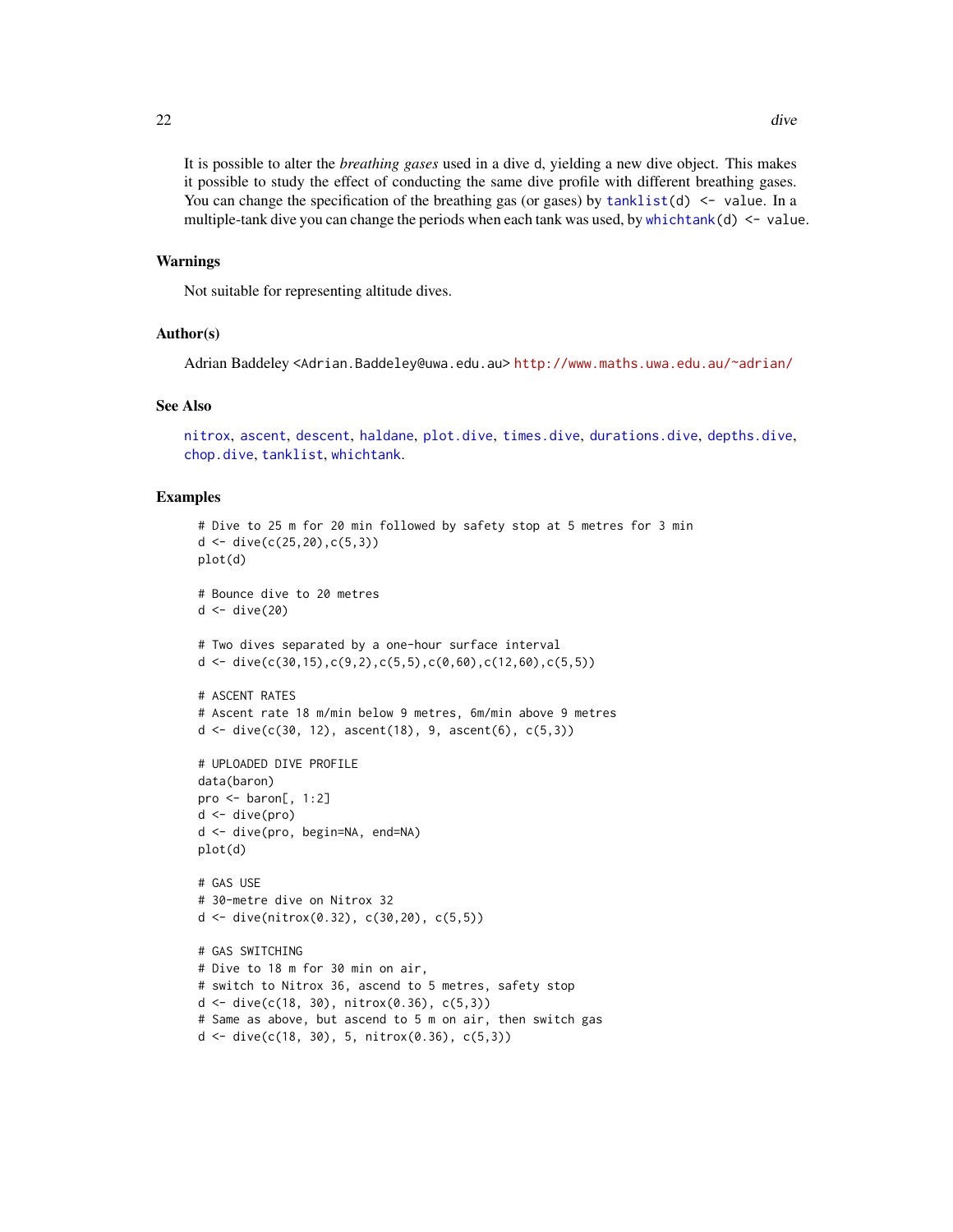## <span id="page-22-0"></span>durations.dive 23

```
# SWITCHING TO SPECIFIC TANKS
d <- dive(tanklist=list(main=air, deco=nitrox(0.50)),
          tank="main", c(30, 20), 5, tank="deco", c(5,10))
# Descend to 5 metres on pure oxygen, switch to Trimix,
# descend to 30 metres, remain 40 minutes, ascend to 6 metres,
# switch to pure oxygen, ascend to 5 metres, decompress 10 minutes,
# surface and continue breathing pure oxygen for 10 minutes
d <- dive(tanklist=list(travel=trimix(0.15, 0.5), deco=nitrox(1)),
          tank="deco", 5, tank="travel", c(30,40), 6, tank="deco",
          c(5,10), c(0,10)
```
<span id="page-22-1"></span>durations.dive *Durations of time between each waypoint of a dive*

#### <span id="page-22-2"></span>Description

Extracts, or alters, the durations of each interval between waypoints during a dive.

#### Usage

durations.dive(d) durations.dive(d) <- value

#### Arguments

|       | A dive (object of class "dive").                  |
|-------|---------------------------------------------------|
| value | A numeric vector containing durations in minutes. |

#### Details

An object of class "dive" represents a scuba dive. It is created by the function [dive](#page-19-1). A dive is defined as a series of waypoints occurring at specified depths and times.

The duration of the time interval between each successive pair of waypoints is returned by durations.dive. The assignment durations.dive(d)  $\leq$  value alters these durations, provided the new vector value has the same length as the old one.

## Value

durations.dive returns a numeric vector containing the durations of intervals between each waypoint, in minutes.

#### Author(s)

Adrian Baddeley <Adrian.Baddeley@uwa.edu.au> <http://www.maths.uwa.edu.au/~adrian/>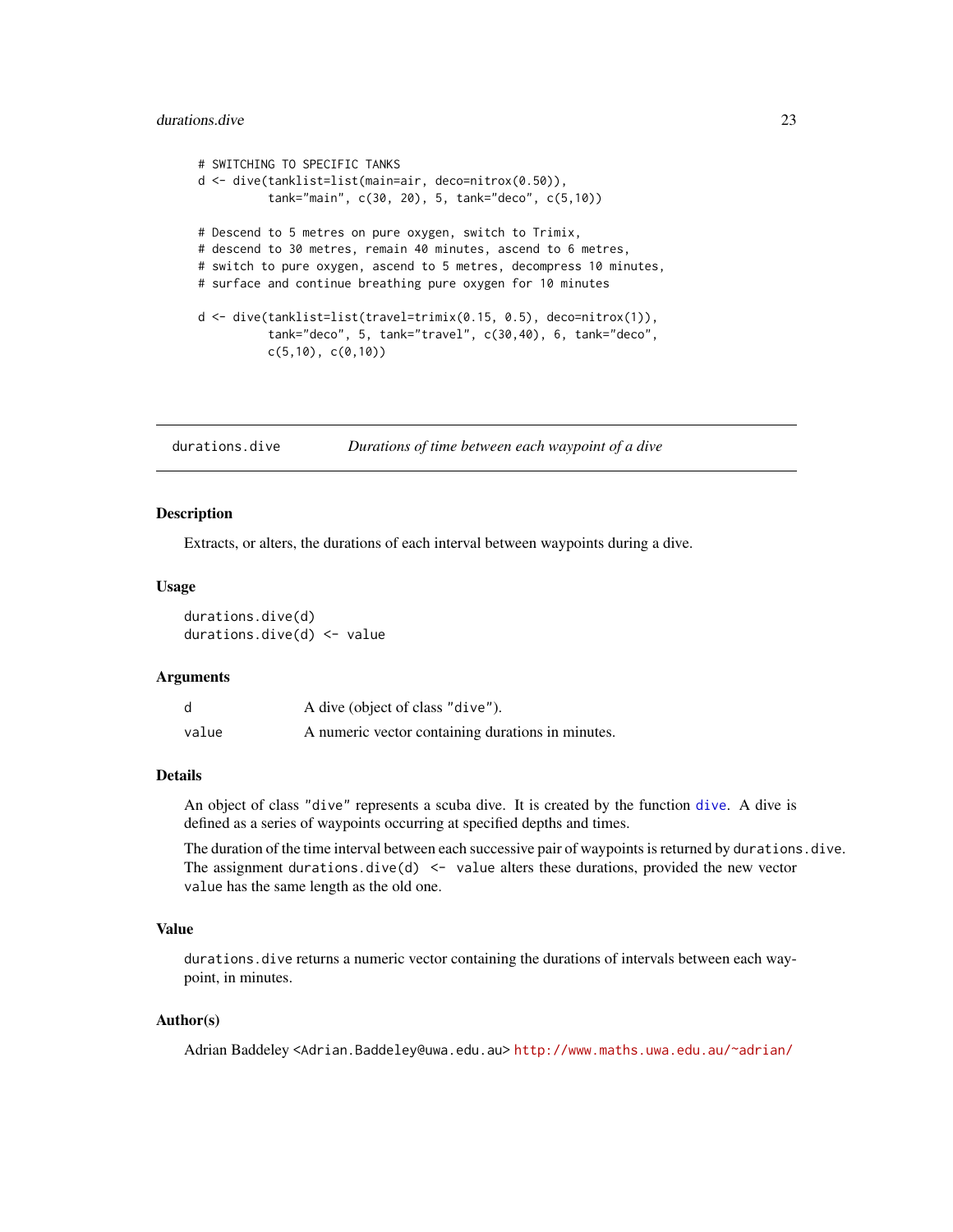## See Also

[depths.dive](#page-17-1), [times.dive](#page-51-1), [dive](#page-19-1).

#### Examples

```
d <- dive(c(30, 20), c(5, 5))
d
durations.dive(d)
# what if we stayed at the bottom for 25 minutes instead of 20?
durations.dive(d)[2] <- 25
d
```
<span id="page-23-1"></span>

ead *Equivalent Air Depth*

## <span id="page-23-2"></span>Description

Computes the Equivalent Air Depth for a Nitrox mixture at given depths.

## Usage

ead(depth, g) eadtable(g, ppO2max=1.4)

#### Arguments

| depth   | depth of dive, in metres.                                                                                                                  |
|---------|--------------------------------------------------------------------------------------------------------------------------------------------|
| g       | The breathing gas. An object of class "gas" or a number specifying the fraction<br>(between $0$ and $1$ ) of oxygen in the nitrox mixture. |
| pp02max | maximum permitted partial pressure of oxygen in ata.                                                                                       |

## Details

Applies the standard formula for equivalent air depth.

## Value

For ead, the Equivalent Air Depth in metres for each value of depth; for eadtable, a data frame containing depths and Equivalent Air Depth values, for a range of depths up to the maximum permitted by ppO2max.

#### Warnings

This function does not check whether the breathing gas would be safe (it could be hypoxic or toxic at the depth in question).

ead returns negative values for sufficiently shallow depths. In eadtable these values are blank.

Not applicable to altitude dives. Not applicable to gas mixtures other than nitrox (oxygen-nitrogen mixtures).

<span id="page-23-0"></span>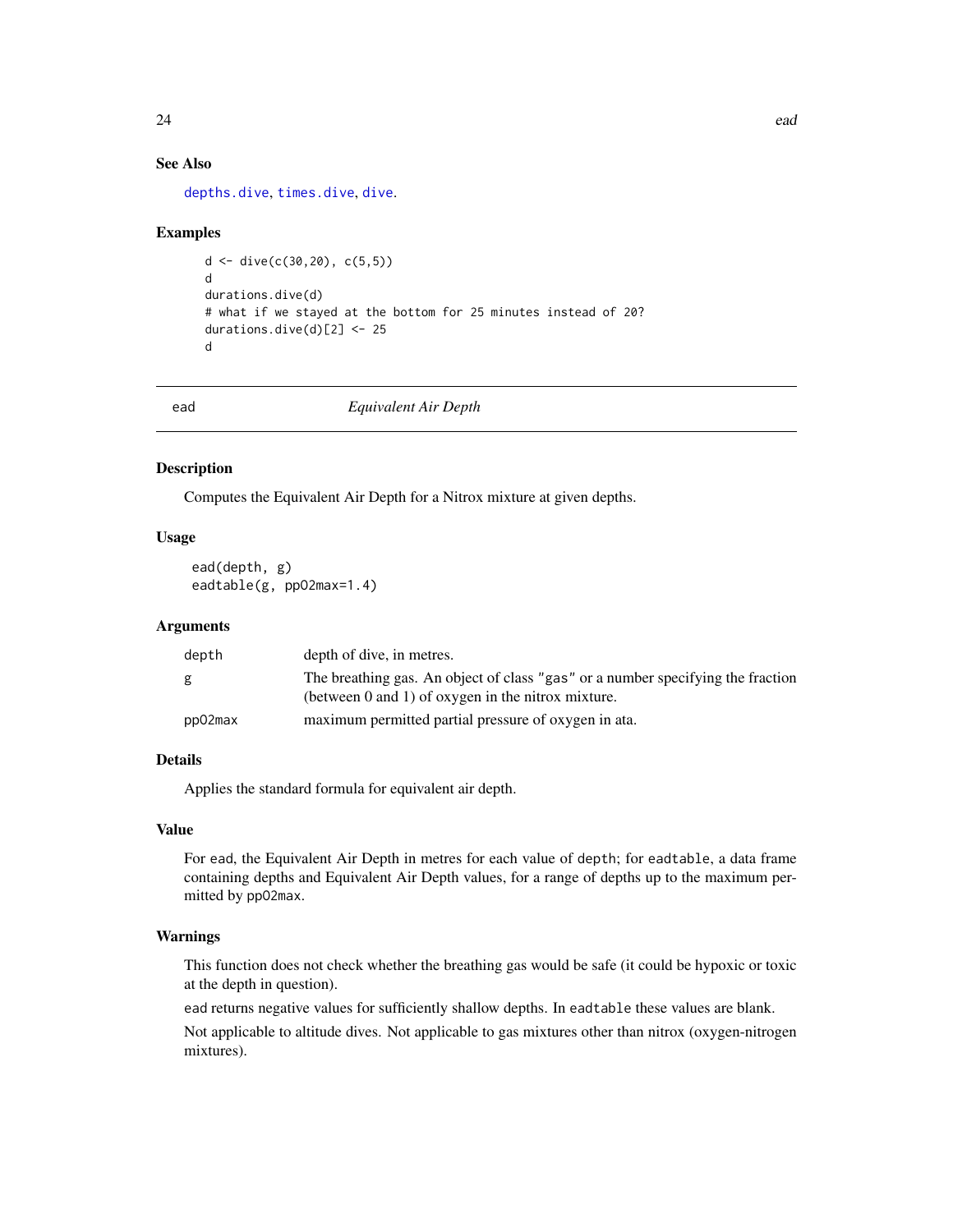#### <span id="page-24-0"></span> $END$  25

## Author(s)

Adrian Baddeley <Adrian.Baddeley@uwa.edu.au> <http://www.maths.uwa.edu.au/~adrian/>

#### See Also

[mod](#page-35-1), [maxmix](#page-32-1)

## Examples

```
# Nitrox I (32% oxygen) at 20 metres
ead(20, 0.32)
# Nitrox I table of EAD's
eadtable(0.32)
# Nitrox II (36% oxygen) at a range of depths
ead(10:25, 0.36)
```
END *Equivalent Air Depth*

## Description

Computes the Equivalent Narcotic Depth for a Trimix mixture at given depth.

#### Usage

END(depth, g)

## Arguments

| depth | depth of dive, in metres. A numeric value or a vector of values. |
|-------|------------------------------------------------------------------|
| g     | The breathing gas. An object of class "gas".                     |

#### Details

Applies the standard formula for equivalent narcotic depth: the depth at which compressed air would have the same partial pressure of narcotic gases as the specified gas g at the specified depth (assuming that both Nitrogen and Oxygen are narcotic).

## Value

Numeric value or vector giving the Equivalent Narcotic Depth in metres for each value of depth.

## Warnings

This function does not check whether the breathing gas would be safe (it could be hypoxic or toxic at the depth in question). It is not applicable to altitude dives.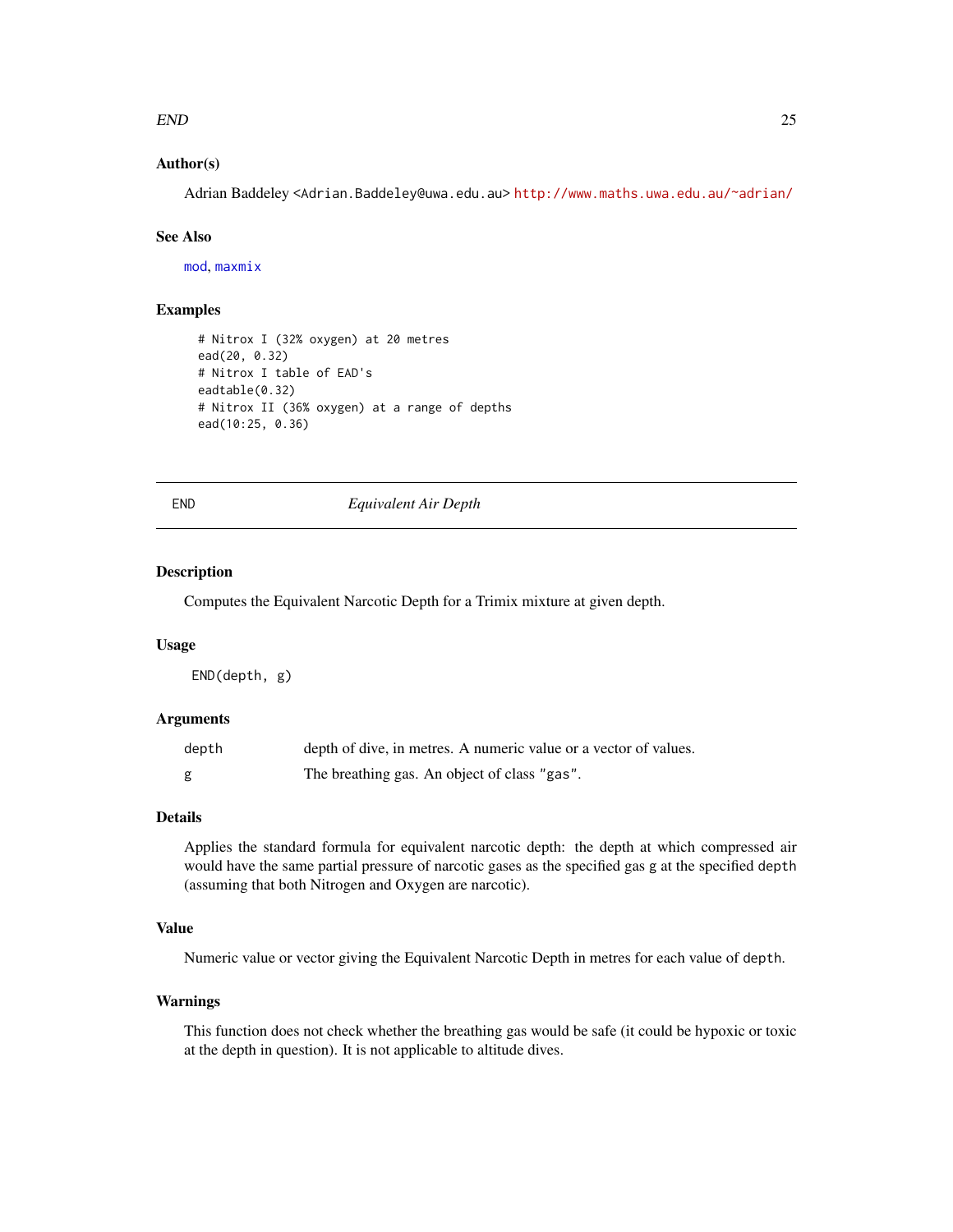## Author(s)

Adrian Baddeley <Adrian.Baddeley@uwa.edu.au> <http://www.maths.uwa.edu.au/~adrian/>

#### See Also

[ead](#page-23-1)

## Examples

```
# Trimix 18/50
# (18% oxygen, 50% helium)
END(30, trimix(0.18, 0.5))
```
<span id="page-25-1"></span>haldane *Tissue Saturation by Haldane Model*

## Description

Computes a diver's tissue saturation during and after a dive, as predicted by a Haldane model.

#### Usage

```
haldane(d,
model=pickmodel("DSAT"),
prevstate=NULL,
        progressive=FALSE,
        relative=FALSE,
        deco=FALSE,
        derived=FALSE)
```

| d           | The dive profile. An object of class dive.                                                                                                                                                                                                                                                                                                                                                                                                            |
|-------------|-------------------------------------------------------------------------------------------------------------------------------------------------------------------------------------------------------------------------------------------------------------------------------------------------------------------------------------------------------------------------------------------------------------------------------------------------------|
| model       | The decompression model. An object of class "hm". Defaults to the DSAT<br>(PADI) model.                                                                                                                                                                                                                                                                                                                                                               |
| prevstate   | Optional. Initial state of the diver. A data frame containing the tissue saturations<br>for each tissue compartment in the model, at the start of the dive. Defaults to the<br>state of a diver with no previous dive history.                                                                                                                                                                                                                        |
| progressive | Logical flag. If TRUE, the tissue saturations are computed at every time point<br>during the dive. If FALSE (the default), only the final tissue saturation at the end<br>of the dive is computed.                                                                                                                                                                                                                                                    |
| relative    | Logical flag indicating whether to compute relative tissue saturations. If FALSE<br>(the default), tissue saturations are expressed as absolute pressures in atmo-<br>spheres absolute (ata). If TRUE, the tissue saturation for each compartment is<br>expressed as a fraction of the surfacing M-value for the compartment. (Alter-<br>natively if deco=TRUE then tissue saturation is expressed as a fraction of the<br>M-value at current depth.) |

<span id="page-25-0"></span>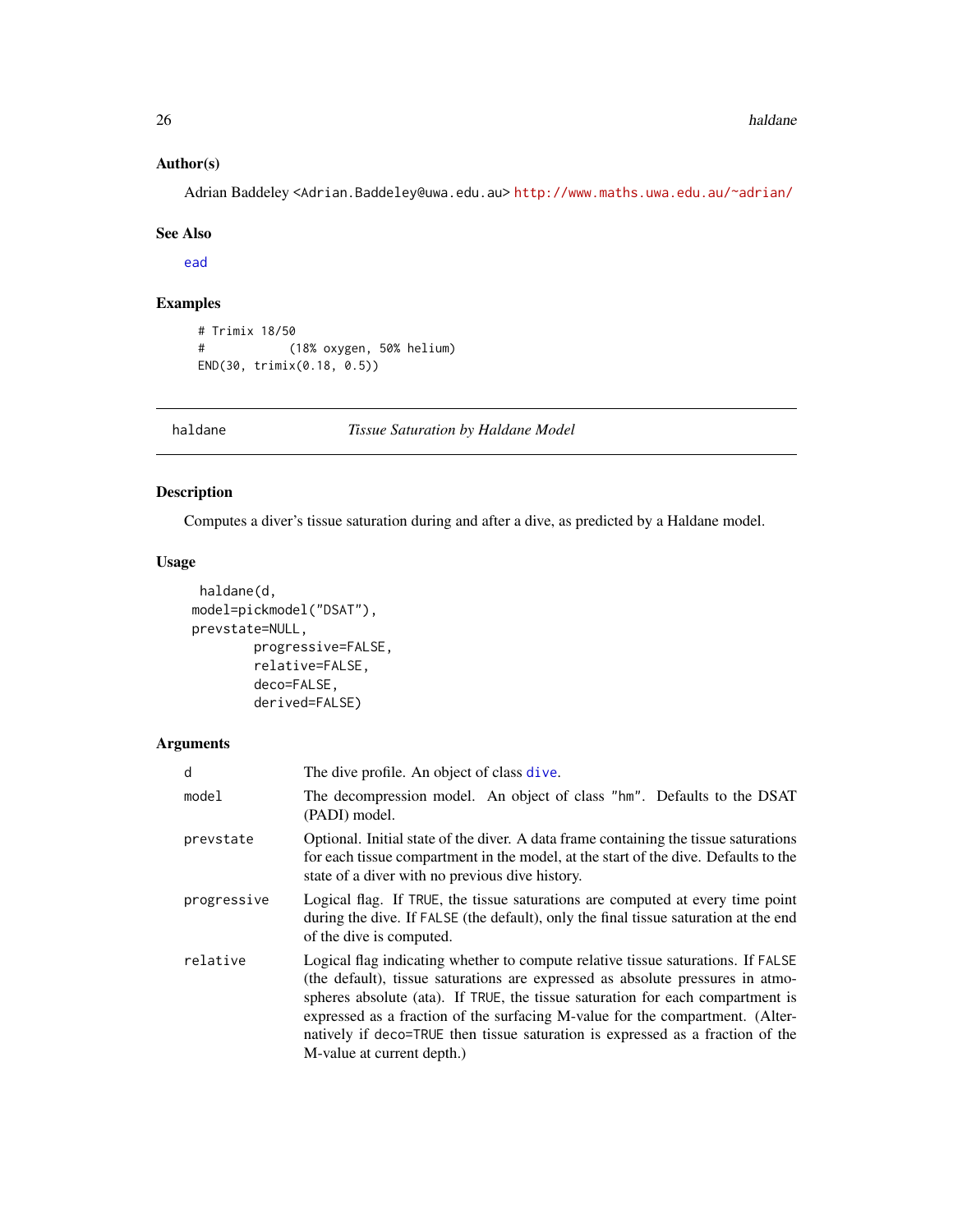#### <span id="page-26-0"></span>haldane 27 anisotrophysics and the set of the set of the set of the set of the set of the set of the set of the set of the set of the set of the set of the set of the set of the set of the set of the set of the set of the

| deco    | Logical flag indicating whether to calculate relative saturations for a decom-<br>pression dive. If deco=FALSE, then relative tissue saturations are computed by<br>dividing the absolute tissue saturation by the surfacing M-value, as appropriate<br>for a no-decompression dive. If deco=TRUE, then relative tissue saturations are<br>computed by dividing the absolute tissue saturation by the M-value at the cur-<br>rent depth, as appropriate for a decompression dive. This argument applies only<br>when relative=TRUE. |
|---------|-------------------------------------------------------------------------------------------------------------------------------------------------------------------------------------------------------------------------------------------------------------------------------------------------------------------------------------------------------------------------------------------------------------------------------------------------------------------------------------------------------------------------------------|
| derived | Logical flag indicating whether to calculate additional quantities such as the<br>decompression ceiling.                                                                                                                                                                                                                                                                                                                                                                                                                            |

#### Details

This command computes a diver's nitrogen saturation during and after a dive, as predicted by a Haldane model (Boycott et al, 1908).

A Haldane-type decompression model describes the diver's body as a set of independent compartments connected directly to the breathing gas and governed by classical diffusion.

Henry's Law is applied to predict the on- and off-gassing of inert gas in each tissue (compartment) of the model. The resulting differential equations are solved analytically (the solution is often called the 'Schreiner equation' in the decompression literature).

The argument prevstate represents the tissue saturation of the diver at the start of the dive. It should be a data frame, with one row for each compartment of the decompression model, and one column for each inert gas (N2 and/or He) in the model. Such data frames are usually generated by saturated. state or haldane.

If progressive=FALSE, the diver's tissue saturation at the end of the dive is calculated.

If progressive=TRUE, the tissue saturations are calculated at each waypoint during the dive. The corresponding times (extracted by [times.dive\(](#page-51-1)d)) are *not equally spaced* over time.

If derived=TRUE then additional quantities are computed including the washout (the difference between the current tissue tension of inert gas and the partial pressure of inert gas in the breathing gas), the decompression ceiling depth (minimum tolerable diving depth) and decompression ceiling pressure (minimum tolerable ambient pressure). These quantities are returned as an attribute of the result: attr(result, "derived"). This is a list containing the components Dceiling (depth ceiling), Pceiling (pressure ceiling) and washout (washout), each of which is a vector, matrix or array of the same format as the result.

To compute the tissue saturation at an arbitrary instant of time during the dive,  $\lim_{n \to \infty} \frac{\text{d} \log(\text{d} \log \text{d} \log \text{d} \log \text{d} \log \text{d} \log \text{d} \log \text{d} \log \text{d} \log \text{d} \log \text{d} \log \text{d} \log \text{d} \log \text{d} \log \text{d} \log \text{d} \log \text{d} \log \text{d} \log$ To view the tissue saturation at arbitrary instants of time using interactive graphics, use [showstates](#page-49-1).

#### Value

If relative=FALSE and progressive=FALSE, a data frame giving the diver's inert gas saturation state at the end of the dive. Each row of the data frame corresponds to a tissue compartment. The column N2 gives the nitrogen tension (in atmospheres absolute) of each compartment. The column He, if present, gives the Helium tension (in atmospheres absolute) in each compartment.

If relative=FALSE and progressive=TRUE, a three-dimensional array giving the diver's inert gas saturation state at each time point during the dive. The first dimension of the array corresponds to successive time points during the dive (the times can be extracted by [times.dive](#page-51-1)). The second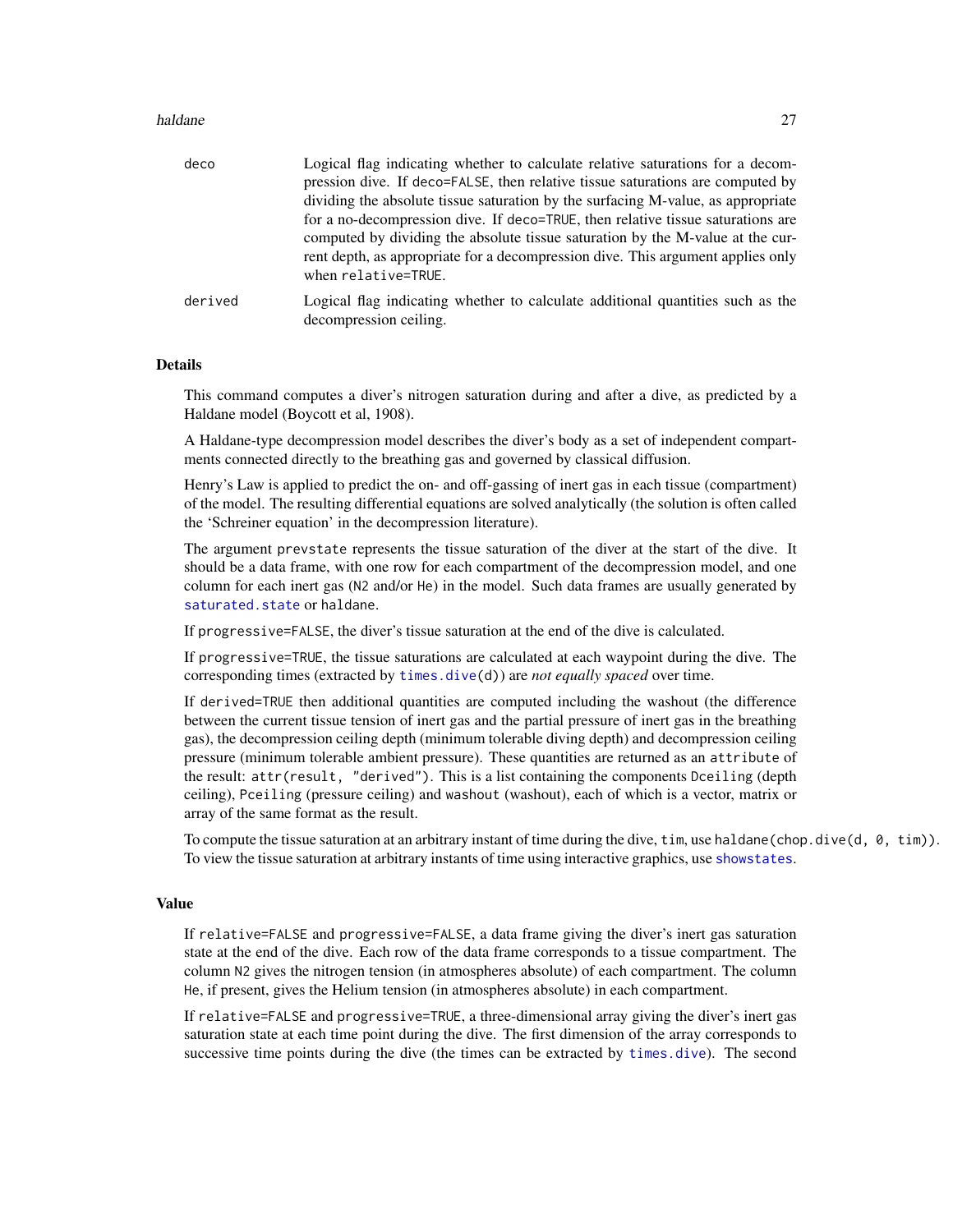dimension corresponds to the tissue compartments. The third dimension corresponds to the inert gases (N2 and/or He). The entries are gas tensions (in atmospheres absolute).

If relative=TRUE and progressive=FALSE, a vector giving the diver's relative saturation of inert gas at the end of the dive. Entries in the vector correspond to tissue compartments. The entries are relative gas tensions, that is, the total inert gas (Nitrogen plus Helium) tissue saturation divided by the appropriate M-value for that compartment: either the surfacing M-value (if deco=FALSE) or the M-value at current depth (if deco=TRUE).

If relative=TRUE and progressive=TRUE, a matrix giving the diver's relative saturation at each time point during the dive. Rows of the array correspond to successive time points during the dive. Columns correspond to the tissue compartments. The entries are relative gas tensions, that is, the total inert gas (Nitrogen plus Helium) tissue saturation divided by the appropriate M-value for that compartment: either the surfacing M-value (if deco=FALSE) or the M-value at current depth (if deco=TRUE).

If derived=TRUE then additional quantities are returned as an attribute of the result. This is extracted by: attr(result, "derived"). It is a list containing the components Dceiling (depth ceiling), Pceiling (pressure ceiling) and washout (washout), each of which is a vector, matrix or array of the same format as the result.

#### Warnings

Not applicable to altitude dives. Not suitable for dive planning.

No constraints of any kind are checked. In particular it is not guaranteed that the model accepts the dive profile as a no-decompression dive.

### Author(s)

Adrian Baddeley <Adrian.Baddeley@uwa.edu.au> <http://www.maths.uwa.edu.au/~adrian/>

#### **References**

Bookspan, J. (1995) Diving physiology in plain English. Undersea and Hyperbaric Medicine Society, Kensington, Maryland (USA). ISBN 0-930406-13-3.

Boycott, A.E. Damant, G.C.C. and Haldane, J.B. (1908) The prevention of compressed air illness. *Journal of Hygiene* (London) 8, 342–443.

Brubakk, A.O. and Neuman, T.S. (eds.) (2003) Bennett and Elliott's Physiology and Medicine of Diving. 5th Edition. Saunders. ISBN 0-7020-2571-2

Buehlmann, A.A. (1983) *Dekompression - Dekompressionskrankheit*. Springer-Verlag.

Buehlmann, A.A., Voellm, E.B. and Nussberger, P. (2002) *Tauchmedizin*. 5e Auflage. Springer-Verlag.

Tikvisis, P. and Gerth, W.A. (2003) Decompression Theory. In Brubakk and Neuman (2003), Chapter 10.1, pages 419-454.

Wienke, B.R. (1994) *Basic diving physics and applications*. Best Publishing Co.

Workman, R.D. (1965) Calculation of decompression schedules for nitrogen-oxygen and heliumoxygen dives. Research Report 6-65. US Navy Experimental Diving Unit. Washington DC.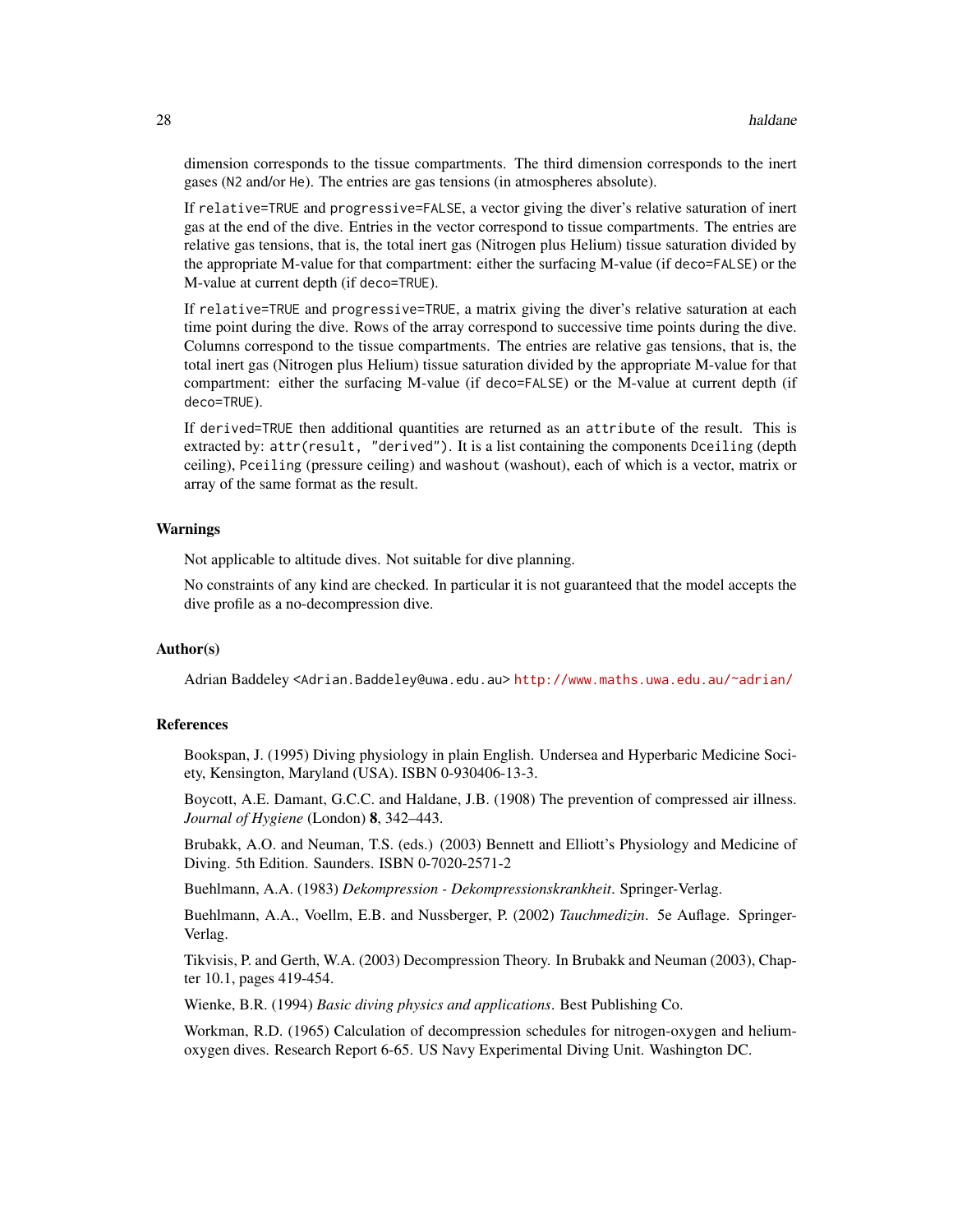#### <span id="page-28-0"></span>haldane 29

#### See Also

[dive](#page-19-1), [oxtox](#page-38-1), [pickmodel](#page-42-1), [showstates](#page-49-1), [Mmix](#page-33-1), [M0mix](#page-33-2).

```
# First dive to 25 m for 20 min with safety stop
d1 <- dive(c(25, 20),c(5, 5))
# Evaluate saturation according to DSAT model
s1 \leftarrow \text{haldane(d1)}s1
# Look at saturation (in ata)
barplot(s1$N2, ylab="Saturation (ata)")
# Look at relative saturation
M0 <- param(pickmodel("D"), "N2", "M0")
barplot(100 * s1$N2/M0, ylab="Saturation (percent)")
# Evaluate saturation after 2 hour surface interval
s2 <- haldane(dive(c(0,120)), prevstate=s1)
# Then after another dive to 18 m for 30 min with safety stop
s3 <- haldane(dive(c(18, 30),c(5,3)), prevstate=s2)
# Assess effect of breathing 80% oxygen at safety stop
s3o <- haldane(dive(c(18, 30),5, nitrox(0.8), c(5,3)), prevstate=s2)
# Inspect saturation during dive d1 at time 10 minutes
s10 \leftarrow \text{haldane}(\text{chop.dive}(d1, 0, 10))# Progressive saturation during dive
# A real dive
plot(deepmine, col=1, key.gases="none")
# compute saturations during dive
hmine <- haldane(deepmine, model="Z", progressive=TRUE)
# show N2 saturations during dive
# Image plot
image(x=times.dive(deepmine), y=1:17, z=hmine[,,"N2"],
    xlab="Time (min)", ylab="Compartment", axes=FALSE)
axis(1)
axis(2, at=1:17, labels=dimnames(hmine)[[2]])
# Perspective plot
persp(x=times.dive(deepmine), y=1:17, z=hmine[,,"N2"],
    xlab="Time (min)", ylab="Compartment", zlab="Saturation (atm)",
    col="green3", shade=0.6, border=NA,
    theta=20, phi=30, ltheta=120, lphi=20)
#.... Derived quantities .....
hmine <- haldane(deepmine, model="Z", progressive=TRUE, derived=TRUE)
der <- attr(hmine, "derived")
names(der)
# Decompression ceiling depth (time x compartment x gas)
dcd <- der$Dceiling
# Overall decompression ceiling at each time point
dc \leftarrow apply(dcd, 1, max)
```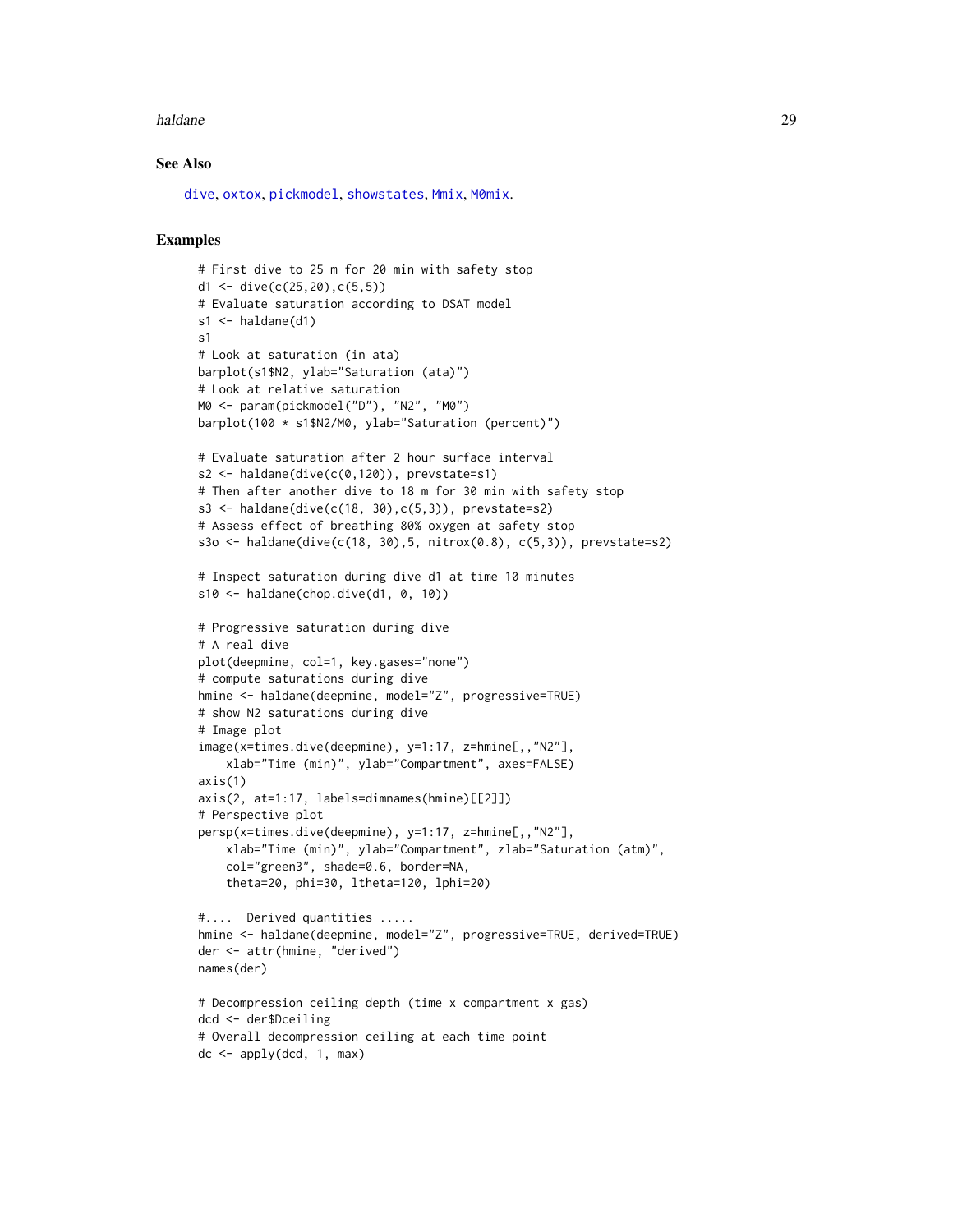```
# plot dive with deco ceiling
plot(deepmine, key.gases="none", col=1)
lines(times.dive(deepmine), -dc, lty=3, lwd=2)
legend(100, -60, lty=c(1,3), lwd=2,
    legend=c("dive profile", "deco ceiling"))
# Nitrogen washout for tissue 1b (positive values indicate off-gassing)
plot(times.dive(deepmine), der$washout[,"1b", "N2"],
      type="l", xlab="Time (min)", ylab="Washout")
```
<span id="page-29-1"></span>

#### hm *Haldane Type Model*

## Description

Creates a Haldane-type decompression model.

## Usage

```
hm(HalfT, M0=NULL, dM=NULL, ...,
             N2 = list(HalfT=HalfT, M0=M0, dM=dM),
             He = NULL,title="user-defined model",
             cnames=NULL,
             mixrule=NULL)
```

| HalfT             | Vector of nitrogen halftimes (in minutes) for each compartment.                                                                                                                                              |
|-------------------|--------------------------------------------------------------------------------------------------------------------------------------------------------------------------------------------------------------|
| M0                | Optional vector of surfacing M-values (in ata) of nitrogen for each compartment.                                                                                                                             |
| dM                | Optional vector of gradients for M-values (dimensionless) for each nitrogen<br>compartment.                                                                                                                  |
| $\cdot\cdot\cdot$ | Ignored.                                                                                                                                                                                                     |
| N <sub>2</sub>    | An alternative way of specifying all the data for Nitrogen. A list with elements<br>labelled "HalfT", "M0" and "dM" giving the halftimes, surfacing M-values, and<br>M-value gradients for each compartment. |
| He                | Data for Helium, if available. A list with elements labelled "HalfT", "M0" and<br>"dM" giving the Helium halftimes, surfacing M-values, and M-value gradients<br>for each compartment.                       |
| title             | Optional name of model. A character string.                                                                                                                                                                  |
| cnames            | Optional names of compartments. A vector of character strings.                                                                                                                                               |
| mixrule           | Mixing rule for M-values. Either "N2", "interpolate", or NULL (representing<br>a sensible default).                                                                                                          |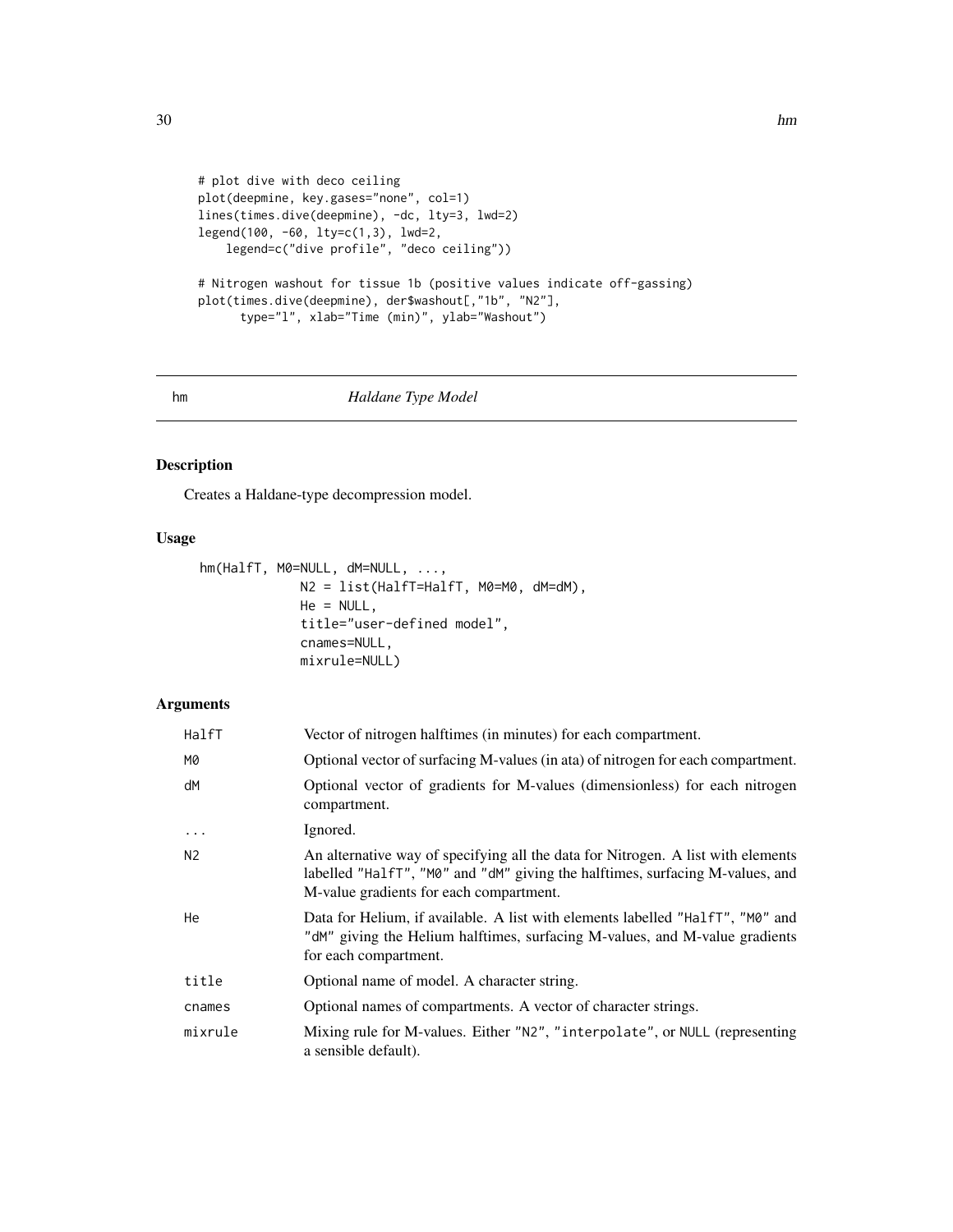## Details

This function creates an object of class "hm", which represents a Haldane-type decompression model. Objects of this class are needed by the commands [ndl](#page-36-1), [haldane](#page-25-1) and others.

A Haldane-type decompression model describes the diver's body as a set of independent compartments connected directly to the breathing gas and governed by classical diffusion.

The argument halfT specifies the half-times of the nitrogen compartments, in minutes. The length of halfT implicitly determines the number of nitrogen compartments.

The argument M0, if present, specifies the surfacing M-values for the nitrogen compartments. These are the maximum values of nitrogen tissue tension that are tolerated at the surface. These values are required in order to plan a no-decompression dive.

The argument dM, if present, specifies the rate of increase in nitrogen M-values with pressure. The maximum nitrogen tissue tension tolerated at a pressure P atmospheres is  $M0 + (P-1) \times dM$ . These values are required in order to plan a decompression dive.

Optionally the model may also allow calculation with Helium diffusion. In that case, the argument He should be a list, with components halfT, M0 and dM, specifying the Helium halftimes, maximum surfacing Helium tensions, and Helium gradients, respectively.

If Helium parameters are included, so that diving with *trimix* (Oxygen/Nitrogen/Helium mixture) is permitted, then the model must also specify a rule for combining the parameters for Helium and Nitrogen to obtain the parameters for any trimix gas. This rule is specified by the argument mixrule. Current options are:

- "N2" Ignore the Helium parameters; pretend that Helium is Nitrogen. Combine Nitrogen and Helium into a single inert gas, and take the parameters M0, dM for this gas to be the parameters M0, dM for Nitrogen.
- "interpolate" Apply Buehlmann's (1983, 2002) interpolation rule. Convert the parameters M0,  $dM$  to the Buehlmann parameters  $a = M0 - dM$  and  $b = 1/dM$ . For a mixture of Nitrogen and Helium, calculate the a,b values by linear interpolation between the values for Nitrogen and Helium according to the gas fractions. Then convert from a, b back to M0, dM.

The default is mixrule="interpolate" whenever the Helium parameters are specified.

Note that this mixture calculation applies only to the saturation parameters M0, dM which tell us whether a dive is staying within the no-decompression limits. This mixture calculation does not affect the Haldane calculations of the gas tensions in the diver's body.

The class "hm" has methods for print and as.data.frame.

## Value

An object of class "hm", representing the decompression model.

## Author(s)

Adrian Baddeley <Adrian.Baddeley@uwa.edu.au> <http://www.maths.uwa.edu.au/~adrian/>

<span id="page-30-0"></span> $hm$  31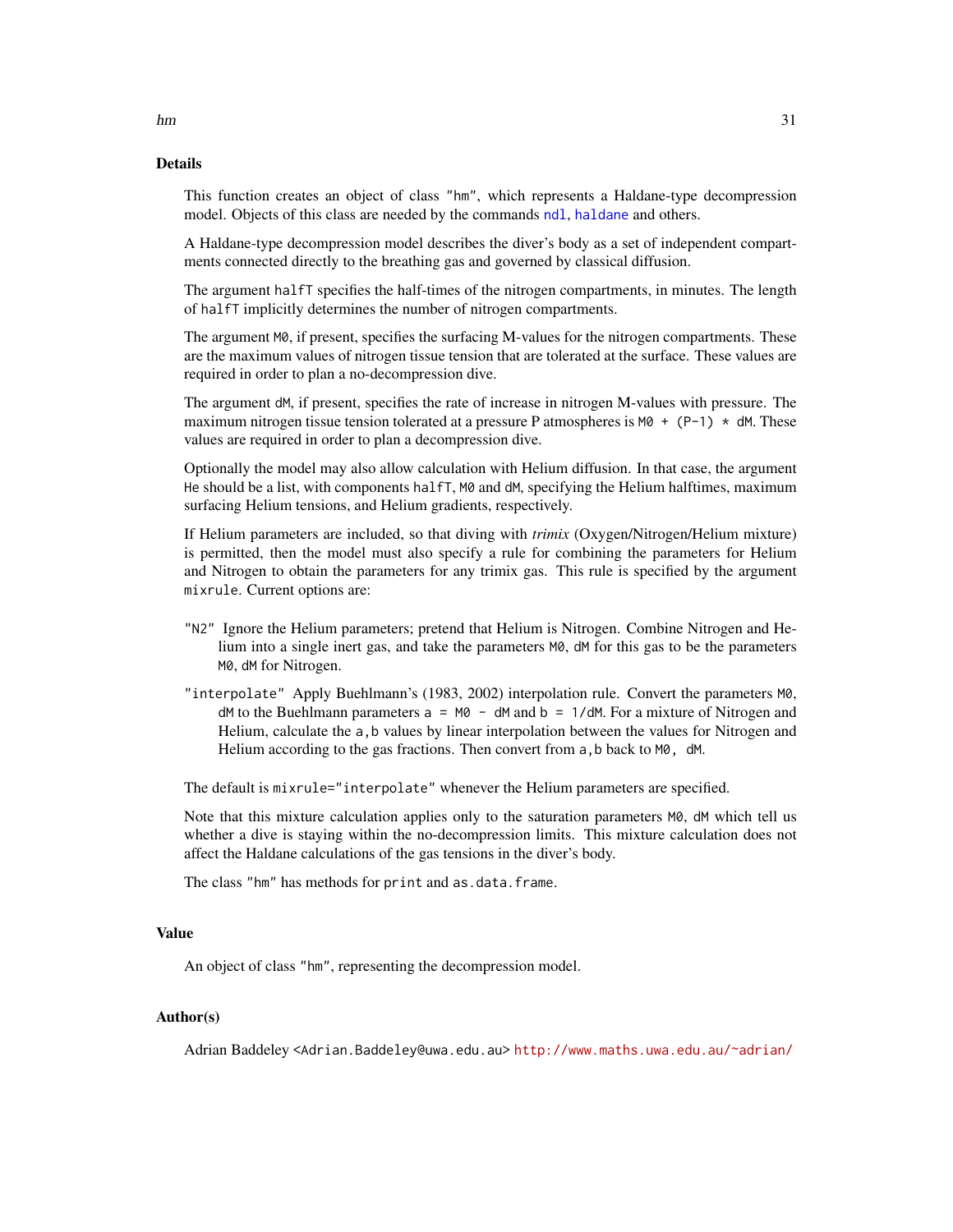#### <span id="page-31-0"></span>References

Bookspan, J. (1995) Diving physiology in plain English. Undersea and Hyperbaric Medicine Society, Kensington, Maryland (USA). ISBN 0-930406-13-3.

Boycott, A.E. Damant, G.C.C. and Haldane, J.B. (1908) The prevention of compressed air illness. *Journal of Hygiene* (London) 8, 342–443.

Brubakk, A.O. and Neuman, T.S. (eds.) (2003) Bennett and Elliott's Physiology and Medicine of Diving. 5th Edition. Saunders. ISBN 0-7020-2571-2

Buehlmann, A.A. (1983) *Dekompression - Dekompressionskrankheit*. Springer-Verlag.

Buehlmann, A.A., Voellm, E.B. and Nussberger, P. (2002) *Tauchmedizin*. 5e Auflage. Springer-Verlag.

Tikvisis, P. and Gerth, W.A. (2003) Decompression Theory. In Brubakk and Neuman (2003), Chapter 10.1, pages 419-454.

Wienke, B.R. (1994) *Basic diving physics and applications*. Best Publishing Co.

Workman, R.D. (1965) Calculation of decompression schedules for nitrogen-oxygen and heliumoxygen dives. Research Report 6-65. US Navy Experimental Diving Unit. Washington DC.

## See Also

[pickmodel](#page-42-1) for some standard models of Haldane type; [ndl](#page-36-1), [haldane](#page-25-1), [showstates](#page-49-1)

#### Examples

hm(c(10,20,60), rep(2 \* 0.79, 3)) hm(c(10,20,60), rep(2  $*$  0.79, 3), rep(2  $*$  0.79, 3)) hm(c(10,20,60), rep(2 \* 0.79, 3), rep(2 \* 0.79, 3), He=list(HalfT=c(5,10,30), M0=c(1,1,1), dM=c(1,1,1)))

<span id="page-31-1"></span>

is.nitrox *Recognise a Nitrox Gas*

## **Description**

Determines whether a given gas is nitrox.

#### Usage

```
is.nitrox(g)
```
#### Arguments

g An object of class "gas".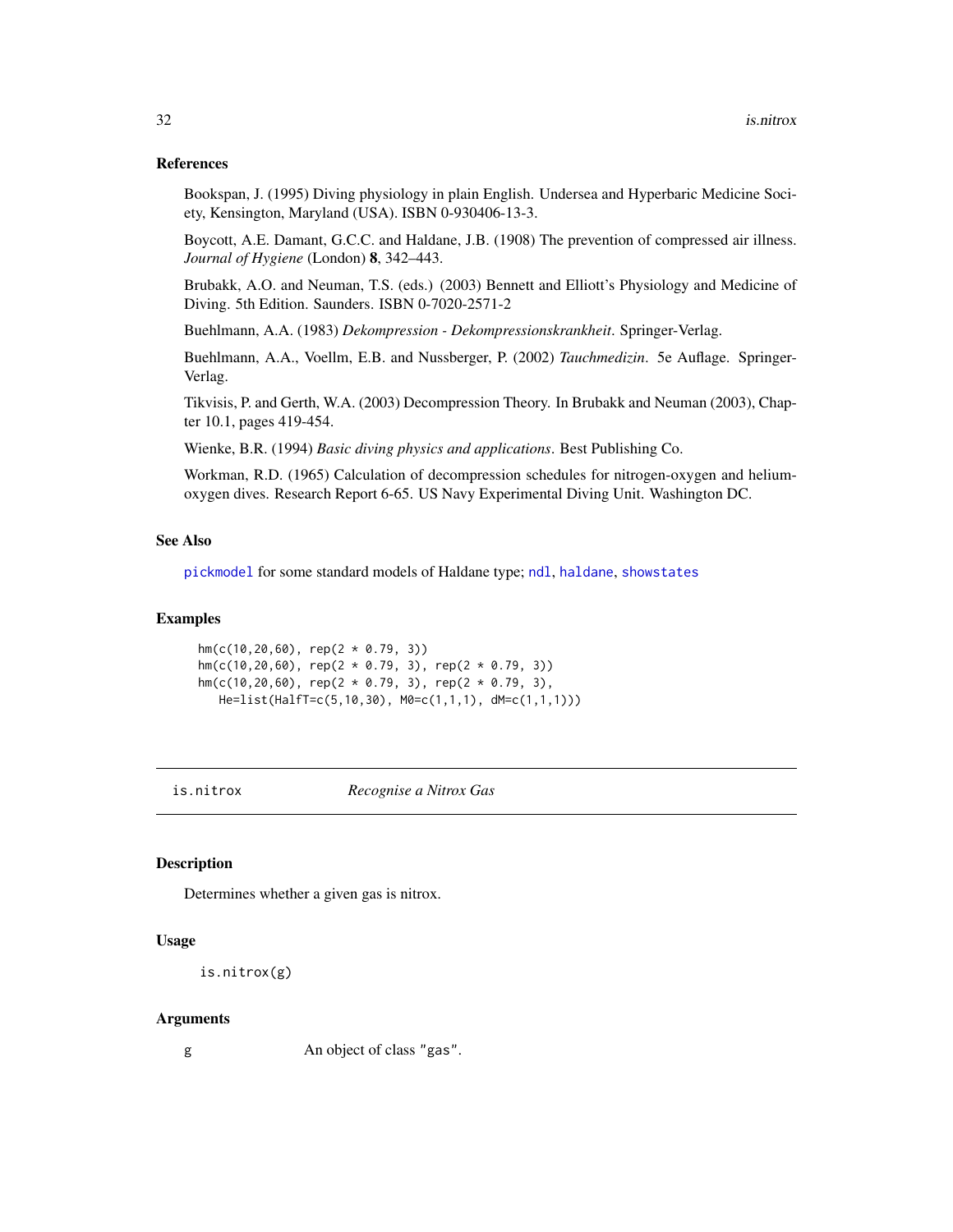#### <span id="page-32-0"></span>maxmix 33

## Details

An object of class "gas" represents a breathing gas. Such objects are required for various calculations in the scuba library.

The function is.nitrox expects its argument g to be a gas object. It returns TRUE if g is a nitrox gas (a mixture of oxygen and nitrogen), and FALSE otherwise.

### Author(s)

Adrian Baddeley <Adrian.Baddeley@uwa.edu.au> <http://www.maths.uwa.edu.au/~adrian/>

#### See Also

[nitrox](#page-37-1)

## Examples

```
v <- nitrox(0.50)
is.nitrox(v)
is.nitrox(air)
```
<span id="page-32-1"></span>maxmix *Optimal Nitrox Mixture For Given Depth*

#### Description

Computes the optimal nitrox mixture for a given maximum depth.

#### Usage

```
maxmix(depth, ppO2max=1.4)
```
#### Arguments

| depth   | the maximum depth, in metres                                         |
|---------|----------------------------------------------------------------------|
| pp02max | maximum permitted partial pressure of oxygen in atmospheres absolute |

## Details

Computes the maximum fraction of oxygen in a nitrox mixture subject to the constraint that the partial pressure of oxygen does not exceed ppO2max atmospheres.

## Value

The optimal nitrox mixture. An object of class "gas".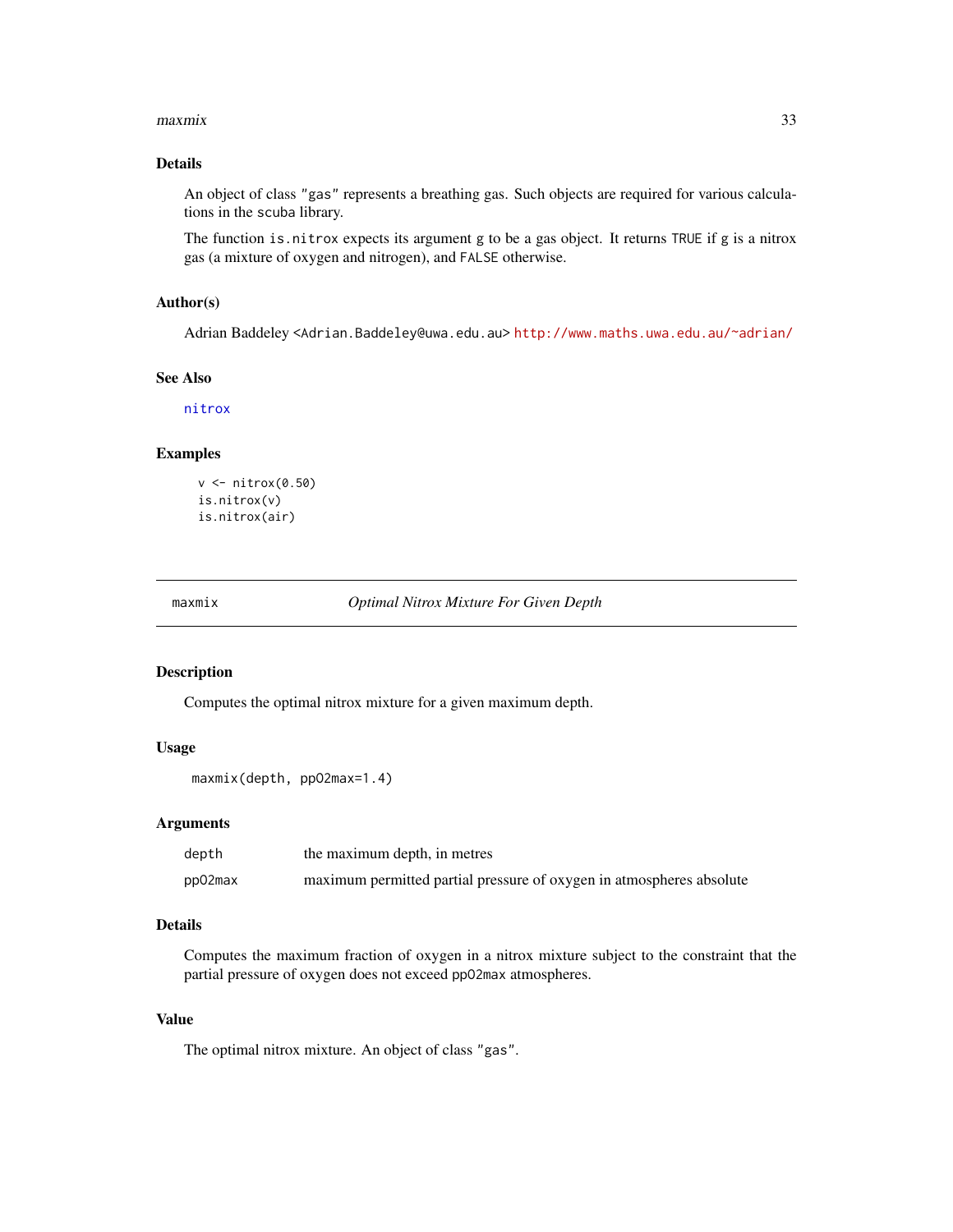## <span id="page-33-0"></span>Warnings

Not applicable to altitude dives. Not applicable to gas mixtures other than nitrox (oxygen-nitrogen mixtures).

## Author(s)

Adrian Baddeley <Adrian.Baddeley@uwa.edu.au> <http://www.maths.uwa.edu.au/~adrian/>

## See Also

[mod](#page-35-1), [ead](#page-23-1), [eadtable](#page-23-2)

## Examples

# 30 metres maxmix(30)

<span id="page-33-1"></span>Mmix *Compute M-values for a Mixture of Inert Gases*

## <span id="page-33-2"></span>Description

Computes the maximum tolerated inert gas tension at depth (M-value) or at the surface (surfacing M-value, M0) for a given gas.

## Usage

```
M0mix(model, fN2, fHe, mixrule=NULL)
```
Mmix(model, depth, fN2, fHe, mixrule=NULL)

| model   | The decompression model. Either an object of class "hm" (see hm) or a character<br>string giving the name of one of the existing models (see pickmodel).                                                                                 |
|---------|------------------------------------------------------------------------------------------------------------------------------------------------------------------------------------------------------------------------------------------|
| depth   | Numeric value or numeric vector giving the depth or depths in metres of seawa-<br>ter.                                                                                                                                                   |
| fN2     | Fraction of nitrogen in the breathing gas. Number between 0 and 1. Alterna-<br>tively this can be a gas object, and the values of fN2, fHe will be extracted from<br>it.                                                                 |
| fHe     | Fraction of helium in the breathing gas. Number between 0 and 1.                                                                                                                                                                         |
| mixrule | Optional string specifying the mixture rule: either "N2" or "interpolate". See<br>Details. If this argument is absent, the mixture rule is taken from the model. If<br>this argument is present, it overrides the mixture rule in model. |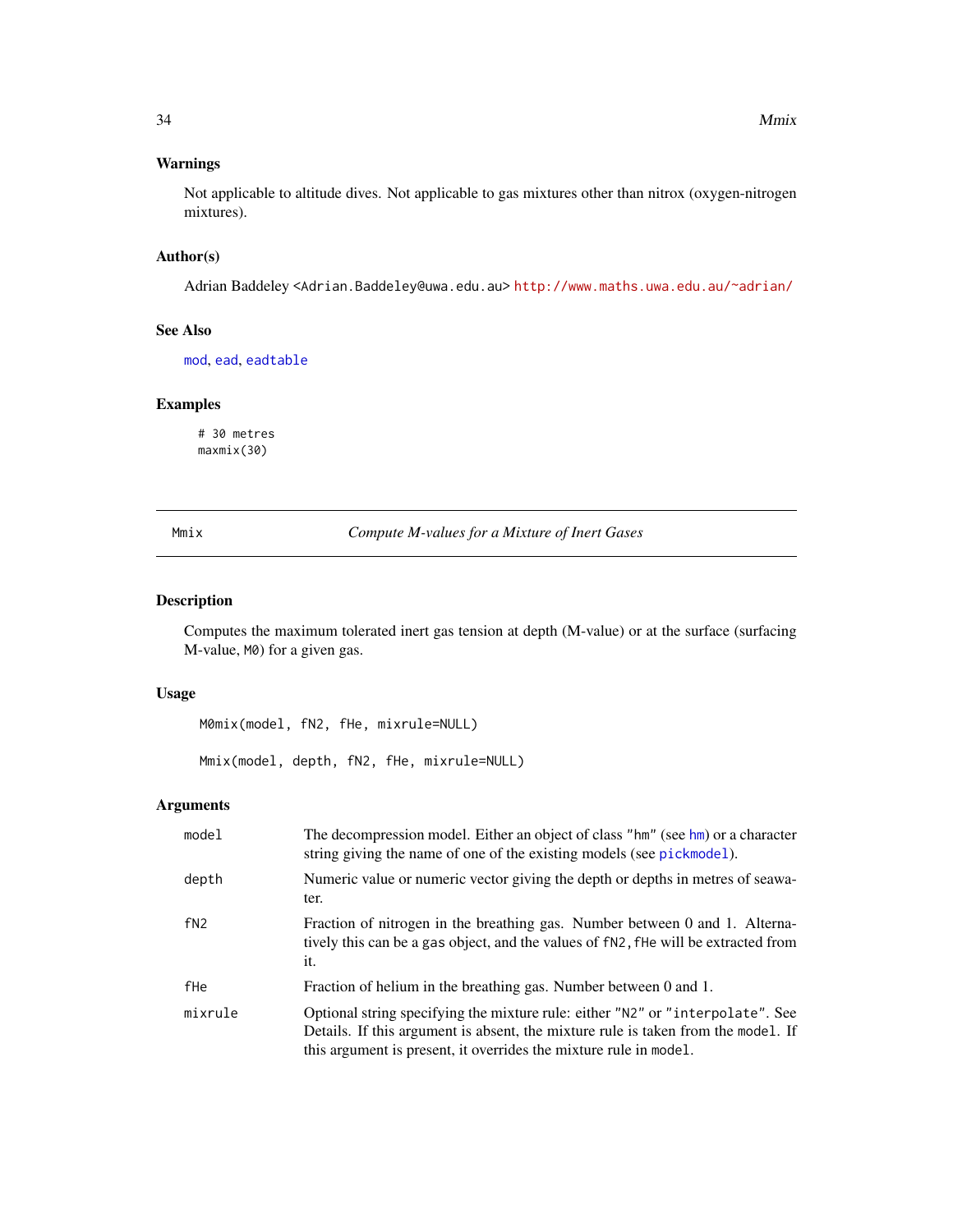#### <span id="page-34-0"></span> $Mmix$  35

## Details

M0mix computes the maximum tolerated inert gas tension, in each tissue compartment, for a diver returning to the surface (known as the surfacing M-value M0). This is used for planning nodecompression dives.

Mmix computes the maximum tolerated inert gas tension, in each tissue compartment, for a diver at a specified depth, called the M-value. This is used for planning decompression dives.

A Haldane-type decompression model only specifies these M-values for a single inert gas (i.e. only nitrogen or only helium). When the breathing gas is trimix, the inert gas is a mixture of nitrogen and helium, and the M-values for nitrogen and helium must somehow be combined to obtain M-values relevant to the mixed gas.

The rule for combining the M-values is specified by the argument mixrule. Current options are:

- "N2" Ignore the Helium parameters; pretend that Helium is Nitrogen. Combine Nitrogen and Helium into a single inert gas, and take the parameters M0, dM for this gas to be the parameters M0, dM for Nitrogen.
- "interpolate" Apply Buehlmann's (1983, 2002) interpolation rule. Convert the parameters M0,  $dM$  to the Buehlmann parameters  $a = M0 - dM$  and  $b = 1/dM$ . For a mixture of Nitrogen and Helium, calculate the a, b values by linear interpolation between the values for Nitrogen and Helium according to the gas fractions. Then convert from a, b back to M0, dM.

If the argument mixrule is missing or NULL, then the default mixture rule is taken from the model (since every Haldane model has a mixture rule, as explained in [hm](#page-29-1)).

#### Value

A matrix, with one column for each compartment in the model, and one row for each entry of fN2 (and fHe and depth). Entries in the matrix are M-values in atmospheres absolute (ata).

## Author(s)

Adrian Baddeley <Adrian.Baddeley@uwa.edu.au> <http://www.maths.uwa.edu.au/~adrian/>

#### See Also

[hm](#page-29-1), [pickmodel](#page-42-1) for specifying models.

[haldane](#page-25-1) for computing tissue saturations.

```
# Trimix 18/50, surfacing M-values
M0mix("Z", trimix(0.18, 0.5))
# Trimix 18/50, M-values at 0, 10, 20 metres
Mmix("Z", c(0,10,20), trimix(0.18, 0.5))
```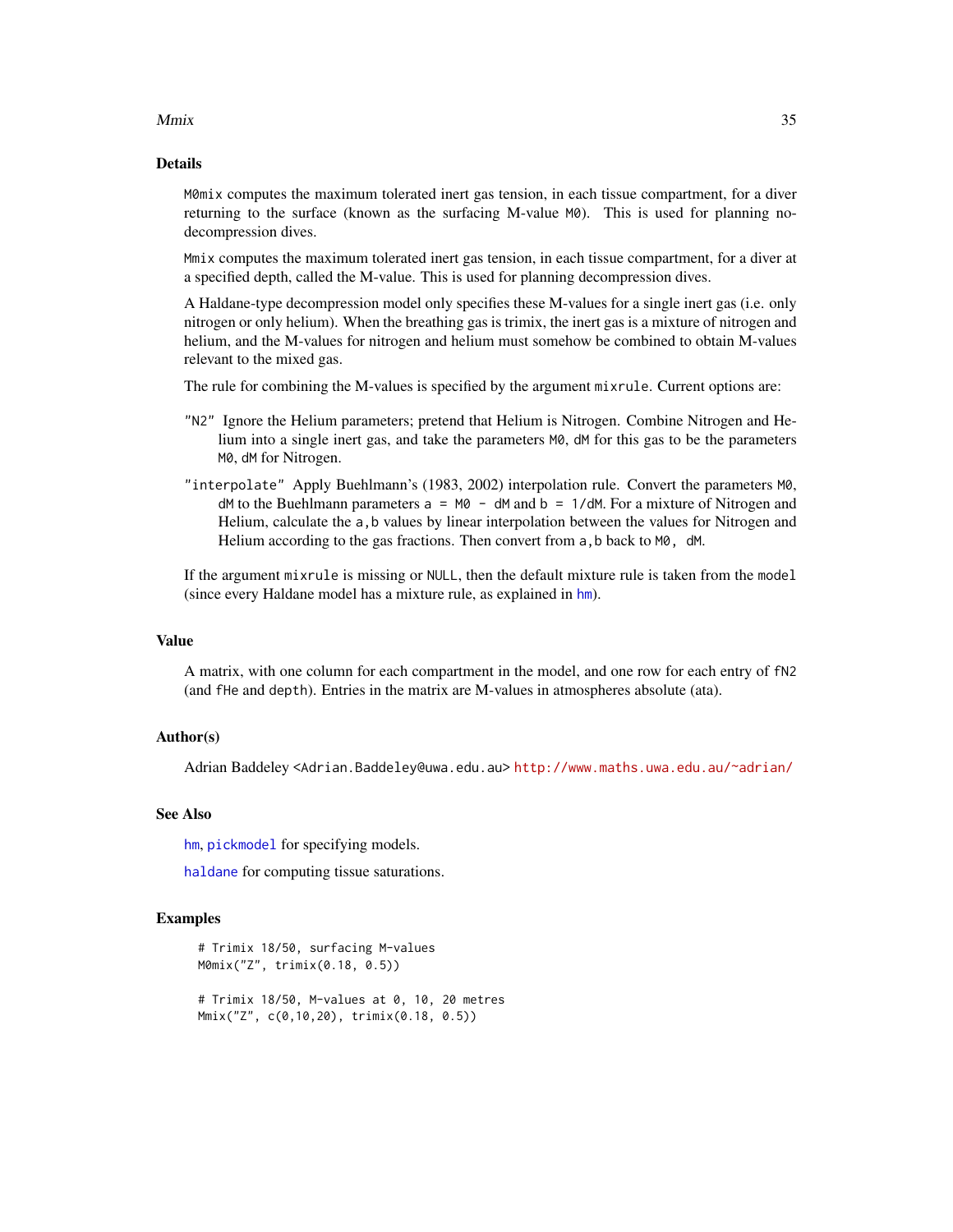<span id="page-35-1"></span><span id="page-35-0"></span>

## **Description**

Computes the Maximum Operating Depth for a given gas mixture.

## Usage

mod(g, ppO2max=1.4)

## Arguments

| g       | Breathing gas. An object of class "gas" or a number giving the fraction (be- |
|---------|------------------------------------------------------------------------------|
|         | tween $0$ and $1$ ) of oxygen in a nitrox mixture.                           |
| pp02max | maximum permitted partial pressure of oxygen in atmospheres absolute         |

## Details

Computes the maximum depth at which the partial pressure of oxygen does not exceed ppO2max.

## Value

The maximum operating depth for this gas.

## Warnings

Not applicable to altitude dives. Does not check whether the gas would be hypoxic at the surface.

## Author(s)

Adrian Baddeley <Adrian.Baddeley@uwa.edu.au> <http://www.maths.uwa.edu.au/~adrian/>

## See Also

[ead](#page-23-1), [eadtable](#page-23-2), [maxmix](#page-32-1)

```
# Nitrox I (32% oxygen)
mod(0.32)
# Nitrox II (36% oxygen)
mod(nitrox(0.36))
# Trimix 15/50
mod(trimix(0.15, 0.5))
```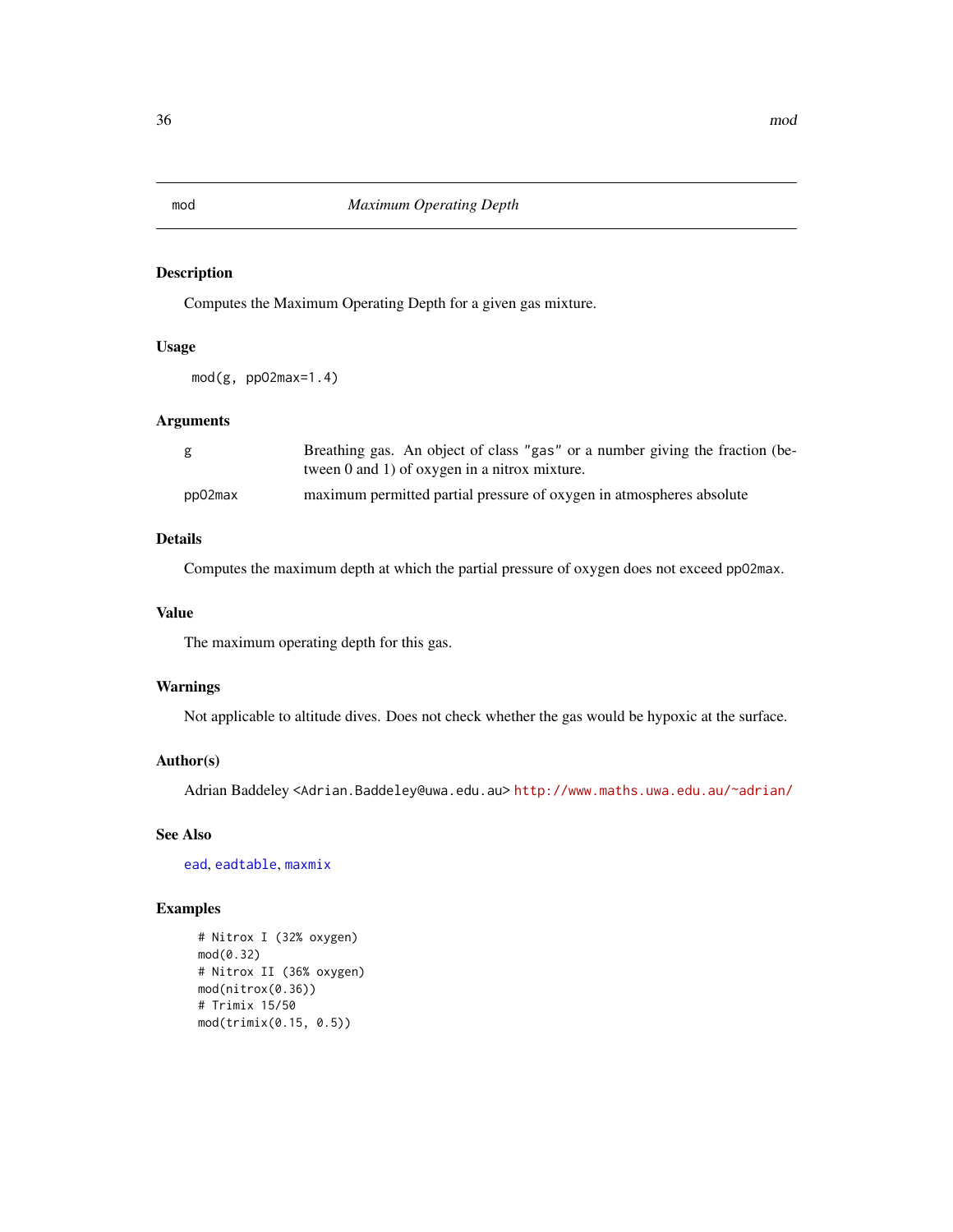#### Description

Compute the No-Decompression Limit (NDL) for a dive to a specified depth, under a Haldane-type decompression model.

#### Usage

```
ndl(depth, g=air, prevstate=NULL, model = "DSAT")
```
#### Arguments

| depth     | Depth (in metres) for which the NDL should be computed. A single number or<br>a numeric vector.                                                                                                                                |
|-----------|--------------------------------------------------------------------------------------------------------------------------------------------------------------------------------------------------------------------------------|
| g         | Breathing gas for the dive. An object of class "gas".                                                                                                                                                                          |
| prevstate | Optional. Initial state of the diver. A data frame containing the tissue saturations<br>for each tissue compartment in the model, at the start of the dive. Defaults to the<br>state of a diver with no previous dive history. |
| model     | The decompression model. Either an object of class "hm", or a character string<br>giving the name of one of the standard Haldane-type models. Options are<br>"DSAT", "USN", "Workman" and "ZH-L16A".                           |

## Details

The No-Decompression Limit (NDL) for a given depth  $d$  is the maximum duration of a No-Decompression dive to depth  $d$ .

A No-Decompression dive is one which can (theoretically) be aborted at any time without requiring staged decompression. Equivalently, in a No-Decompression Dive, the Nitrogen saturation in each of the diver's tissue compartments never exceeds the maximum Nitrogen saturation tolerated at sea level (known as the surfacing M-value for that compartment).

This algorithm computes the NDL for a dive to the given depth, or for several possible alternative dives to the given depths, based on the specified decompression model. The NDL is determined by the halftimes and the surfacing M-values for all the compartments in the model.

If the breathing gas g contains Helium, then model must include compartments for Helium. Similar calculations apply in this case.

The argument prevstate represents the tissue saturation of the diver at the start of the dive. It should be a data frame, with one row for each compartment of the decompression model, and one column for each inert gas (N2 and/or He). Such data frames are usually generated by saturated. state or [haldane](#page-25-1).

<span id="page-36-1"></span><span id="page-36-0"></span>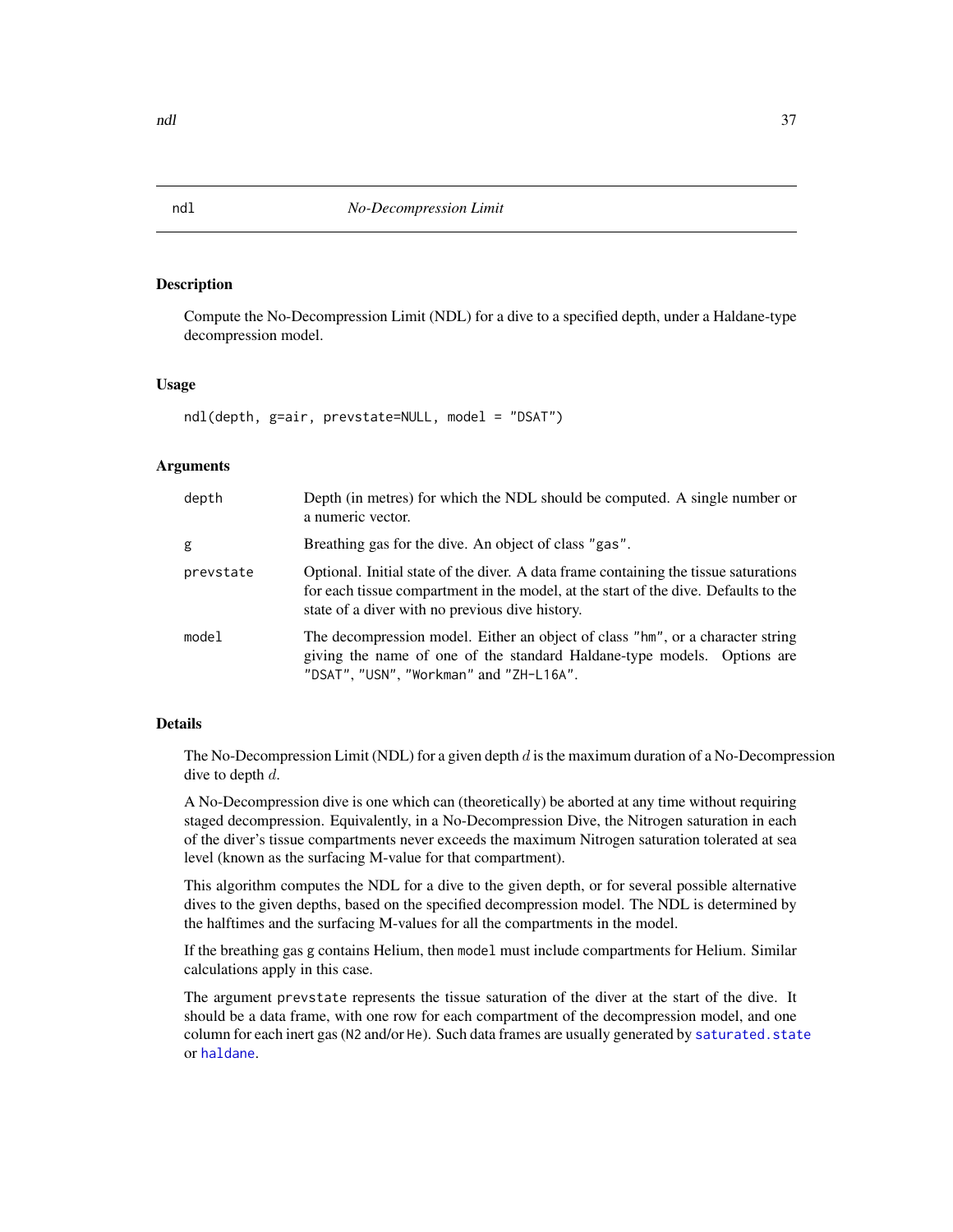## <span id="page-37-0"></span>Value

Numeric vector, of the same length as depth, giving the No-Decompression Limit in minutes for each depth. Infinite values are possible.

The value also has an attribute called "controlling" which identifies the controlling tissue (the tissue for which the M-value is reached).

## Warning

This is not intended for use as a scuba diving table! The NDL calculated here is not the same as the NDL indicated in any published scuba diving table. For example, the NDL calculated by this algorithm using the halftimes and M-values of the DSAT model, may be longer than the NDL published in the DSAT Recreational Dive Planner. Infinite values of NDL may be returned in some cases.

#### Author(s)

Adrian Baddeley <Adrian.Baddeley@uwa.edu.au> <http://www.maths.uwa.edu.au/~adrian/>

#### See Also

[scuba.disclaimer](#page-48-1), [haldane](#page-25-1), [showstates](#page-49-1), [saturated.state](#page-47-1)

#### Examples

```
# NDL for a dive to 15 metres
ndl(15)
# NDL for a dive to 24 metres on EANx 32
ndl(15, g=nitrox(0.32))
# NDL for a dive to 60 metres on Trimix 15/50 under ZH-L16A model
ndl(70, g=trimix(0.15, 0.5), model="Z")
# NDL for a repetitive dive on air to 15 metres, following an
# 18-minute air dive to 30 metres and half-hour surface interval
firstdive \leq dive(c(30,18), c(5,3), c(0,30))
ndl(15, prevstate=haldane(firstdive))
```
<span id="page-37-1"></span>nitrox *Nitrox Mixture*

#### Description

Create a Nitrox gas mixture.

#### Usage

nitrox(fO2)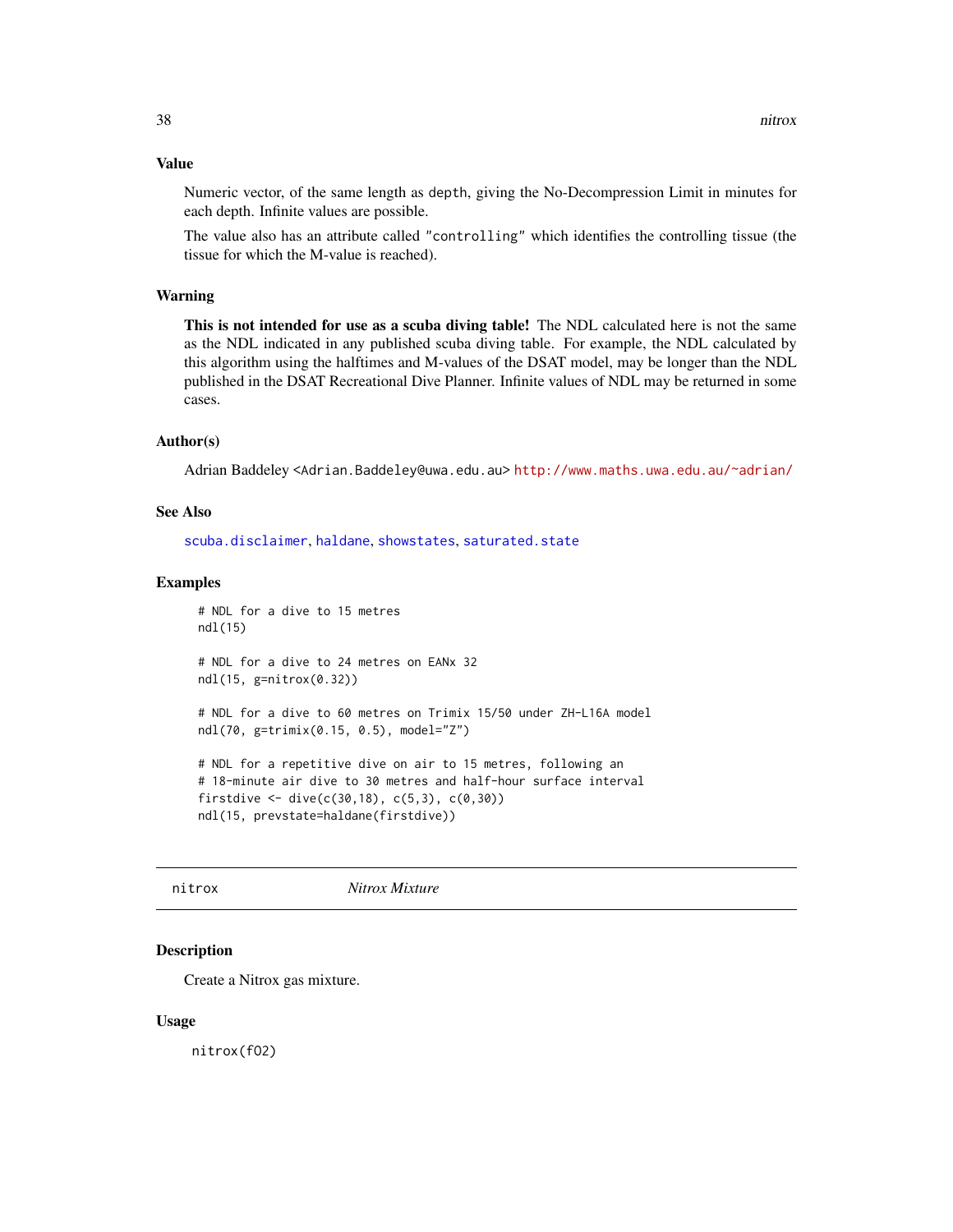#### <span id="page-38-0"></span> $\alpha$ xtox  $\alpha$

#### Arguments

fO2 Fraction (between 0 and 1) of oxygen in the nitrox mixture.

#### Details

An object of class "gas" represents a breathing gas. Such objects are required for various calculations in the scuba library.

The value returned by nitrox represents Nitrox (oxygen-nitrogen mixture) with the fraction of oxygen specified by the argument fO2.

For the standard Nitrox calculations, see [ead](#page-23-1) and [mod](#page-35-1). To determine whether a gas is nitrox, use [is.nitrox](#page-31-1).

There are methods for print and summary for objects of class "gas".

## Value

An object of class "gas" representing Nitrox with the specified fraction of oxygen.

#### Author(s)

Adrian Baddeley <Adrian.Baddeley@uwa.edu.au> <http://www.maths.uwa.edu.au/~adrian/>

## See Also

[dive](#page-19-1), [ead](#page-23-1), [mod](#page-35-1), [air](#page-6-1), [is.nitrox](#page-31-1)

## Examples

```
# Nitrox I (32% oxygen)
nitrox(0.32)
# Nitrox II (36% oxygen)
nitrox(0.36)
#
g \leftarrownitrox(0.50)is.nitrox(g)
```
<span id="page-38-1"></span>oxtox *Pulmonary Oxygen Toxicity*

#### Description

Computes pulmonary oxygen toxicity dose for a given dive profile and breathing gas.

#### Usage

oxtox(d, progressive=FALSE, warn=TRUE)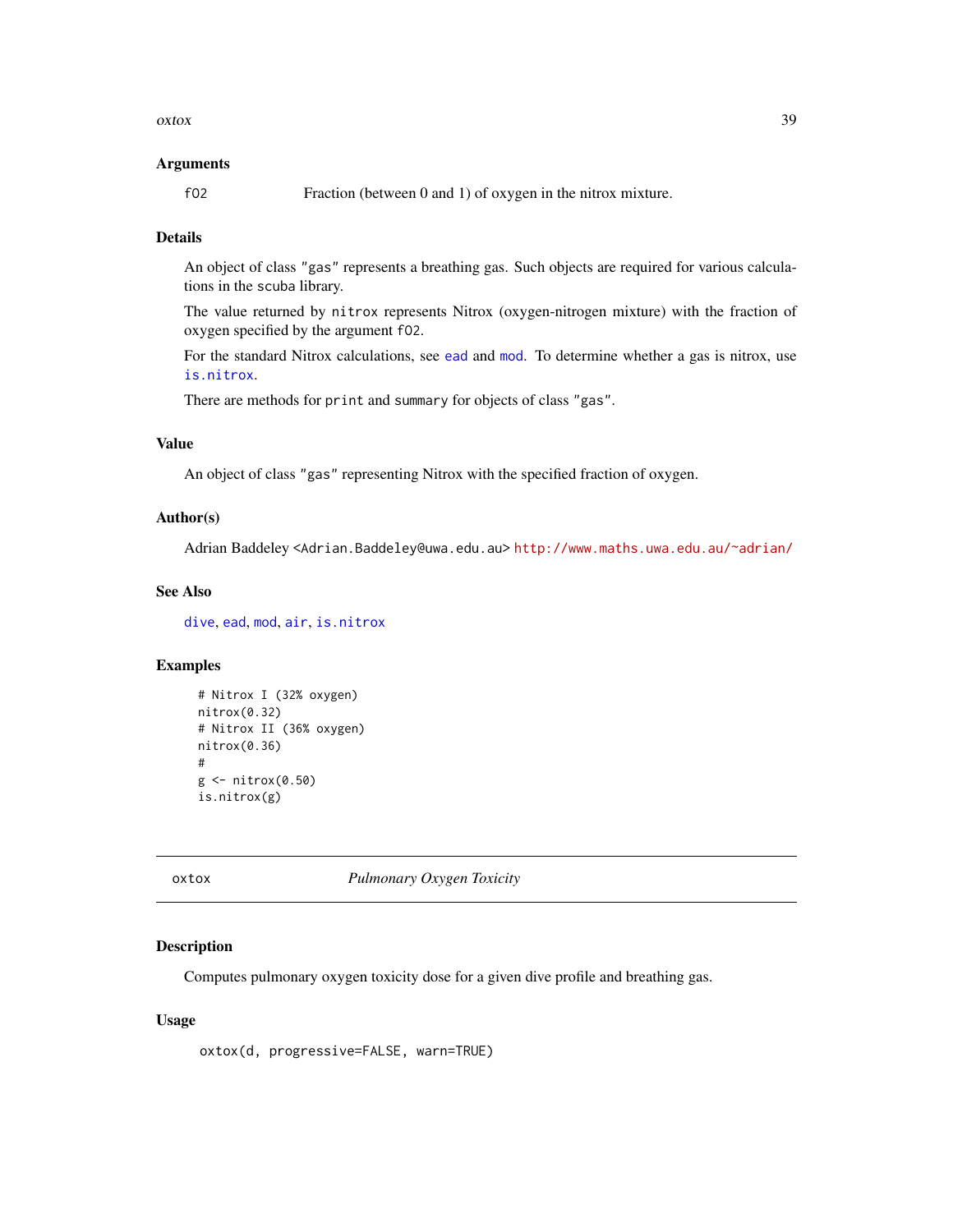#### <span id="page-39-0"></span>Arguments

| d           | The dive profile. An object of class "dive".                                                                                                                                   |
|-------------|--------------------------------------------------------------------------------------------------------------------------------------------------------------------------------|
| progressive | Logical flag. If FALSE, the total oxygen toxicity from the dive is calculated.<br>If TRUE, the cumulative oxygen toxicity at each time point during the dive is<br>calculated. |
| warn        | Logical flag indicating whether to issue a warning if the partial pressure of oxy-<br>gen exceeds a threshold $(1.4, 1.5 \text{ or } 1.6 \text{ ata})$ .                       |

#### Details

Computes the total dose of pulmonary oxygen toxicity from the given dive profile, by

$$
\int_0^T \left( \frac{\text{ppO}_2 - 0.5}{0.5} \right)^{0.83} dt
$$

The maximum tolerable dose per day is usually reckoned as 1500 OTU. Allowing 650 OTU for recompression therapy implies a working maximum of 850 OTU per day.

#### Value

If progressive=FALSE, a single numeric value, the total pulmonary oxygen toxicity dose in OTU.

If progressive=TRUE, a numeric vector containing the cumulative pulmonary oxygen toxicity dose in OTU at each time point during the dive. The corresponding time points can be extracted by [times.dive](#page-51-1).

#### Warnings

Not applicable to altitude dives.

#### Author(s)

Adrian Baddeley <Adrian.Baddeley@uwa.edu.au> <http://www.maths.uwa.edu.au/~adrian/>

#### References

Bookspan, J. (1995) Diving physiology in plain English. Undersea and Hyperbaric Medicine Society, Kensington, Maryland (USA). ISBN 0-930406-13-3.

Brubakk, A.O. and Neuman, T.S. (eds.) (2003) Bennett and Elliott's Physiology and Medicine of Diving. 5th Edition. Saunders. ISBN 0-7020-2571-2

Buehlmann, A.A., Voellm, E.B. and Nussberger, P. (2002) *Tauchmedizin*. 5e Auflage. Springer-Verlag.

Wienke, B.R. (1994) *Basic diving physics and applications*. Best Publishing Co.

## See Also

[ppO2](#page-45-1), [ead](#page-23-1), [eadtable](#page-23-2), [mod](#page-35-1), [maxmix](#page-32-1)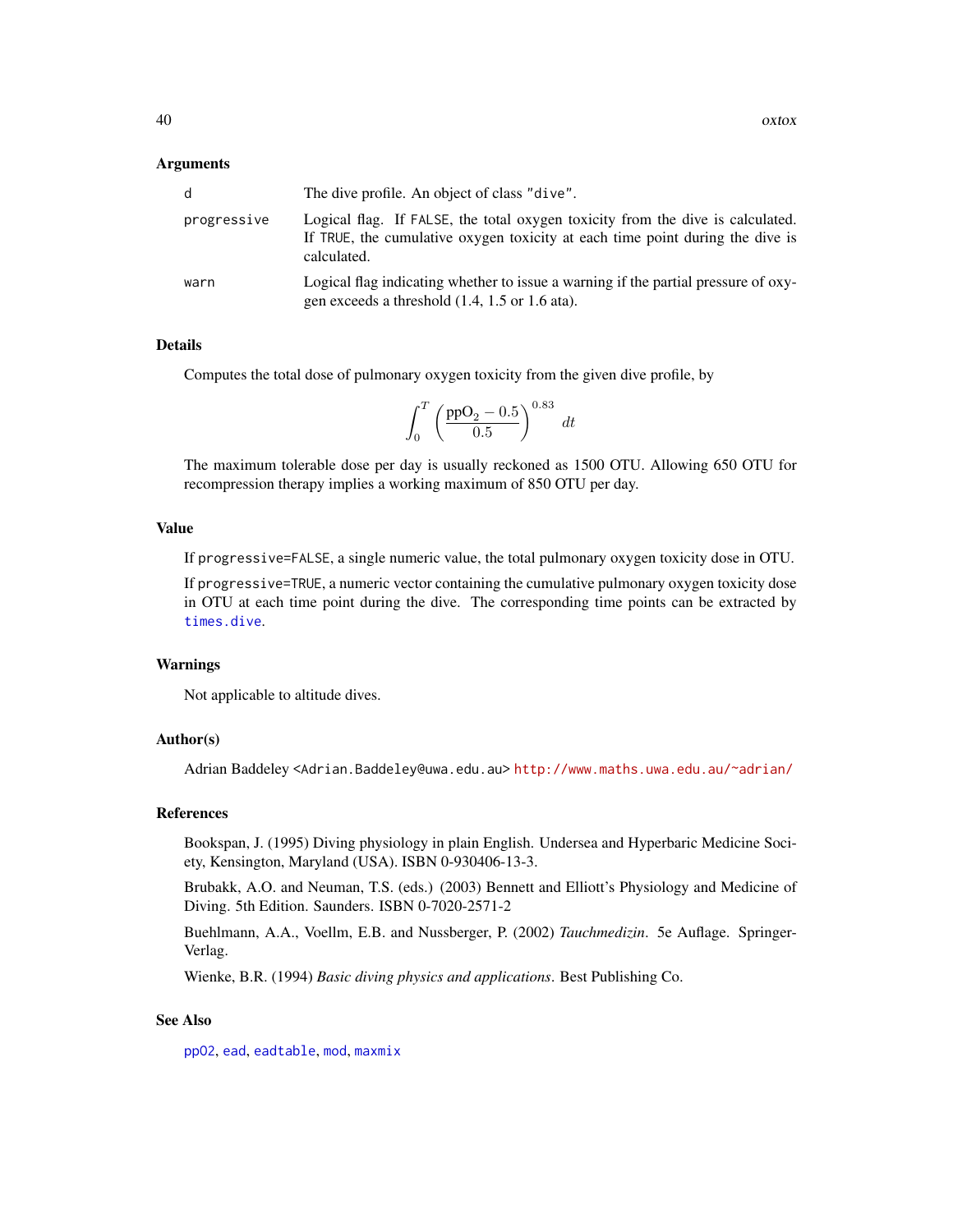#### <span id="page-40-0"></span>param 41

#### Examples

```
# Nitrox II (36% oxygen) at 30 metres for 27 minutes
d <- dive(nitrox(0.36), c(30,27))
oxtox(d)
# Same as above, followed by safety stop on 100% oxygen
d <- dive(nitrox(0.36), c(30,27),5, nitrox(1), c(5,5))
oxtox(d)
```
param *Extract parameters from Haldane model*

## Description

Extracts the tissue compartment parameters from a Haldane type decompression model.

## Usage

```
param(model, species = "N2", what = "HalfT")
```
#### Arguments

| model   | The decompression model. An object of class "hm".                                                                                 |
|---------|-----------------------------------------------------------------------------------------------------------------------------------|
| species | Character string. The inert gas for which parameters are required: "N2" for<br>nitrogen or "He" for helium.                       |
| what    | Character string. The parameter required: "HalfT" for half-times, "M0" for<br>surfacing M-values, or "dM" for slopes of M-values. |

## Details

This command extracts the tissue compartment parameters from a Haldane-type decompression model.

The argument model should be an object of class "hm" (created by [hm](#page-29-1) or obtained using [pickmodel](#page-42-1)).

See [hm](#page-29-1) for explanation of the parameters.

## Value

A vector containing the values of the specified parameter for each tissue compartment. If the model does not contain this data, NULL is returned.

## Author(s)

Adrian Baddeley <Adrian.Baddeley@uwa.edu.au> <http://www.maths.uwa.edu.au/~adrian/>

#### See Also

[hm](#page-29-1), [pickmodel](#page-42-1)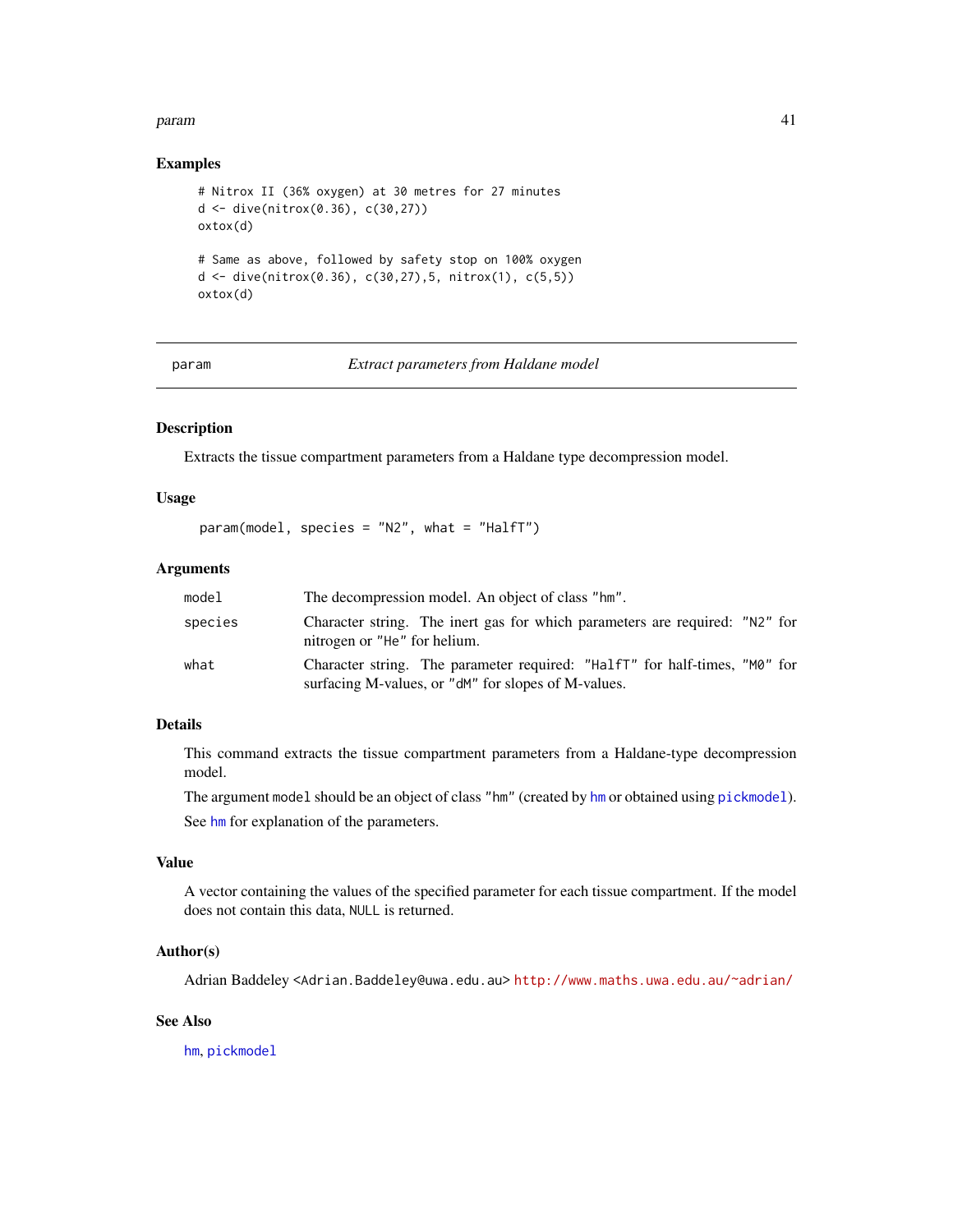#### <span id="page-41-0"></span>Examples

```
# halftimes for the DSAT model
param(pickmodel("DSAT"), "N2", "HalfT")
```
<span id="page-41-1"></span>pedro *Real Scuba Dive Profiles*

#### Description

Dive profiles for 11 different scuba dives.

#### Format

Each of the datasets pedro902, pedro903, etc, is an object of class "dive".

## Details

The command data(pedro) gives access to 11 datasets named pedro902, pedro903, pedro904, pedro922, pedro943, pedro944, pedro945, pedro946, pedro948, pedro949 and pedro950. These are the dive profiles for 11 real scuba dives, uploaded from a dive computer.

Each of the datasets is an object of class "dive" containing the dive profile for one dive. It can be plotted and printed (using [plot.dive](#page-43-1) and [print.dive](#page-46-1)). The nitrogen saturation can be computed using [haldane](#page-25-1) and the cumulative oxygen toxicity using [oxtox](#page-38-1).

The dives were conducted by Pedro Antonio Neves. Details are as follows:

| Dive | Max depth       | Gases          | Type     | Location                   |
|------|-----------------|----------------|----------|----------------------------|
| 902  | 19 <sub>m</sub> | <b>EAN 32</b>  | single   | Armacao de Pera, Portugal  |
| 903  | $27 \text{ m}$  | EAN 32         | single   | Farilhoes, Portugal        |
| 904  | 30 m            | EAN 32         | single   | Berlenga, Portugal         |
| 922  | 15 <sub>m</sub> | EAN 32         | multiple | Sines, Portugal            |
| 943  | $21 \text{ m}$  | EAN 32         | single   | Armacao de Pera, Portugal  |
| 944  | 19 m            | <b>EAN 32</b>  | single   | Armacao de Pera, Portugal  |
| 945  | $22 \text{ m}$  | <b>EAN 32</b>  | single   | Armacao de Pera, Portugal  |
| 946  | $20 \text{ m}$  | <b>EAN 32</b>  | single   | Armacao de Pera, Portugal  |
| 949  | 16 <sub>m</sub> | <b>EAN 32</b>  | single   | Finisterra, Galicia, Spain |
| 950  | 40 m            | EAN 50, Trimix | single   | Finisterra, Galicia, Spain |

All dives were conducted on Nitrox 32, except pedro950 which was conducted using Trimix 18/45 and Nitrox 50. All dive profiles consist of a single descent and ascent, except for pedro922 which consists of 5 short bounce dives separated by short surface intervals.

#### Source

Pedro Antonio Neves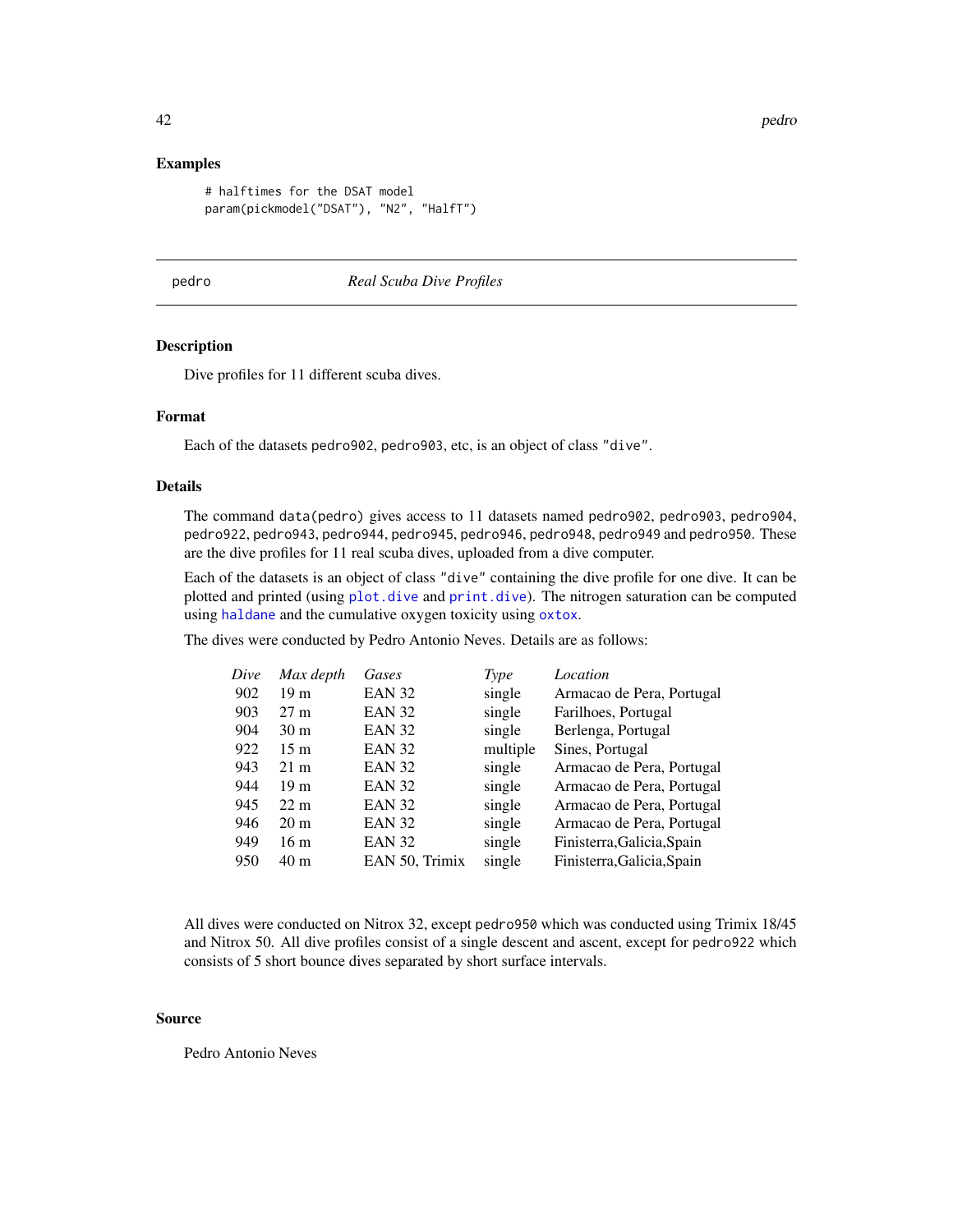#### <span id="page-42-0"></span>pickmodel 43

#### Examples

```
data(pedro)
summary(pedro950)
plot(pedro950)
```
<span id="page-42-1"></span>pickmodel *Standard Decompression Models*

#### Description

Selects one of a list of standard Haldane-type decompression models, identified by the name of the model.

#### Usage

pickmodel(model)

#### **Arguments**

model The name of the model. A character string.

#### Details

A Haldane-type decompression model describes the diver's body as a set of independent compartments connected directly to the breathing gas and governed by classical diffusion.

This function is a convenient way to select one of the commonly used decompression models of Haldane type.

The argument model is partially matched to one of the following:

"Haldane" The original Haldane (1908) model with 5 compartments.

"USN" The first model used by the US Navy, with 6 compartments.

"DSAT" The DSAT model, with 8 compartments, underlying the PADI recreational dive planner tables.

"Workman65" The model of Workman (1965) with 9 compartments.

"ZH-L16A" The 'theoretical' model ZH-L16A of Buehlmann with 17 compartments.

The result is an object (of class "hm") in the format required for use by commands such as [haldane](#page-25-1), [ndl](#page-36-1) and [showstates](#page-49-1).

The data for the USN and Haldane models are taken from Wienke (1994), page 127 ff. The DSAT model is taken from Bookspan (1995), pp 16 and 23. The Workman 65 model is taken from Tikvisis and Gerth (2003), Table 10.1.1, page 440. The ZH-L16A parameters were taken from Buehlmann et al (2002) Table 25, page 158.

## Value

An object of class "hm" representing a Haldane-type decompression model.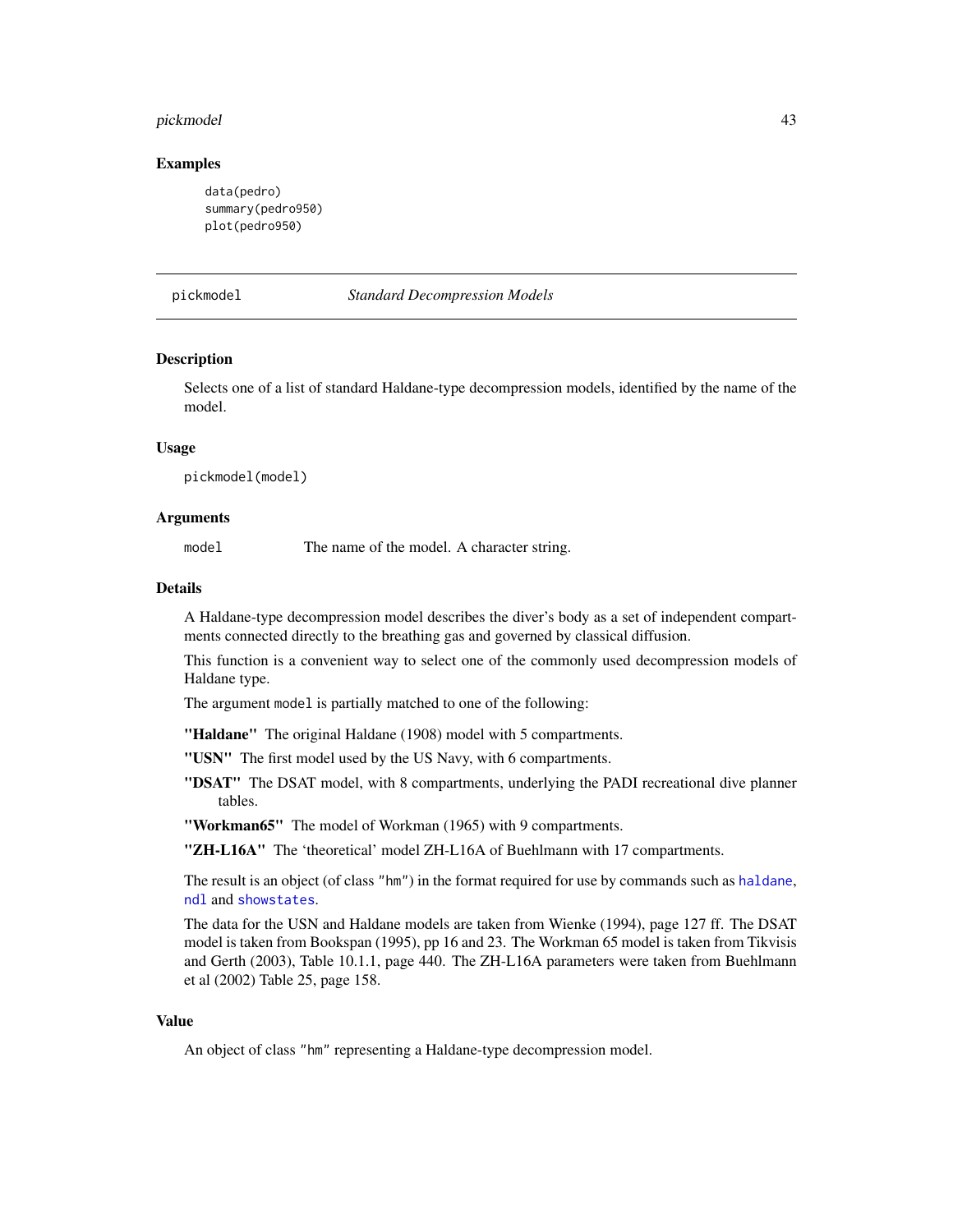<span id="page-43-0"></span>If the argument model is missing, then the list of available options for model is printed.

#### Author(s)

Adrian Baddeley <Adrian.Baddeley@uwa.edu.au> <http://www.maths.uwa.edu.au/~adrian/>

## References

Bookspan, J. (1995) Diving physiology in plain English. Undersea and Hyperbaric Medicine Society, Kensington, Maryland (USA). ISBN 0-930406-13-3.

Boycott, A.E. Damant, G.C.C. and Haldane, J.B. (1908) The prevention of compressed air illness. *Journal of Hygiene* (London) 8, 342–443.

Brubakk, A.O. and Neuman, T.S. (eds.) (2003) Bennett and Elliott's Physiology and Medicine of Diving. 5th Edition. Saunders. ISBN 0-7020-2571-2

Buehlmann, A.A. (1983) *Dekompression - Dekompressionskrankheit*. Springer-Verlag.

Buehlmann, A.A., Voellm, E.B. and Nussberger, P. (2002) *Tauchmedizin*. 5e Auflage. Springer-Verlag.

Tikvisis, P. and Gerth, W.A. (2003) Decompression Theory. In Brubakk and Neuman (2003), Chapter 10.1, pages 419-454.

Wienke, B.R. (1994) *Basic diving physics and applications*. Best Publishing Co.

Workman, R.D. (1965) Calculation of decompression schedules for nitrogen-oxygen and heliumoxygen dives. Research Report 6-65. US Navy Experimental Diving Unit. Washington DC.

## See Also

[ndl](#page-36-1), [haldane](#page-25-1), [showstates](#page-49-1)

## Examples

```
pickmodel("Z")
ndl(30, model=pickmodel("Z"))
```
<span id="page-43-1"></span>plot.dive *Plot a Dive Profile*

#### Description

Plot a dive profile.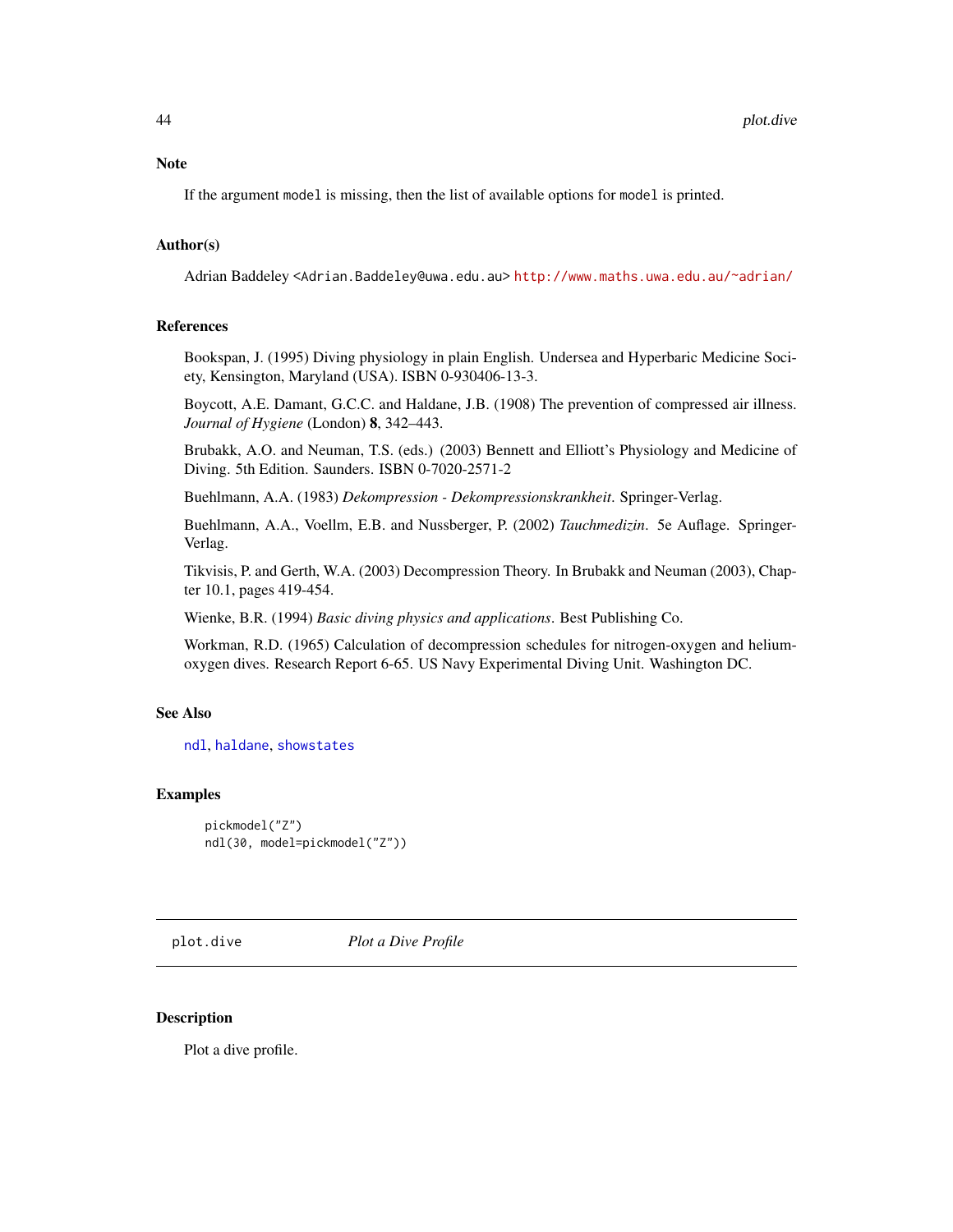#### <span id="page-44-0"></span>plot.dive 45

## Usage

```
## S3 method for class 'dive'
plot(x, ..., main=deparse(substitute(x)),
                        key.gases=c("text", "legend", "none"),
                        text.cex=1,
                        text.verticals=TRUE,
                        col.gases=1:length(tanklist(x)),
                        legendpos=c("top","bottom", "left", "right",
                        "topleft", "topright", "bottomleft", "bottomright",
                        "center"))
```
## Arguments

| X         | The dive profile. An object of class "dive" created by dive.                                                                                                                                |
|-----------|---------------------------------------------------------------------------------------------------------------------------------------------------------------------------------------------|
| $\ddots$  | Arguments passed to plot. default.                                                                                                                                                          |
| main      | Overall label for plot.                                                                                                                                                                     |
| key.gases | String indicating whether the plot should be annotated with labels indicating<br>what gas is breathed, and how to do the annotation.                                                        |
| text.cex  | Numeric value controlling the size of text when key gases="text".                                                                                                                           |
|           | text verticals Logical flag indicating whether the plot should indicate what gas is breathed<br>during ascent and descent between stages, as well as during the main stages of<br>the dive. |
| col.gases | Colours to be used to represent each of the breathing gases used in the dive. Ei-<br>ther a numeric vector of colour codes, or a vector of character strings identifying<br>colours.        |
| legendpos | Character string determining the position of the legend, when key gases="legend".<br>Default is "top".                                                                                      |
|           |                                                                                                                                                                                             |

## Details

A representation of the dive profile is plotted.

## Value

NULL.

## Author(s)

Adrian Baddeley <Adrian.Baddeley@uwa.edu.au> <http://www.maths.uwa.edu.au/~adrian/>

## See Also

[dive](#page-19-1)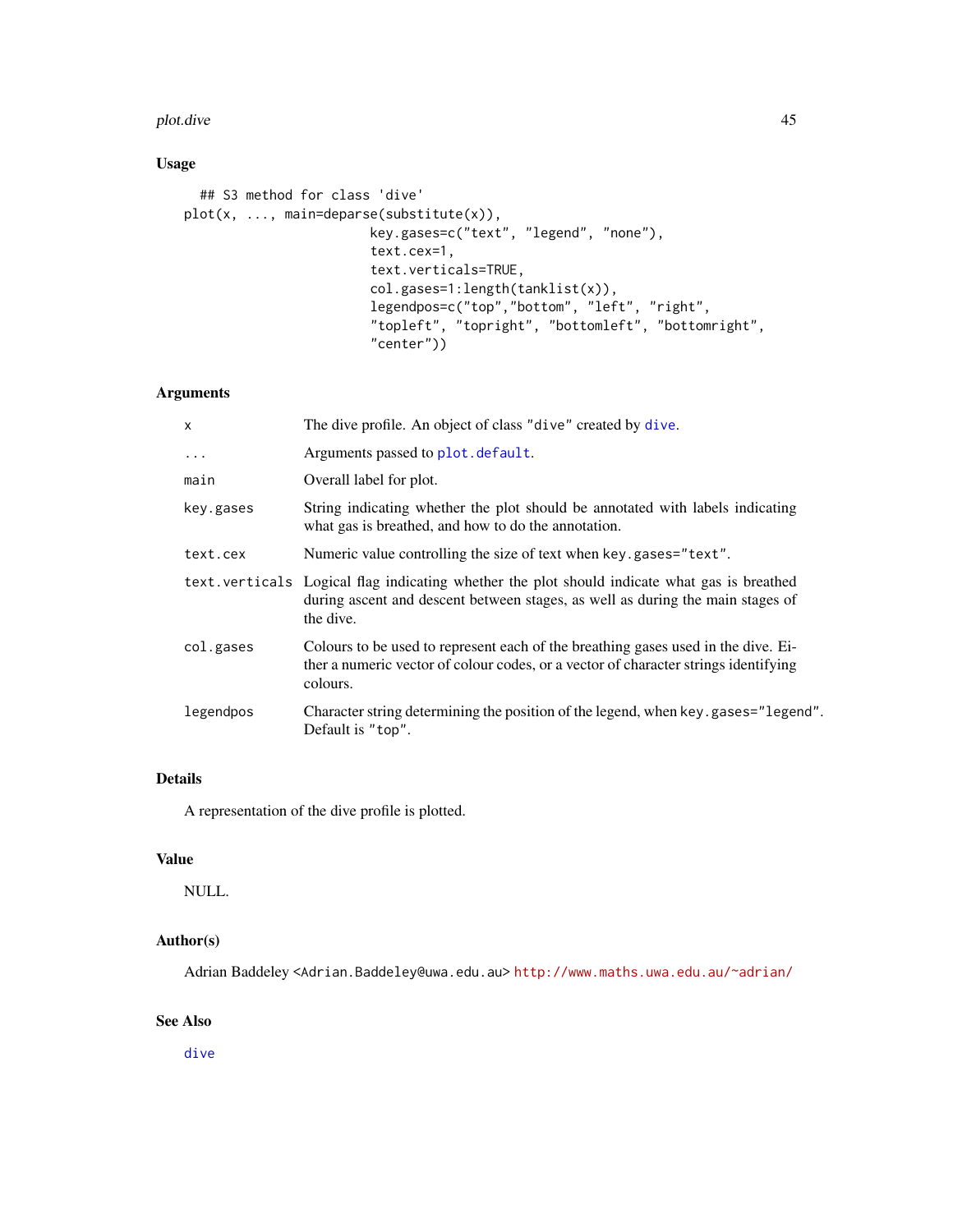## Examples

```
# Dive to 25 m for 20 min with safety stop
d1 <- dive(c(25, 20),c(5, 5))
# plot it
plot.dive(d1)
# Dive to 18 m for 30 min with safety stop, on Nitrox EANx 36
d3 <- dive(nitrox(0.36), c(18,30), c(5,3))
plot.dive(d3)
# Real dive profile
data(baron)
d4 <- dive(nitrox(0.30), baron[, 1:2])
plot(d4, main="Baron Gautsch dive")
```
<span id="page-45-1"></span>

ppO2 *Oxygen Partial Pressures*

#### Description

Computes the partial pressure of oxygen at each stage during a dive.

## Usage

ppO2(d)

#### Arguments

d The dive profile. An object of class "dive".

## Details

This function computes the partial pressure of oxygen at each stage of the dive profile. The result is a data frame with two columns: time giving the elapsed time, and ppO2 giving the partial pressure of oxygen (in atmospheres) in the current breathing gas at the current depth.

## Value

A data frame with columns time and ppO2.

#### Author(s)

Adrian Baddeley <Adrian.Baddeley@uwa.edu.au> <http://www.maths.uwa.edu.au/~adrian/>

#### See Also

[oxtox](#page-38-1), [ead](#page-23-1), [mod](#page-35-1), [maxmix](#page-32-1)

```
data(pedro)
plot(ppO2(pedro902), type="l")
```
<span id="page-45-0"></span>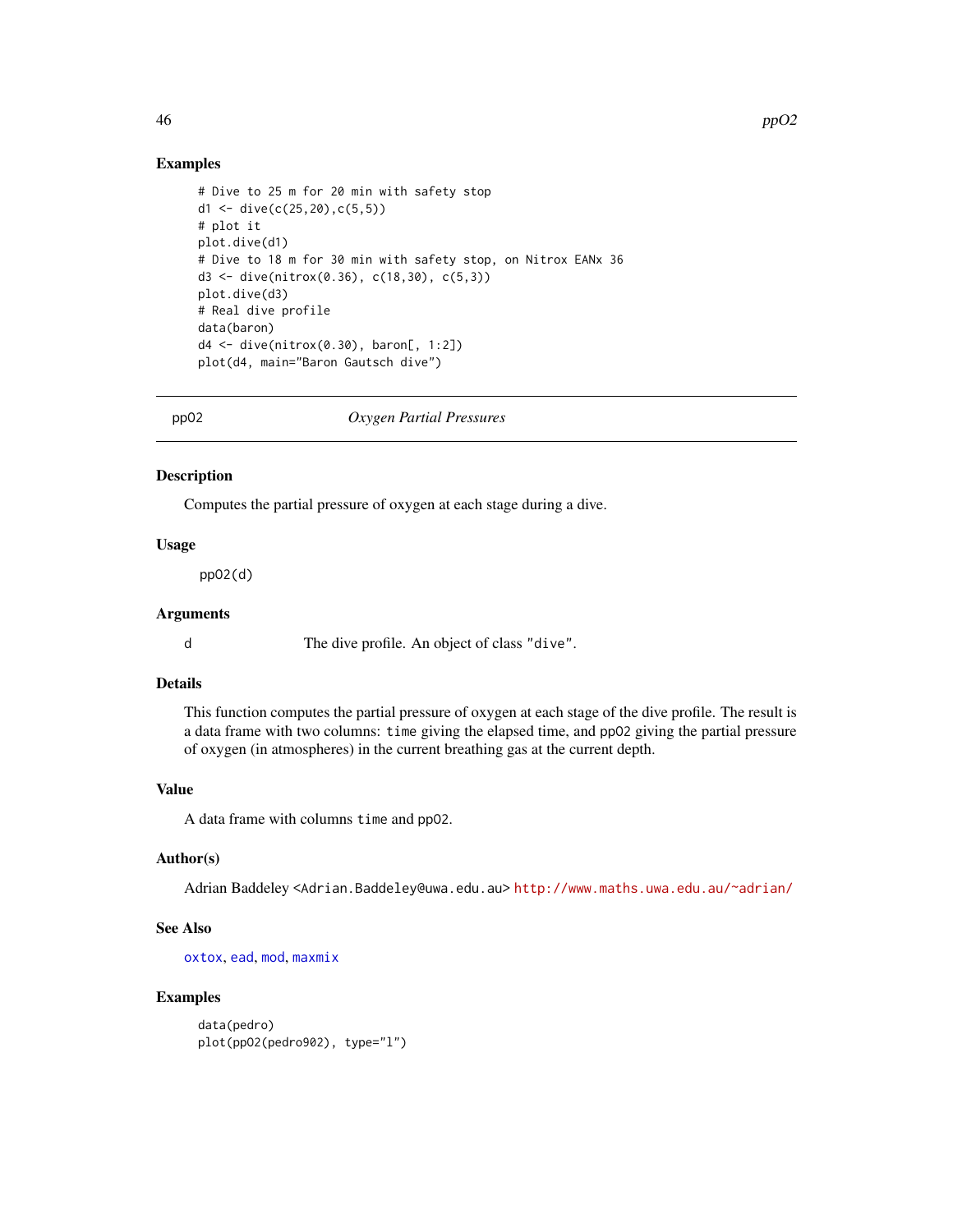<span id="page-46-1"></span><span id="page-46-0"></span>

## Description

Print a dive profile.

## Usage

## S3 method for class 'dive' print(x, ..., seconds=TRUE)

#### Arguments

|          | The dive profile. An object of class "dive" created by dive.                                                          |
|----------|-----------------------------------------------------------------------------------------------------------------------|
| $\cdots$ | Arguments passed to print. default.                                                                                   |
| seconds  | Flag indicating whether to print elapsed time to the nearest second (if TRUE) or<br>to the nearest minute (if FALSE). |

## Details

A representation of the dive profile is printed.

## Value

NULL.

## Author(s)

Adrian Baddeley <Adrian.Baddeley@uwa.edu.au> <http://www.maths.uwa.edu.au/~adrian/>

## See Also

[dive](#page-19-1), [plot.dive](#page-43-1)

```
# Dive to 25 m for 20 min with safety stop
dive(c(25,20),c(5,5))
# Dive to 18 m for 30 min with safety stop, on Nitrox EANx 36
dive(nitrox(0.36), c(18,30), c(5,3))
```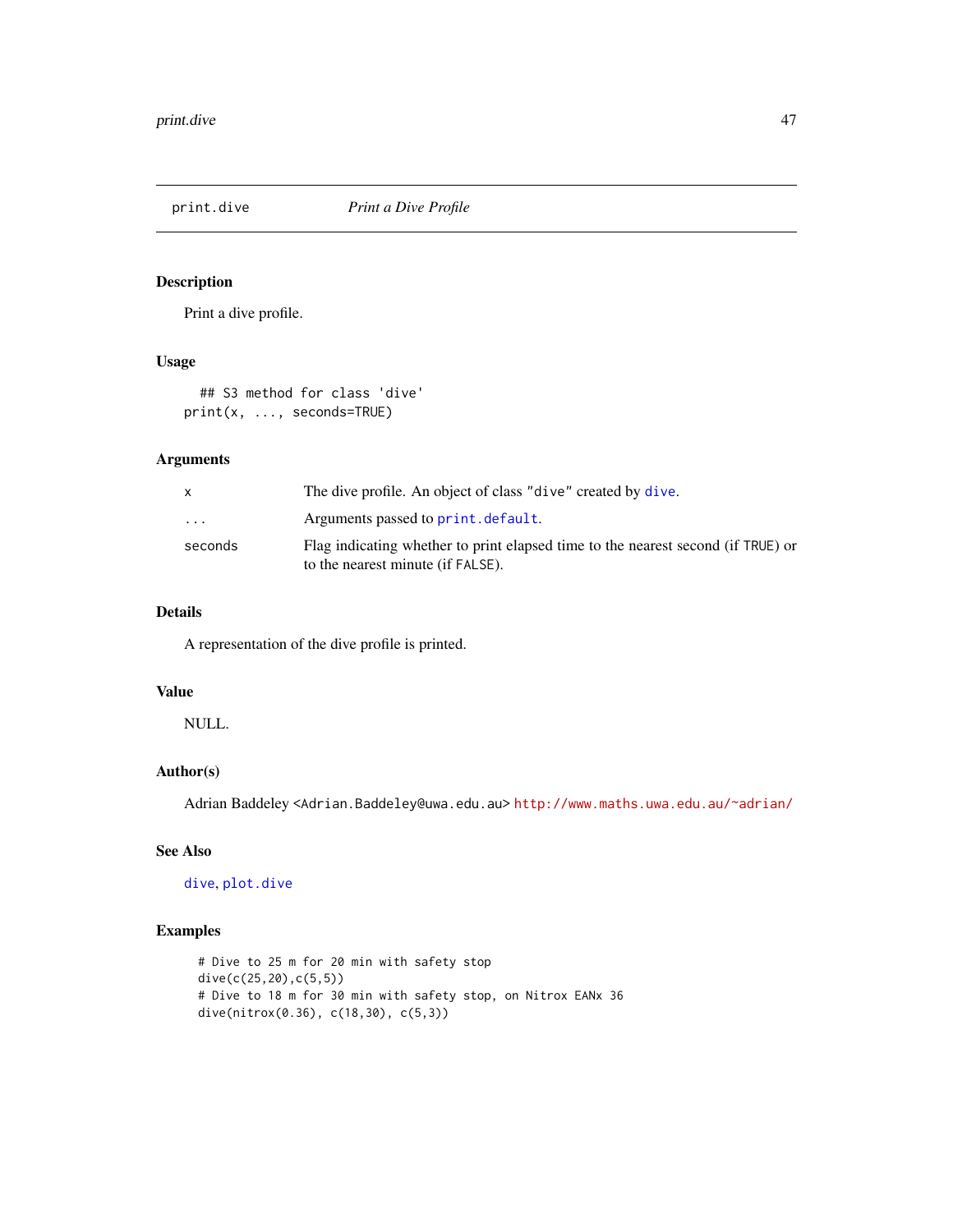<span id="page-47-1"></span><span id="page-47-0"></span>saturated.state *Saturated Tissue State*

#### Description

Computes the amount of inert gas in each compartment of a diver who has reached equilibrium with the breathing gas at the specified depth. The default is a fresh diver with no diving history.

#### Usage

saturated.state(model="D", depth =  $0$ ,  $g = air$ )

## Arguments

| model | The decompression model. An object of class "hm". Defaults to the DSAT<br>(PADI) model. |
|-------|-----------------------------------------------------------------------------------------|
| depth | The diving depth at which saturation is achieved. A single number.                      |
| g     | The breathing gas. An object of class "gas".                                            |

## Details

A Haldane-type decompression model describes the diver's body as a set of independent compartments connected directly to the breathing gas and governed by classical diffusion.

This command computes the amount of inert gas in each compartment of a diver who has reached equilibrium with the breathing gas at the specified depth.

The default is a fresh diver (in equilibrium with air at the surface at sea level).

#### Value

A data frame, with one row for each compartment of the model, and one column for each inert gas in the model (N2 and/or He). Entries in the data frame are tissue tensions in ata.

## Author(s)

Adrian Baddeley <Adrian.Baddeley@uwa.edu.au> <http://www.maths.uwa.edu.au/~adrian/>

#### See Also

[hm](#page-29-1), [haldane](#page-25-1), [nitrox](#page-37-1), [trimix](#page-52-1)

```
fresh <- saturated.state()
deep <- saturated.state("ZH", 80, trimix(0.15, 0.5))
```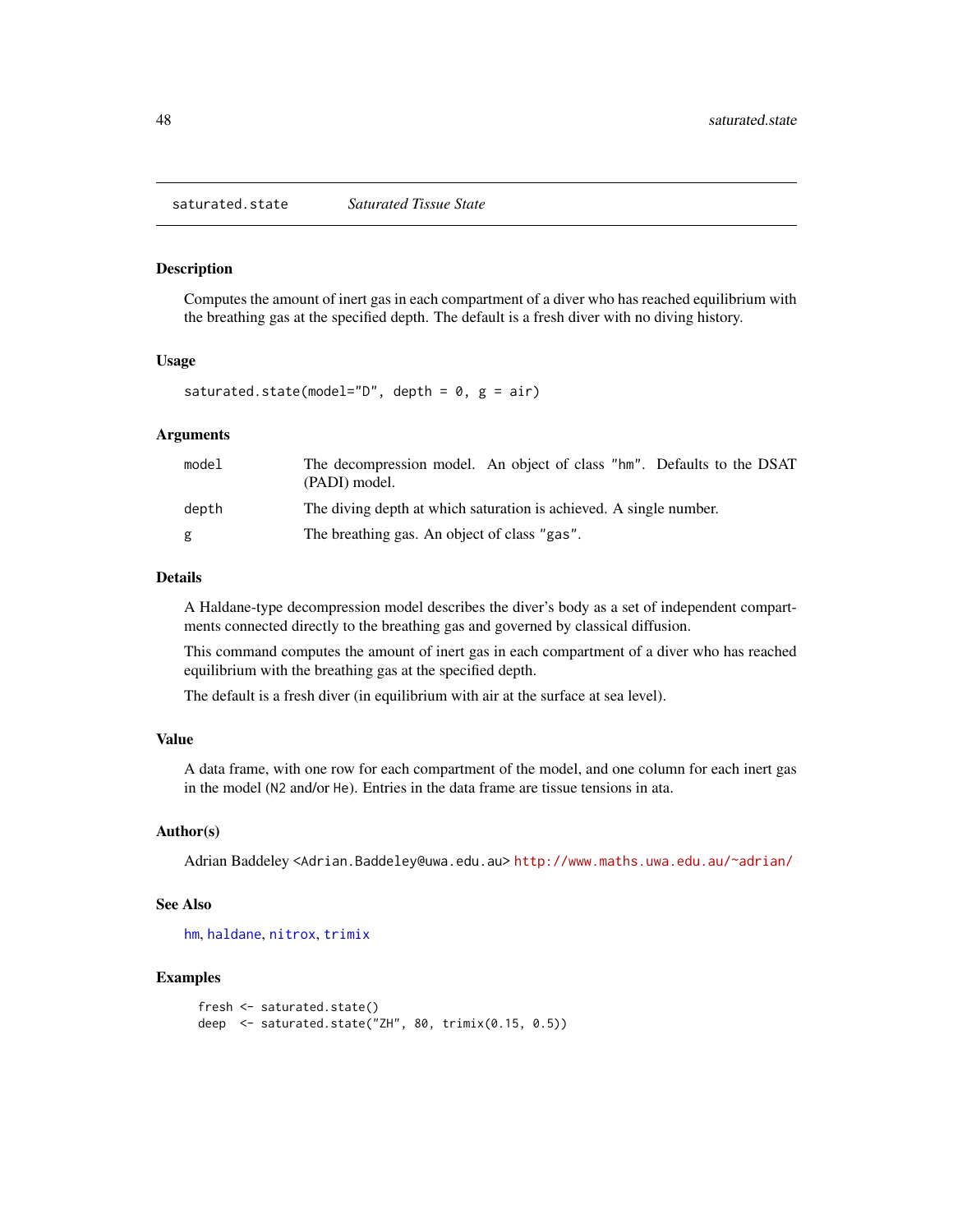<span id="page-48-0"></span>

#### Description

A list of various useful physical constants needed in calculations in the scuba package.

#### Format

scuba.constants is a list containing the following entries:

| fsw.per.atm | factor to convert atm (atmospheres absolute)                    |
|-------------|-----------------------------------------------------------------|
|             | to fsw (feet of seawater)                                       |
| f02air      | the fraction of oxygen in dry air at $25 \text{ C}$             |
| fN2air      | the fraction of <i>nitrogen plus argon</i> in dry air at $25 C$ |
|             |                                                                 |

#### Author(s)

Adrian Baddeley <Adrian.Baddeley@uwa.edu.au> <http://www.maths.uwa.edu.au/~adrian/>

<span id="page-48-1"></span>scuba.disclaimer *Disclaimer for Scuba Library*

#### Description

This page contains important warnings.

## Details

The scuba software library is intended for use in research and education about the mathematical and statistical basis of decompression theory. It is not designed for actual use in scuba diving and related activities. It is emphatically not suitable for use in actual diving.

Scuba diving is a dangerous activity with inherent risks of death and serious injury. No-one should attempt scuba diving without professional training, certification, supervision and regular medical assessment.

It is also dangerous for trained scuba divers to exceed the limitations of their training. Diving at altitudes above sea level, and breathing mixed gases other than air, carry increased risk and additional types of risk. Divers should seek additional, professional training and certification for such activities.

This software is not suitable for use in actual scuba diving. The software will yield numerical results for any diving activity, without giving any warning if the activity would be dangerous or fatal. Each function in the scuba library calculates the predictions of one theoretical model (a law of physics, a decompression model or another empirical relationship). In doing so, it does not take account of safety restrictions, other physical laws, or other important information.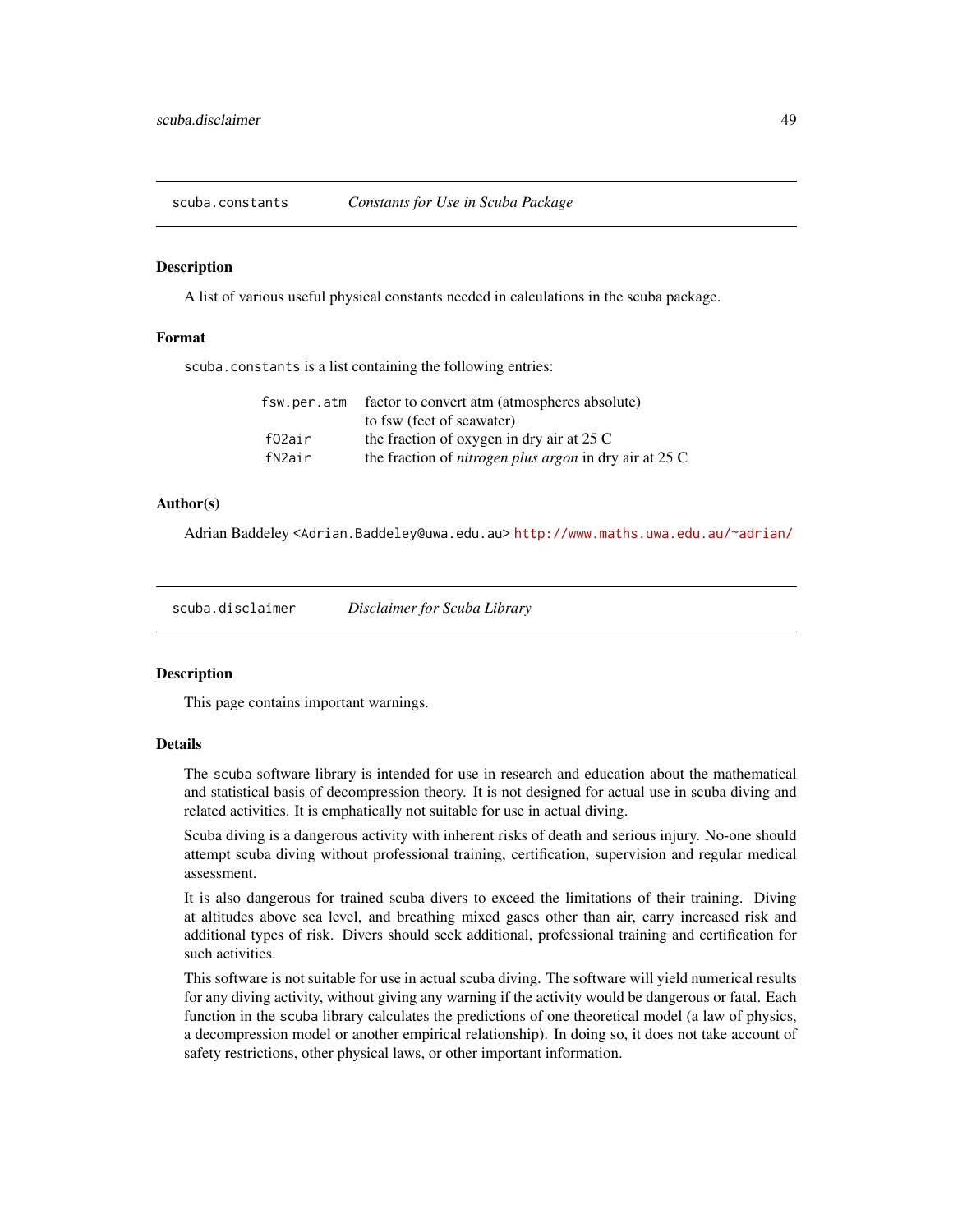The software is provided for academic interest only. It should not be used to generate diving tables or protocols related to diving. No output from this software should be misconstrued as a diving table. Only persons qualified to supervise diving activities or qualified in hyperbaric medicine should attempt to design diving tables. Although existing published diving tables are based on theoretical models, such tables have been extensively field-tested and modified before approval. Existing tables are more conservative than the models from which they were originally derived.

The author does not warrant that the software is correct in any sense whatsoever. Even if correctly computed, the predictions of a theoretical physical model may not be correct predictions.

#### Author(s)

Adrian Baddeley <Adrian.Baddeley@uwa.edu.au> <http://www.maths.uwa.edu.au/~adrian/>

<span id="page-49-1"></span>showstates *Interactive Display of Diver Saturation*

#### Description

Plots a dive profile and interactively displays the diver's nitrogen saturation state at any intermediate stage indicated by the mouse.

#### Usage

showstates(d, model="DSAT", relative=TRUE, deco=FALSE, ...)

| d        | The dive. An object of class "dive".                                                                                                                                                                                                                                                                                                                                                                                                                                                                                                |
|----------|-------------------------------------------------------------------------------------------------------------------------------------------------------------------------------------------------------------------------------------------------------------------------------------------------------------------------------------------------------------------------------------------------------------------------------------------------------------------------------------------------------------------------------------|
| model    | The decompression model. Either an object of class "hm" or a character string<br>identifying a model.                                                                                                                                                                                                                                                                                                                                                                                                                               |
| relative | Logical flag indicating whether to compute relative tissue saturations. If FALSE,<br>tissue saturations are expressed as absolute pressures in atmospheres absolute<br>(ata). If TRUE (the default), the tissue saturation for each compartment is ex-<br>pressed as a fraction of the surfacing M-value for the compartment. (Alter-<br>natively if deco=TRUE then tissue saturation is expressed as a fraction of the<br>M-value at current depth.)                                                                               |
| deco     | Logical flag indicating whether to calculate relative saturations for a decom-<br>pression dive. If deco=FALSE, then relative tissue saturations are computed by<br>dividing the absolute tissue saturation by the surfacing M-value, as appropriate<br>for a no-decompression dive. If deco=TRUE, then relative tissue saturations are<br>computed by dividing the absolute tissue saturation by the M-value at the cur-<br>rent depth, as appropriate for a decompression dive. This argument applies only<br>when relative=TRUE. |
| $\cdots$ | Arguments passed to plot. dive to control the plot of the dive profile.                                                                                                                                                                                                                                                                                                                                                                                                                                                             |

<span id="page-49-0"></span>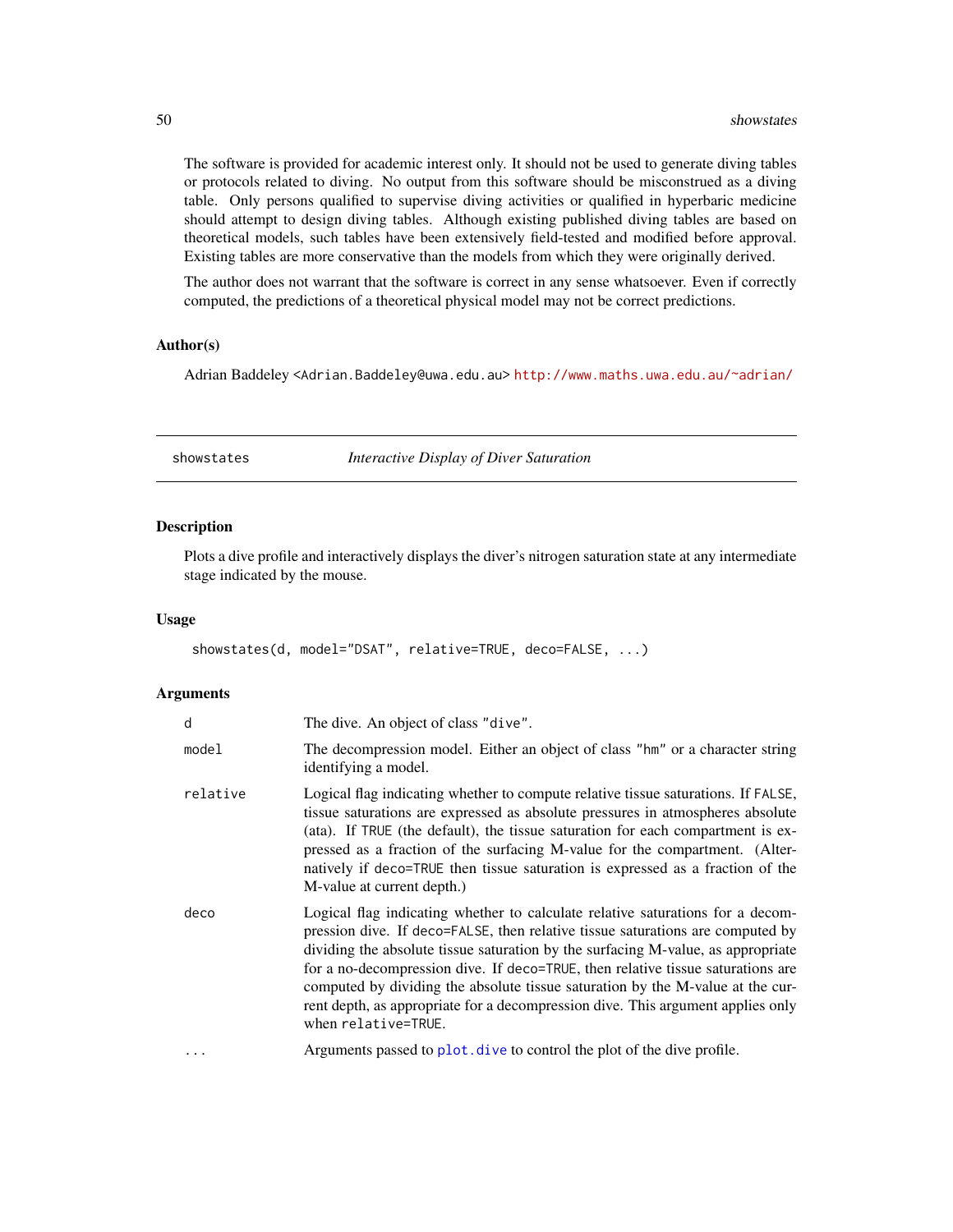#### <span id="page-50-0"></span>tanklist 51

## Details

An object of class "dive" represents a scuba dive. It is created by the command [dive](#page-19-1).

This function plots the dive using plot, dive then waits for the user to click on the plot. This click selects a time during the dive. The algorithm computes the nitrogen tensions in the tissues at the indicated time, using [haldane](#page-25-1), and plots them as a bar graph. The cumulative oxygen toxicity is also computed using [oxtox](#page-38-1).

Note that (by default) the bar graph shows the *relative* nitrogen tensions in each compartment, that is, the tissue nitrogen tension divided by the "surfacing M-value" (tissue maximum nitrogen tension for a no-decompression dive at sea level).

The argument model determines the decompression model. It should be either an object of class "hm" (created by [hm](#page-29-1)) or a character string matching one of the options in [pickmodel](#page-42-1).

#### Value

The vector of absolute nitrogen tensions (in ata) in the most recently clicked stage.

#### Author(s)

Adrian Baddeley <Adrian.Baddeley@uwa.edu.au> <http://www.maths.uwa.edu.au/~adrian/>

#### See Also

[dive](#page-19-1), [haldane](#page-25-1), [oxtox](#page-38-1)

#### Examples

```
## Not run:
  showstates(dive(c(30,20), c(5,3)), "ZH")
```
## End(Not run)

<span id="page-50-1"></span>tanklist *Extract or Change the Breathing Gas Tanks in a Dive*

## **Description**

Extracts or modifies the list of breathing gases in a dive object.

#### Usage

tanklist(d) tanklist(d) <- value

|       | The dive (an object of class "dive").                                       |
|-------|-----------------------------------------------------------------------------|
| value | The new tank list. A list, whose entries are gases (objects of class "gas") |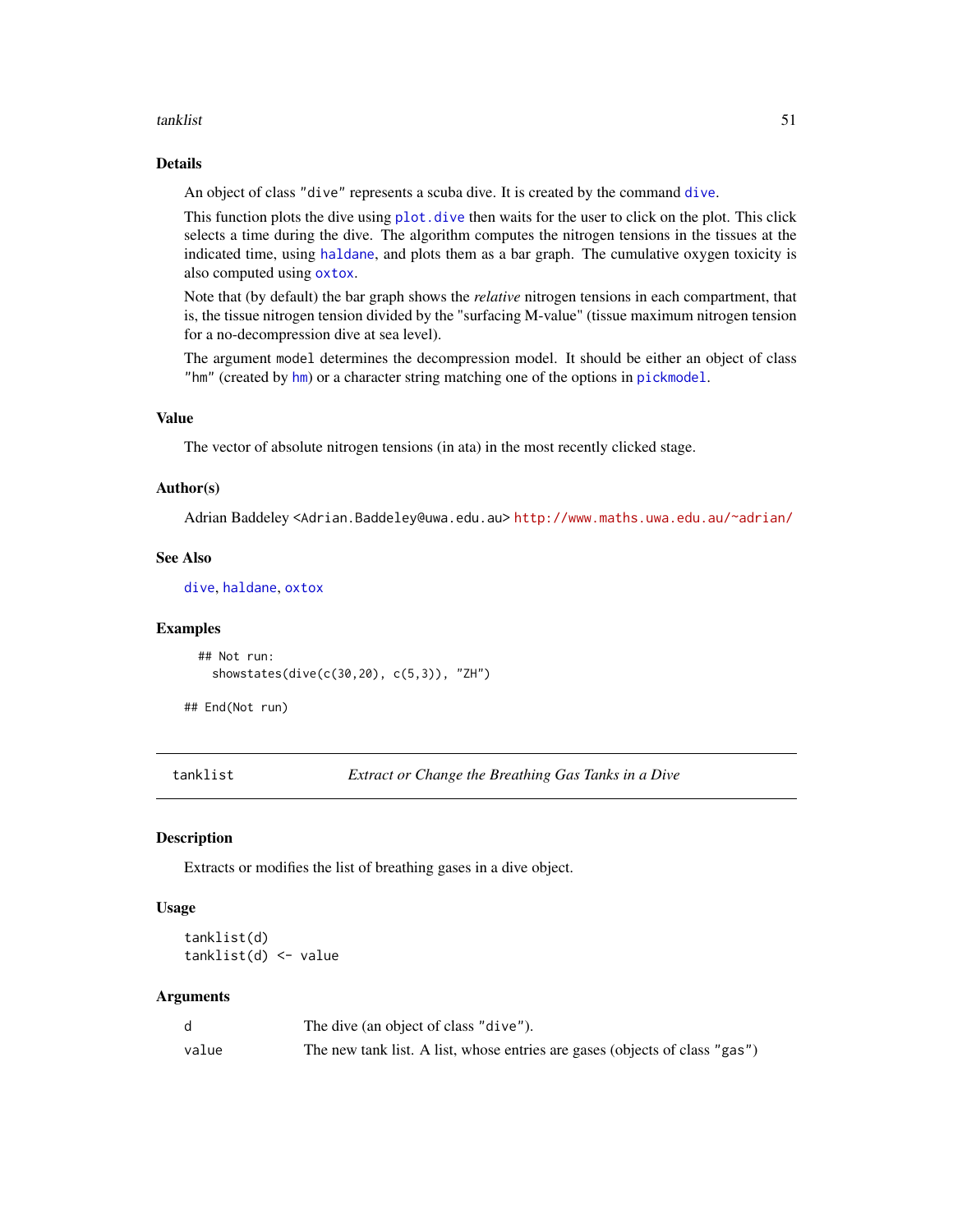## Details

An object of class "dive" represents a scuba dive, including information about depth, time and gas breathed at each stage of the dive. These objects are created by the function [dive](#page-19-1).

The tank list of a dive object is a list of the tanks of breathing gas that were used (or available to be used) during the dive. The function tanklist returns this list.

If a new value is assigned to the tank list of a dive d, then d is changed. The new dive d is conducted to the same depths and times as the old d, but with different gases.

## Value

The value of tanklist(d) is a list whose elements are gases (objects of class "gas").

#### Author(s)

Adrian Baddeley <Adrian.Baddeley@uwa.edu.au> <http://www.maths.uwa.edu.au/~adrian/>

## See Also

[dive](#page-19-1), [nitrox](#page-37-1)

#### Examples

```
d <- dive(air, c(30,4), 5, nitrox(0.5), c(5,10))
d
tanklist(d)
tanklist(d) <- list(air, nitrox(0.8))
d
tanklist(d) <- list(travel=air, deco=nitrox(0.8))
d
```
<span id="page-51-1"></span>times.dive *Elapsed times at each waypoint of a dive*

## <span id="page-51-2"></span>Description

Extracts, or alters, the elapsed time at each waypoint during a dive.

#### Usage

times.dive(d) times.dive(d) <- value

|       | A dive (object of class "dive").                      |
|-------|-------------------------------------------------------|
| value | A numeric vector containing elapsed times in minutes. |

<span id="page-51-0"></span>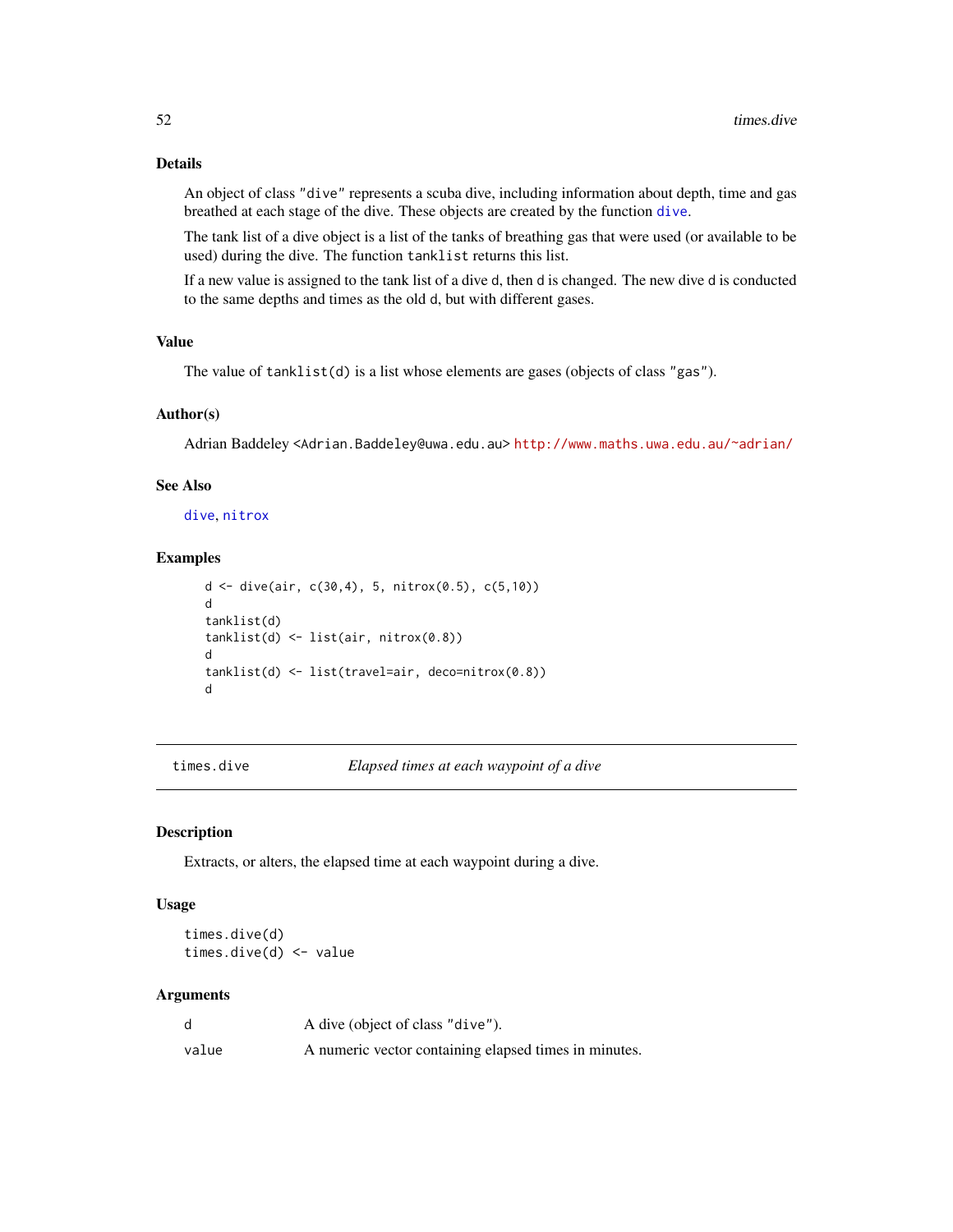#### <span id="page-52-0"></span>trimix 53

## Details

An object of class "dive" represents a scuba dive. It is created by the function [dive](#page-19-1). A dive is defined as a series of waypoints occurring at specified depths and times. The elapsed time at each waypoint is returned by times. dive. The assignment times. dive(d)  $\le$  value alters these elapsed times, provided the new vector value has the same length as the old one.

## Value

times.dive returns a numeric vector containing the elapsed times at each waypoint, in minutes.

## Author(s)

Adrian Baddeley <Adrian.Baddeley@uwa.edu.au> <http://www.maths.uwa.edu.au/~adrian/>

#### See Also

[depths.dive](#page-17-1), [durations.dive](#page-22-1), [dive](#page-19-1).

## Examples

```
d \leq d ive(c(30,20), c(5,5))
d
times.dive(d)
# stretch time by 10 percent
times.dive(d) \leq -1.1 \times \text{times.dive(d)}d
```
<span id="page-52-1"></span>trimix *Trimix Gas*

#### Description

Create a Trimix gas.

#### Usage

trimix(fO2, fHe, fN2)

## Arguments

fO2, fHe, fN2 Fractions (between 0 and 1) of oxygen, helium and nitrogen, respectively, in the trimix gas.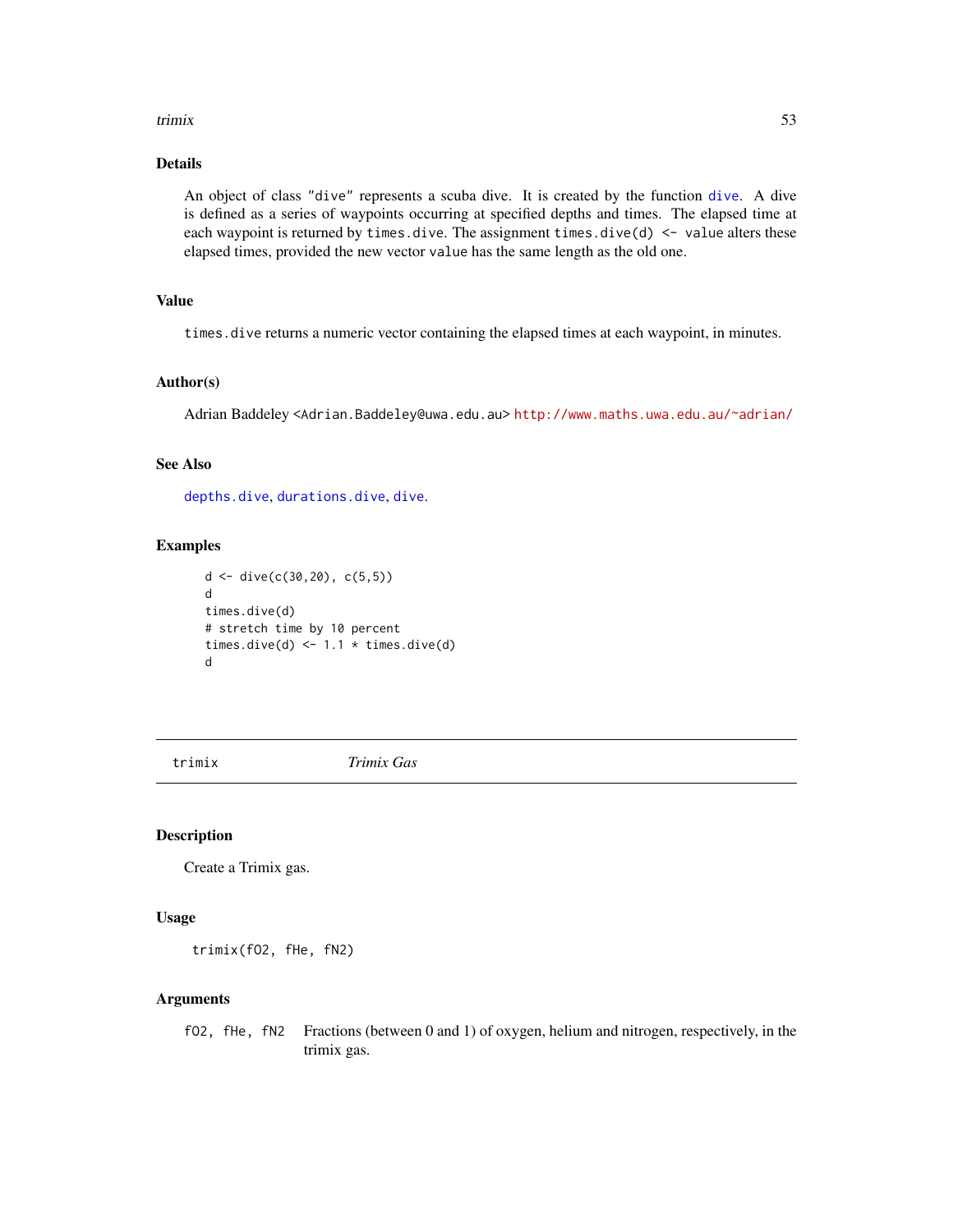## Details

An object of class "gas" represents a breathing gas. Such objects are required for various calculations in the scuba library.

The value returned by trimix represents Trimix (oxygen-nitrogen-helium mixture) with the fractions of oxygen, nitrogen and helium specified by the arguments fO2, fN2, fHe respectively. These fractions should sum to 1.

If only two of the gas fractions are given, the missing fraction will be calculated so that the three values sum to 1.

There are methods for print and summary for objects of class "gas".

## Value

An object of class "gas" representing Trimix with the specified composition.

#### Author(s)

Adrian Baddeley <Adrian.Baddeley@uwa.edu.au> <http://www.maths.uwa.edu.au/~adrian/>

## See Also

[nitrox](#page-37-1), [air](#page-6-1)

#### Examples

```
# Trimix 18/50
# (18% oxygen, 50% helium)
trimix(0.18, 0.5)
```
<span id="page-53-1"></span>whichtank *Which Tanks are Used during a Dive*

## Description

Determine which tank of breathing gas is used at each time point during a dive.

#### Usage

whichtank(d) whichtank(d) <- value

|       | The dive (an object of class "dive").                                                                          |
|-------|----------------------------------------------------------------------------------------------------------------|
| value | Vector of integers or character strings identifying which tank of breathing gas is<br>used at each time point. |

<span id="page-53-0"></span>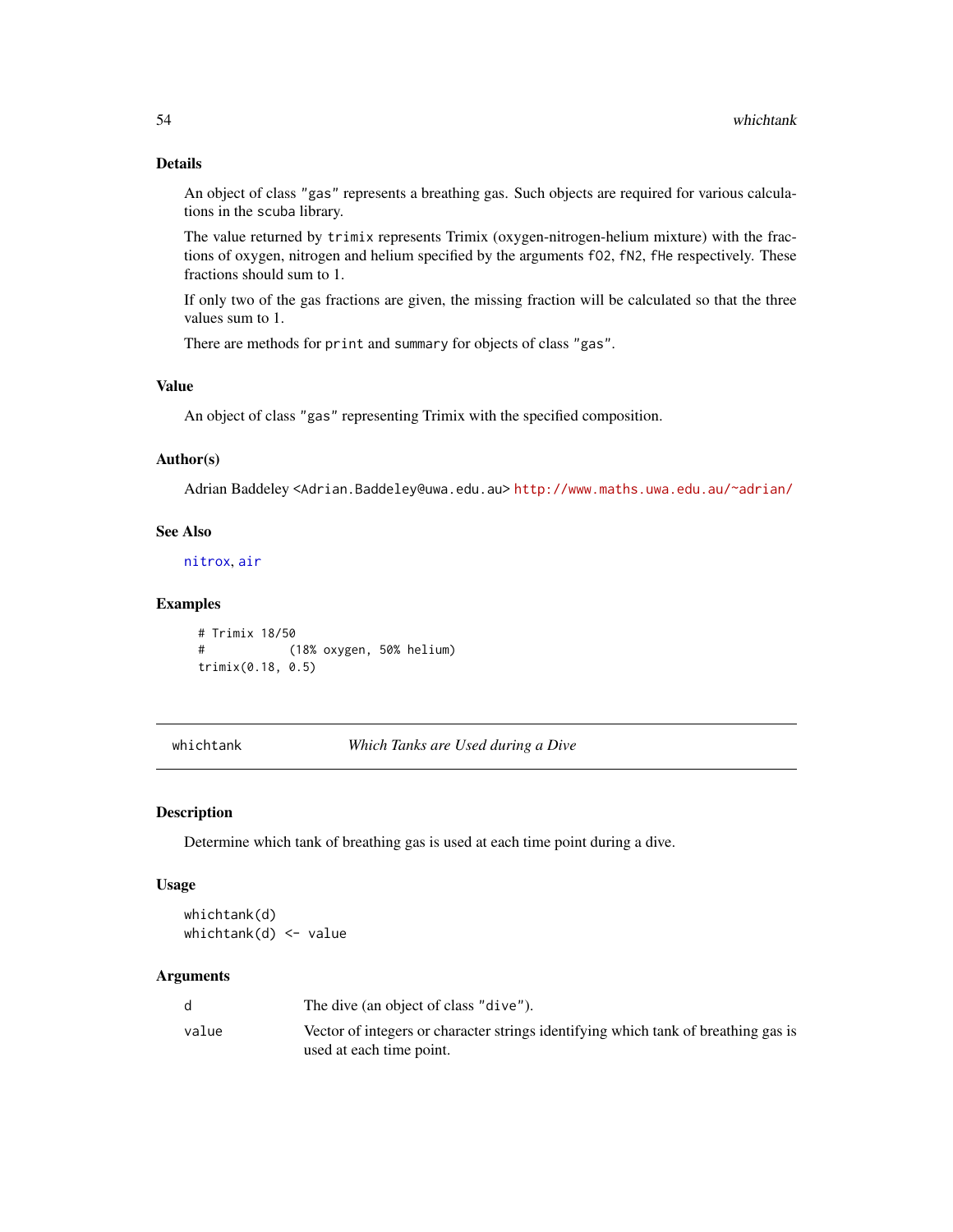#### <span id="page-54-0"></span>whichtank 55

## Details

An object of class "dive" represents a scuba dive, including information about depth, time and gas breathed at each stage of the dive. These objects are created by the function [dive](#page-19-1).

A dive object has a *tank list* which is a list of the tanks of breathing gas that were used (or were available to be used) during the dive. The function [tanklist](#page-50-1) returns this list.

The selection of tanks, i.e. which tank is actually used at each stage of the dive, is specified by whichtank. The command whichtank(d) returns a vector of integers or character strings, identifying which tank in the tank list is in use at each waypoint during the dive. That is, whichtank(d)[i] is the tank in use at the ith waypoint during the dive.

The command whichtank $(d)$  <- value will change the selection of tanks used at each stage during the dive. Here value should be a vector of integers or character strings identifying tanks in the tank list, and the length of value should be equal to the length of the vectors depths.dive(d) and depths.dive(d).

A common use of whichtank is to specify that a particular gas should be used only in a particular range of depths. This is done by applying ifelse to depths. dive as shown in the Examples.

## Value

The value of whichtank(d) is a vector of integers or character strings.

#### Author(s)

Adrian Baddeley <Adrian.Baddeley@uwa.edu.au> <http://www.maths.uwa.edu.au/~adrian/>

#### See Also

[dive](#page-19-1), [tanklist](#page-50-1)

```
# tanks are numbered
d <- dive(air, c(30,40), 6, nitrox(0.5), c(6,3), c(3,3))
d
tanklist(d)
whichtank(d)
# change choice of tank at 6 metre deco stop
# The Hard Way:
whichtank(d) <- c(1,1,1,1,1,2,2,2)
d
# The Snazzy Way:
# if shallower than 3 metres, then tank 2, else tank 1
whichtank(d) \le ifelse(depths.dive(d) \le 3, 2, 1)
d
# tanks with names
dd <- dive(tanklist=list(travel=trimix(0.18, 0.5), deco=nitrox(0.8)),
          tank="travel", c(30,40), c(20, 10), 9, tank="deco",
          c(9,10), c(6,5), c(3,5))
```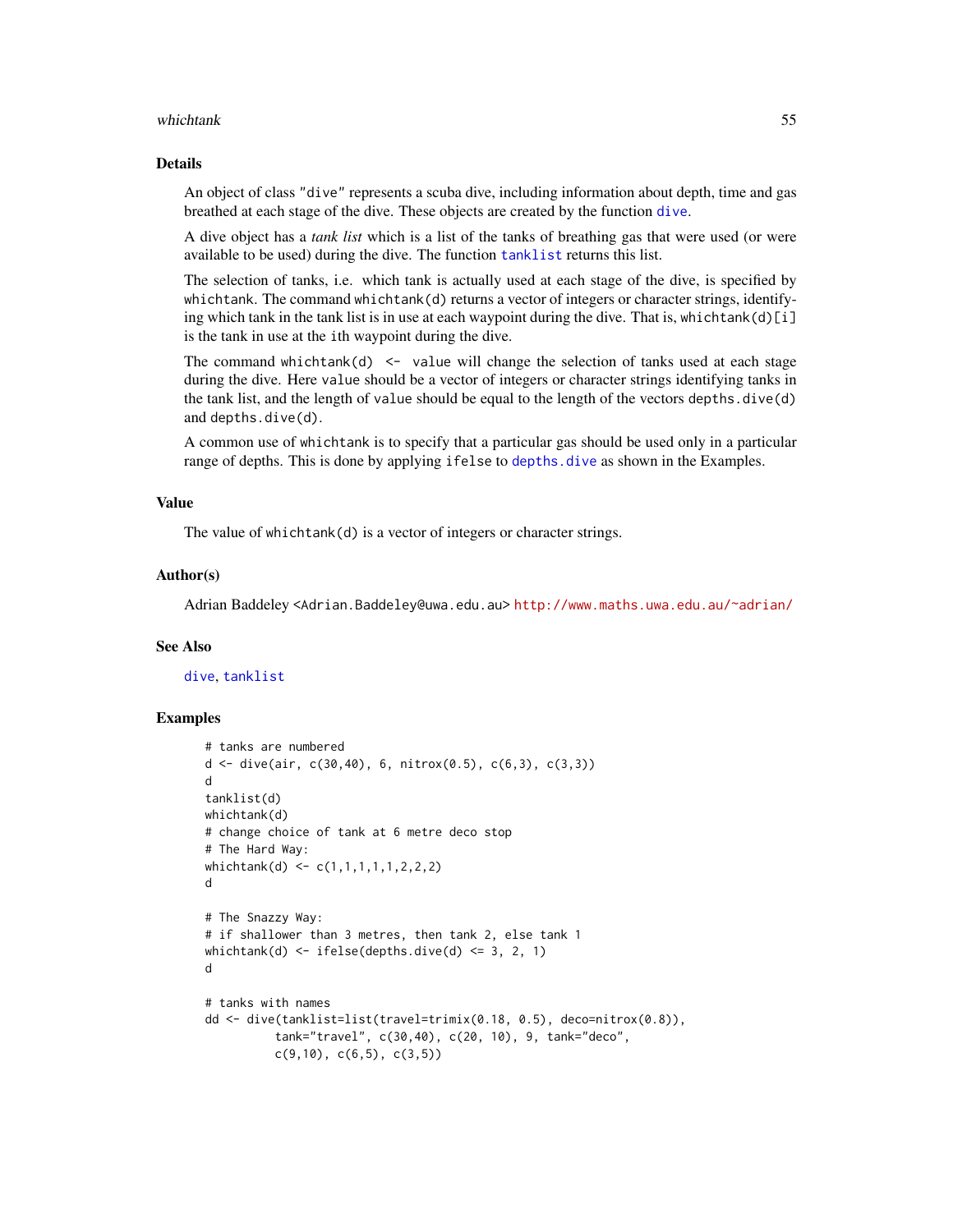```
dd
# if shallower than 6 metres, then deco gas, else travel gas
whichtank(dd) <- ifelse(depths.dive(dd) <= 6, "deco", "travel")
dd
```
<span id="page-55-1"></span>Workman65 *Decompression model of Workman 1965*

#### Description

The parameters of the decompression model due to Workman, 1965.

#### Format

A data frame giving the following parameters for each compartment:

| halftime | Nitrogen halftime (minutes)                                   |
|----------|---------------------------------------------------------------|
| M0       | surfacing M-value parameter $M_0$ in msw (metres of seawater) |
| A        | slope parameter $A$ (dimensionless)                           |

## Details

The decompression model developed for the US Navy by Workman (1965) is a pure diffusion (Haldane-type) model consisting of 9 tissue compartments. Nitrogen in the breathing gas diffuses in and out of each compartment at a rate governed by the halftime for that compartment. The maximum tolerable nitrogen tension in a compartment, when the diver is at depth  $D$  msw (metres of sea water), is  $M = M_0 + A \times D$  msw, where  $M_0$  and A are values intrinsic to the tissue. The value  $M_0$  is called the 'surfacing M-value' since it is the maximum nitrogen tension that is allowed in each compartment during a no-decompression dive at sea level.

## Author(s)

Adrian Baddeley <Adrian.Baddeley@uwa.edu.au> <http://www.maths.uwa.edu.au/~adrian/>

#### Source

Tikvisis and Gerth (2003), Table 10.1.1, page 440.

## References

Brubakk, A.O. and Neuman, T.S. (eds.) (2003) Bennett and Elliott's Physiology and Medicine of Diving. 5th Edition. Saunders. ISBN 0-7020-2571-2

Tikvisis, P. and Gerth, W.A. (2003) Decompression Theory. In Brubakk and Neuman (2003), Chapter 10.1, pages 419-454.

Workman, R.D. (1965) Calculation of decompression schedules for nitrogen-oxygen and heliumoxygen dives. Research Report 6-65. US Navy Experimental Diving Unit. Washington DC.

<span id="page-55-0"></span>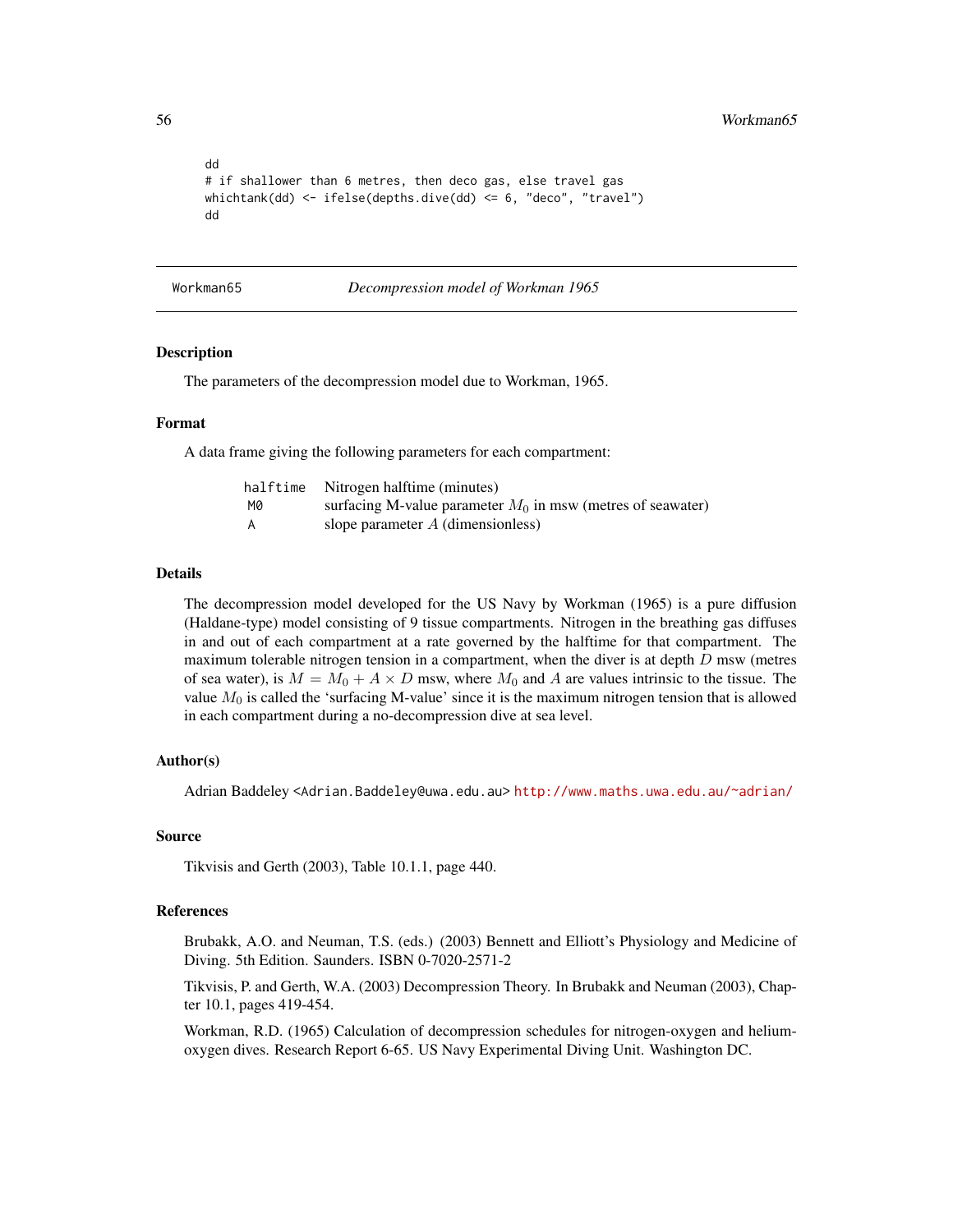## <span id="page-56-0"></span>Workman65 57

## See Also

[BuehlmannL16A](#page-12-1)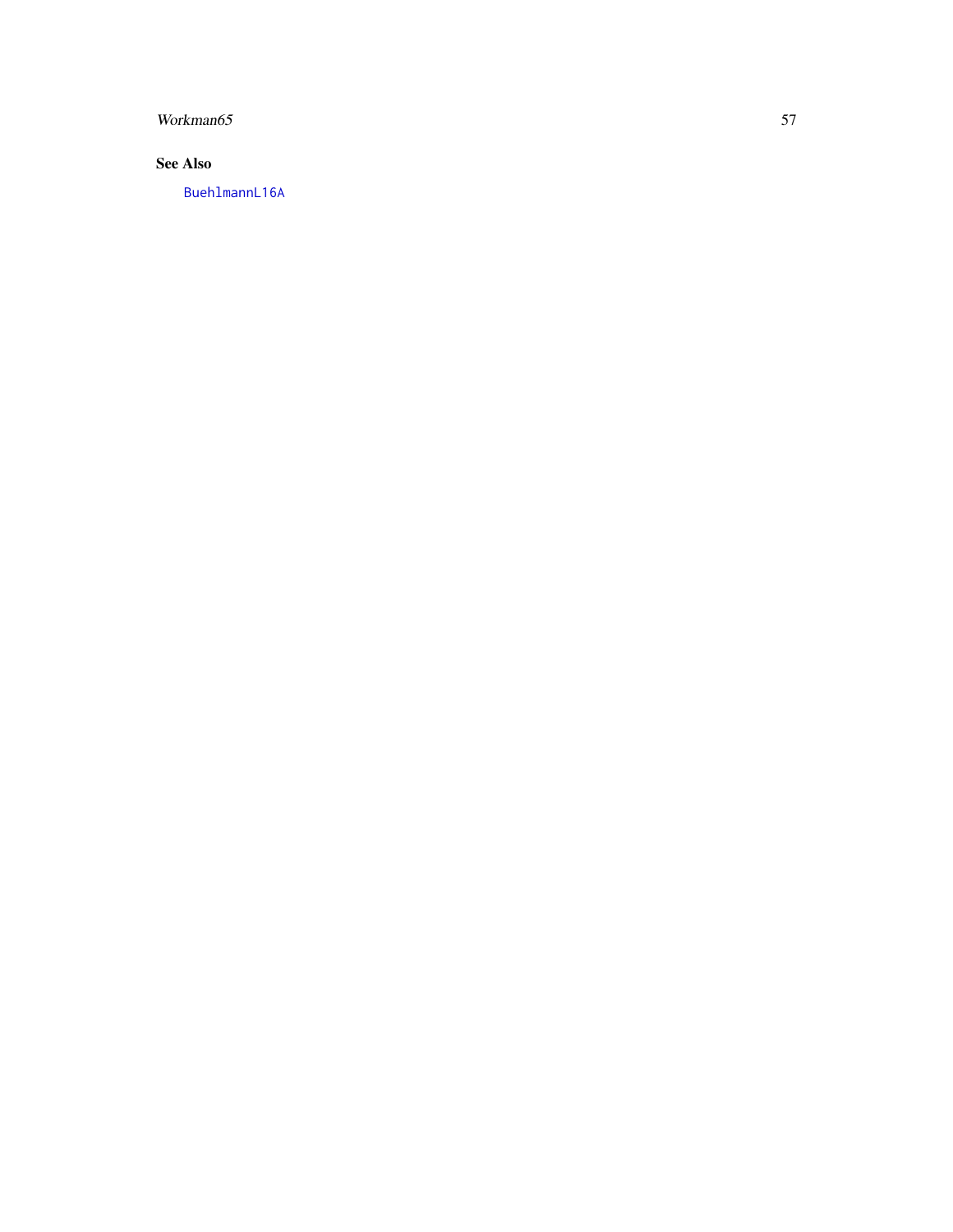# <span id="page-57-0"></span>Index

∗Topic datasets baron, [9](#page-8-0) BuehlmannL16A, [13](#page-12-0) deepmine, [17](#page-16-0) pedro, [42](#page-41-0) Workman65, [56](#page-55-0) ∗Topic utilities air, [7](#page-6-0) ascent, [8](#page-7-0) bestdoubledive, [10](#page-9-0) Bookspan, [12](#page-11-0) chop.dive, [14](#page-13-0) deco.ceiling, [15](#page-14-0) depths.dive, [18](#page-17-0) descent, [19](#page-18-0) dive, [20](#page-19-0) durations.dive, [23](#page-22-0) ead, [24](#page-23-0) END, [25](#page-24-0) haldane, [26](#page-25-0) hm, [30](#page-29-0) is.nitrox, [32](#page-31-0) maxmix, [33](#page-32-0) Mmix, [34](#page-33-0) mod, [36](#page-35-0) ndl, [37](#page-36-0) nitrox, [38](#page-37-0) oxtox, [39](#page-38-0) param, [41](#page-40-0) pickmodel, [43](#page-42-0) plot.dive, [44](#page-43-0) ppO2, [46](#page-45-0) print.dive, [47](#page-46-0) saturated.state, [48](#page-47-0) scuba-package, [2](#page-1-0) scuba.constants, [49](#page-48-0) scuba.disclaimer, [49](#page-48-0) showstates, [50](#page-49-0) tanklist, [51](#page-50-0)

times.dive, [52](#page-51-0) trimix, [53](#page-52-0) whichtank, [54](#page-53-0) air, [7,](#page-6-0) *[39](#page-38-0)*, *[54](#page-53-0)* ascent, [8,](#page-7-0) *[20](#page-19-0)*, *[22](#page-21-0)* baron, *[4](#page-3-0)*, [9](#page-8-0) bestdoubledive, *[4](#page-3-0)*, [10](#page-9-0) Bookspan, [12](#page-11-0) BuehlmannL16A, [13,](#page-12-0) *[57](#page-56-0)* chop.dive, *[6](#page-5-0)*, [14,](#page-13-0) *[21,](#page-20-0) [22](#page-21-0)* deco.ceiling, [15](#page-14-0) deepmine, *[4](#page-3-0)*, [17](#page-16-0) depths.dive, *[6](#page-5-0)*, [18,](#page-17-0) *[21,](#page-20-0) [22](#page-21-0)*, *[24](#page-23-0)*, *[53](#page-52-0)*, *[55](#page-54-0)* depths.dive<- *(*depths.dive*)*, [18](#page-17-0) descent, *[9](#page-8-0)*, *[19](#page-18-0)*, [19,](#page-18-0) *[20](#page-19-0)*, *[22](#page-21-0)* difftime, *[4](#page-3-0)*, *[21](#page-20-0)* dive, *[3–](#page-2-0)[6](#page-5-0)*, *[9,](#page-8-0) [10](#page-9-0)*, *[15](#page-14-0)*, *[18,](#page-17-0) [19](#page-18-0)*, [20,](#page-19-0) *[23,](#page-22-0) [24](#page-23-0)*, *[26](#page-25-0)*, *[29](#page-28-0)*, *[39](#page-38-0)*, *[45](#page-44-0)*, *[47](#page-46-0)*, *[51](#page-50-0)[–53](#page-52-0)*, *[55](#page-54-0)* durations.dive, *[6](#page-5-0)*, *[18](#page-17-0)*, *[22](#page-21-0)*, [23,](#page-22-0) *[53](#page-52-0)* durations.dive<- *(*durations.dive*)*, [23](#page-22-0) ead, *[5](#page-4-0)*, [24,](#page-23-0) *[26](#page-25-0)*, *[34](#page-33-0)*, *[36](#page-35-0)*, *[39,](#page-38-0) [40](#page-39-0)*, *[46](#page-45-0)* eadtable, *[34](#page-33-0)*, *[36](#page-35-0)*, *[40](#page-39-0)* eadtable *(*ead*)*, [24](#page-23-0) END, [25](#page-24-0) haldane, *[4,](#page-3-0) [5](#page-4-0)*, *[11](#page-10-0)*, *[14](#page-13-0)*, *[16,](#page-15-0) [17](#page-16-0)*, *[21,](#page-20-0) [22](#page-21-0)*, [26,](#page-25-0) *[31,](#page-30-0) [32](#page-31-0)*, *[35](#page-34-0)*, *[37,](#page-36-0) [38](#page-37-0)*, *[42](#page-41-0)[–44](#page-43-0)*, *[48](#page-47-0)*, *[51](#page-50-0)* hm, *[4,](#page-3-0) [5](#page-4-0)*, *[10,](#page-9-0) [11](#page-10-0)*, *[14](#page-13-0)*, *[16](#page-15-0)*, [30,](#page-29-0) *[34,](#page-33-0) [35](#page-34-0)*, *[41](#page-40-0)*, *[48](#page-47-0)*, *[51](#page-50-0)* is.air *(*air*)*, [7](#page-6-0) is.nitrox, [32,](#page-31-0) *[39](#page-38-0)* M0mix, *[29](#page-28-0)* M0mix *(*Mmix*)*, [34](#page-33-0) maxmix, *[5](#page-4-0)*, *[25](#page-24-0)*, [33,](#page-32-0) *[36](#page-35-0)*, *[40](#page-39-0)*, *[46](#page-45-0)* Mmix, *[29](#page-28-0)*, [34](#page-33-0)